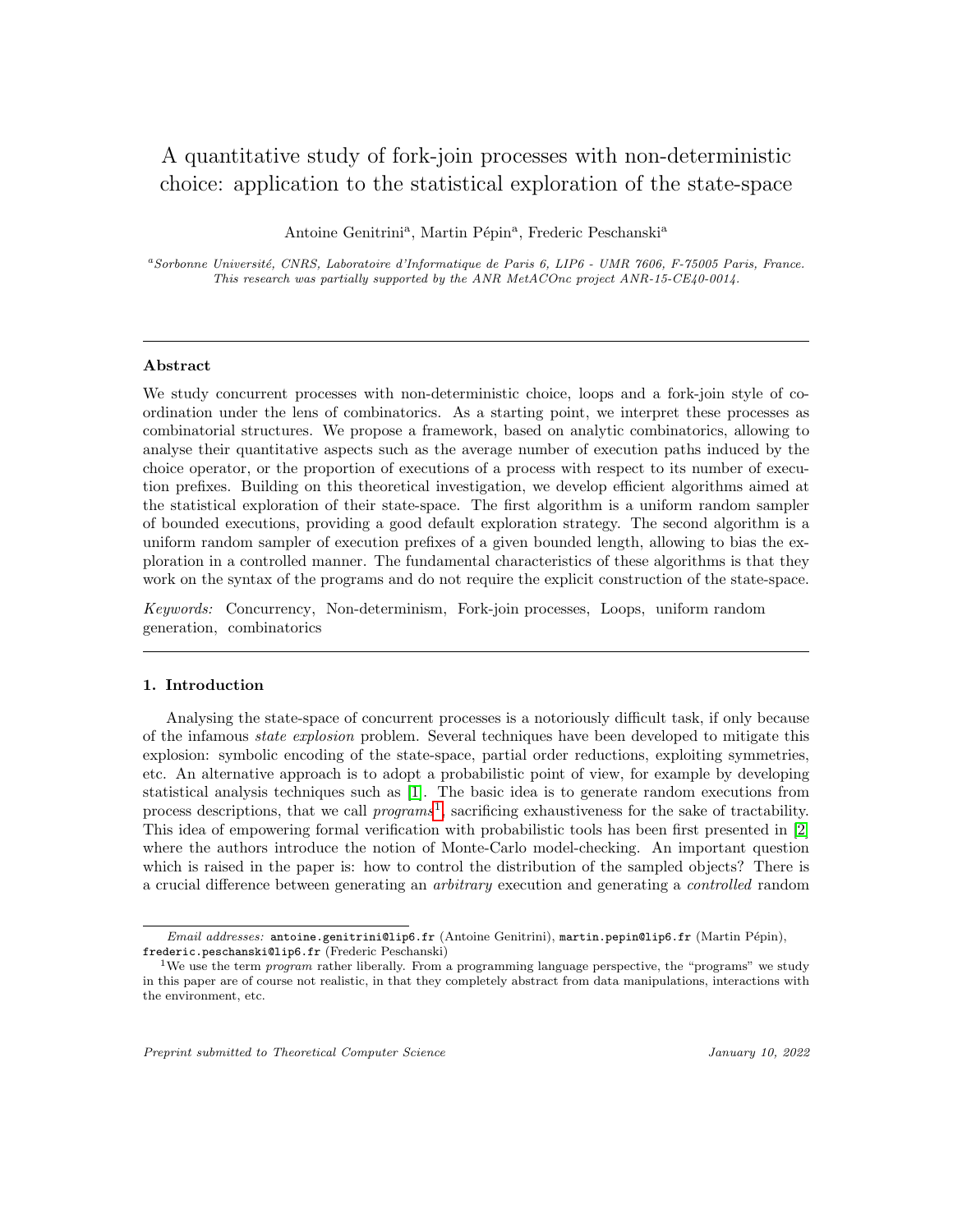execution according to a known (typically the uniform) distribution. Only the latter allows to estimate the coverage of the state-space of a given analysis. Moreover, the uniform distribution plays an important role for that matter as it a priori gives the best coverage in the absence of any further information.

The starting point of our approach is to find a suitable combinatorial interpretation of the fundamental constructions of concurrency. In previous work, we have separately studied the combinatorial interpretation of parallelism, seen as increasing labellings [\[3\]](#page-46-2), non-determinism, seen as partial labellings [\[4\]](#page-46-3), and synchronisation as constrained labellings [\[5\]](#page-46-4). In this paper, we integrate these various interpretations, and a new interpretation for loops, into a single combinatorial specification, providing a unified framework for studying concurrent processes using the symbolic method from [\[6\]](#page-46-5). This is a significant leap forward in terms of expressiveness compared to our previous work, because of the presence of loops, but also because we integrate the non-determinism in a non-trivial language with synchronisation. Moreover, at the combinatorial level, this integration is not straightforward and requires to develop a different approach from our previous work, as we explain at the beginning of Section [3.](#page-23-0)

The main advantage of this framework is that it allows to obtain *generating functions* describing the possible executions of a given program, in a systematic way. At the theoretical level, this is often a suitable starting point for the study of quantitative problems in analytic combinatorics. For instance, in the present paper, we quantify precisely the number of execution paths induced by the non-deterministic choice operator in the *average case*, thus giving a key witness of the expressiveness of the choice operator. Another example of quantitative results on concurrency obtained via analytic combinatorics is the study of the typical shape of the state-space of processes, though in a simpler model, obtained in [\[3\]](#page-46-2). In Section [4,](#page-36-0) we present a similar result for our model, and at a more precise scale since we describe the state-space of individual processes.

At a more practical level, the framework we develop is also an interesting source of algorithmic investigation, which is the main concern of this article. The first algorithmic problem we study is that of counting the number of executions (of bounded length, when in the presence of loops) of the processes. This is the question one has to answer to quantify the so-called state-explosion phenomenon, and this is an important building block of our algorithmic toolbox. Unfortunately, counting executions of concurrent processes is hard in the general case. We show in [\[5\]](#page-46-4) that, even for simple processes only allowing *barrier synchronisation*, counting executions is a  $\#P$ -complete<sup>[2](#page-1-0)</sup> problem. Fork-join parallelism enables a good balance between tractability (counting is polynomial, cf. [\[7\]](#page-46-6)) and expressiveness by enforcing some structure in the state-space. A second problem is caused by non-determinism because for each non-deterministic choice we have to select a unique branch of execution. Moreover, choices can be nested so that the number of possibilities can grow exponentially. Relying on an efficient encoding of the state-space as generating functions, we manage to count executions without expanding the choices. Of course counting executions has no direct practical application, but it is an essential requirement for us to build two complementary, and more interesting, analysis techniques. First, we develop a uniform random sampler of executions relying on that counting information. In the loop-free fragment of our model it is uniform over all executions whereas, in the general case, it samples uniform executions of a given (bounded) length. Without prior knowledge of the state-space, the uniform distribution yields the best coverage and thus offers

<span id="page-1-0"></span><sup>2</sup>A problem is in #P if it consists in counting the number of accepting paths of a polynomial-time non-deterministic Turing machine. It is #P-complete if, in addition, every other problem in #P reduces to it in polynomial time.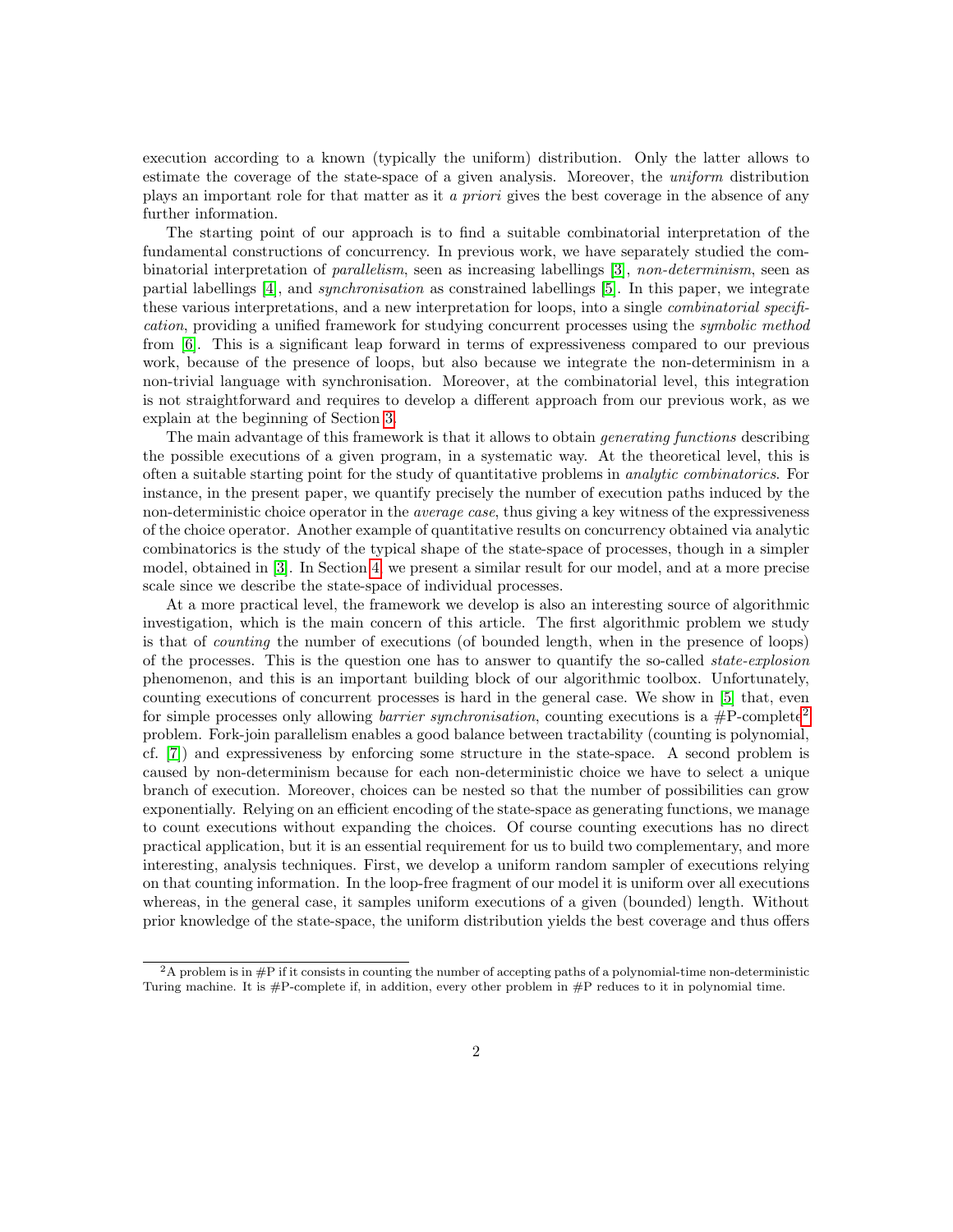a good default exploration strategy of the state-space. As a second and alternative approach, we provide a uniform random sampler of execution *prefixes*. This algorithm offers an alternative to the uniform generation of executions giving more flexibility, as it allows one to introduce bias in the generation, while still maintaining control over the distribution of the sampled objects. A fundamental characteristic of all the algorithms presented in the present paper is that they work on the programs, i.e. the *syntactic* representation of the processes, thus avoiding the explicit construction of the state-space. This allows to analyse systems with a large state space.

The outline of the paper is as follows. In Section [2,](#page-3-0) we present a first version of the process class of non-deterministic fork-join programs. We introduce the notion of global choice, which characterises the influence of non-determinism in this class and we provide precise quantitative results on this notion. We then describe a counting algorithm and a uniform random sampler of executions for such processes. In Section [3,](#page-23-0) we extend the model with loops and offer an alternative approach to random sampling. Finally, in Section [4,](#page-36-0) we study the execution prefixes of processes with loops, both from a quantitative and an algorithmic point of view. At the end of each section, we support all the proposed algorithms with an experimental evaluation of their performance, thus establishing the tractability of our approach. All the algorithms presented in this article have been implemented and are available either as an OCaml library or as a C library. The source code for these libraries as well as the code for the experimental evaluations are available in the companion repository at the address <https://gitlab.com/ParComb/libnfj>.

## Related work

Our study combines viewpoints and techniques from concurrency theory and combinatorics. A similar line of work exists for the so-called "true concurrency" model (by opposition to the interleaving semantics that we use in our study) based on the trace monoid using heaps combinatorics (see [\[8,](#page-46-7) [9\]](#page-46-8)). The main idea is that of "plates" that can be juxtaposed in heaps, either vertically (expressing sequencing) or horizontally (expressing "true" parallelism). To our knowledge the principle of non-deterministic choice, seen as a control structure, is not characterized in this model. In [\[10\]](#page-46-9), the authors cover the problem of the uniform random generation of words in a class of synchronised automata. This approach is able to cover a slightly more expressive set of processes but this comes at the cost of the construction of a product (synchronizing) automaton of exponential size in the number of synchronisations in the worst case. Another approach, investigated in the context of Monte-Carlo model-checking, is based on the combinatorics of lassos, which relates to the verification of temporal-logic properties over potentially *infinite* executions. In [\[2\]](#page-46-1), the authors of this method highlight the importance of uniformity. Later [\[11\]](#page-46-10) gives a uniform random sampler of lassos, however relying on the explicit, costly construction of the whole state-space, hence impractical for even small processes. Finally [\[12\]](#page-46-11) studies the random generation of executions in a model similar to the one we cover by extending the framework of Boltzmann sampling. Although Boltzmann samplers are usually fast, they turn out to be impractical in this context because of the heavy symbolic computations imposed by the interplay between parallelism and synchronisation.

Compared to [\[4\]](#page-46-3), which discusses non-determinism without synchronisation, we show here that the approach hits a wall when introducing loops and requires a new encoding of the state-space for the non-determinism to be studied in a more expressive language. This paper extends [\[13\]](#page-47-0) with, in particular, new quantitative results regarding the typical number of global choices and the proportion of executions with respect to execution prefixes.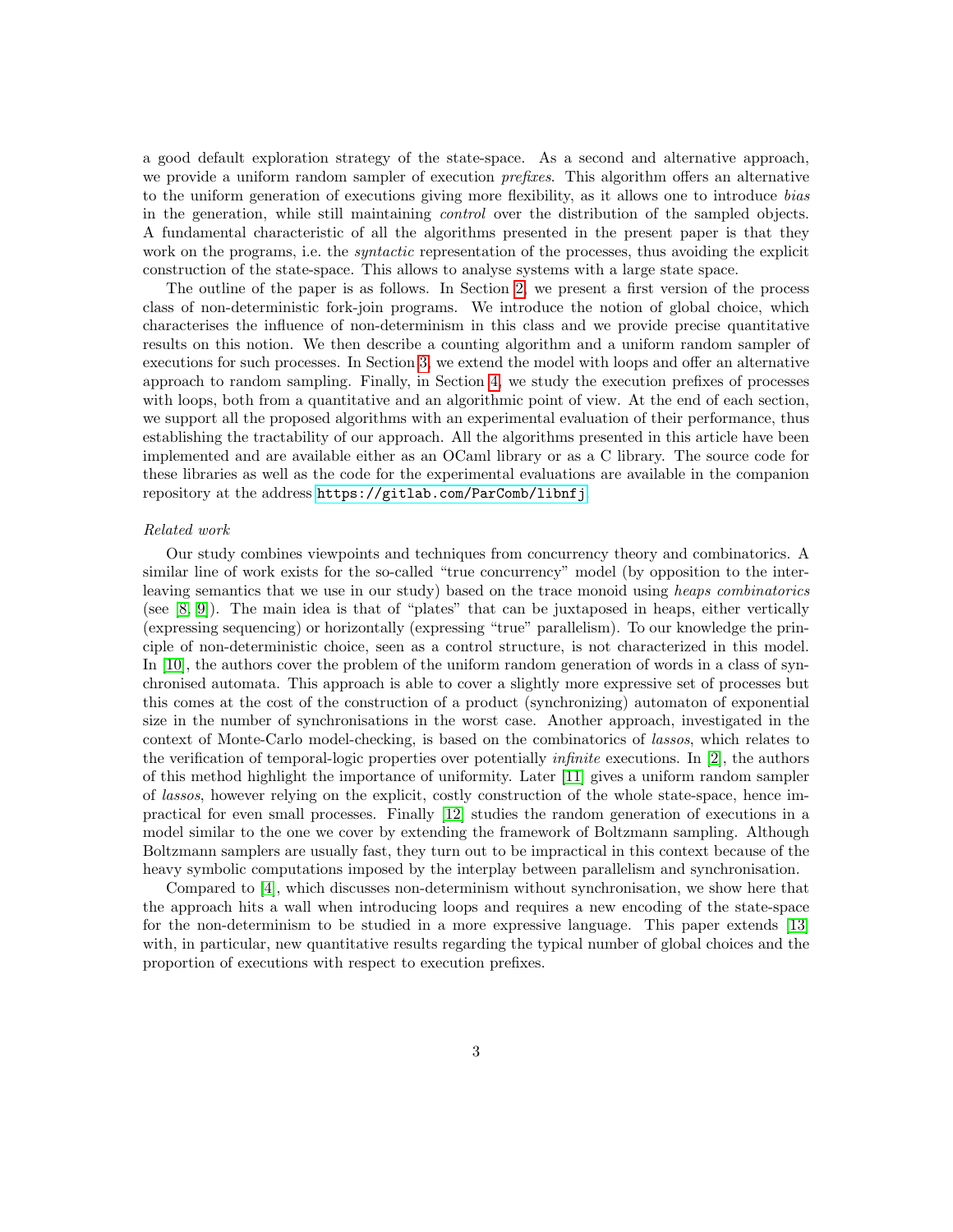#### <span id="page-3-0"></span>2. A combinatorial interpretation of non-deterministic fork-join programs

The goal of this section is to introduce the combinatorial tools that will be used throughout the paper and to study a first class of concurrent programs featuring a fork-join programming style with non-determinism. The interest of this class is that it showcases how different features of concurrency such as the interleaving semantics of the pure merge operator [\[3\]](#page-46-2), series-parallel synchronisation [\[14\]](#page-47-1) and non-determinism [\[4\]](#page-46-3) can be integrated and studied in a unified framework.

In Section [3,](#page-23-0) this class will be extended with a loop construction in order to gain more expressiveness. This extension has several technical implications on the combinatorial framework at use here, which will be discussed.

## 2.1. Non-deterministic Fork-Join processes (without loops)

**Definition 1** (Non-deterministic fork-join programs). Given a set of symbols  $A$  representing the "atomic actions" of the language, we define the class of non-deterministic fork-join programs (over this set  $A$ ), denoted NFJ as follows:

| P,Q | $\therefore = P \parallel Q$ | <i>parallel composition</i> |  |  |  |
|-----|------------------------------|-----------------------------|--|--|--|
|     | P:Q                          | sequential composition      |  |  |  |
|     | $P+Q$                        | non-deterministic choice    |  |  |  |
|     | $a \in \mathcal{A}$          | <i>atomic action</i>        |  |  |  |

It is important to mention now that in the present paper, we will not specify further what the content of the atomic actions is. We treat them as black boxes and assume all action names within a program to be different. We also consider programs up to injective renaming of the atomic actions, so that  $(a \mid b)$  and  $(d \mid c)$  represent the same program. Our focus is set on the order in which these actions can be fired and scheduled by the different operators of the language. In other words, we study the *control-flow* of concurrent programs as an approximation of their behaviour. In all our examples we use lower-case Roman letters as unique identifiers to distinguish between actions.

We give NFJ an *interleaving* semantics, which means that an execution is seen as a *sequence* of small atomic steps and that the executions of  $P \parallel Q$  are all the possible interleavings of an execution of P and an execution of Q. We start by defining a "step" relation of the form  $P \stackrel{a}{\rightarrow} P'$  between two programs and an atomic action describing one small computation step. When  $P \stackrel{a}{\rightarrow} P'$ , we say that "program  $P$  reduces to  $P'$  by firing  $a$ ". The inference rules defining the step relation are given in Figure [1.](#page-3-1)

$$
\frac{P \stackrel{a}{\rightarrow} P'}{P \parallel Q \stackrel{a}{\rightarrow} P' \parallel Q} \text{ (Lpar)} \qquad \qquad \frac{Q \stackrel{a}{\rightarrow} Q'}{P \parallel Q \stackrel{a}{\rightarrow} P' \parallel Q'} \text{ (Rpar)}
$$
\n
$$
\frac{P \stackrel{a}{\rightarrow} P'}{P; Q \stackrel{a}{\rightarrow} P'; Q} \text{ (seq)} \qquad \qquad \frac{P \stackrel{a}{\rightarrow} P'}{P + Q \stackrel{a}{\rightarrow} P'} \text{ (Lchoice)} \qquad \qquad \frac{Q \stackrel{a}{\rightarrow} Q'}{P + Q \stackrel{a}{\rightarrow} Q'} \text{ (Rchoice)}
$$

#### Figure 1: Semantic of NFJ given as a set of inference rules defining a step relation

<span id="page-3-1"></span>As a convenience, we allow the program on the right-hand-side of the step relation to be either a regular NFJ program or a special symbol 0 representing a program that has completed its execution.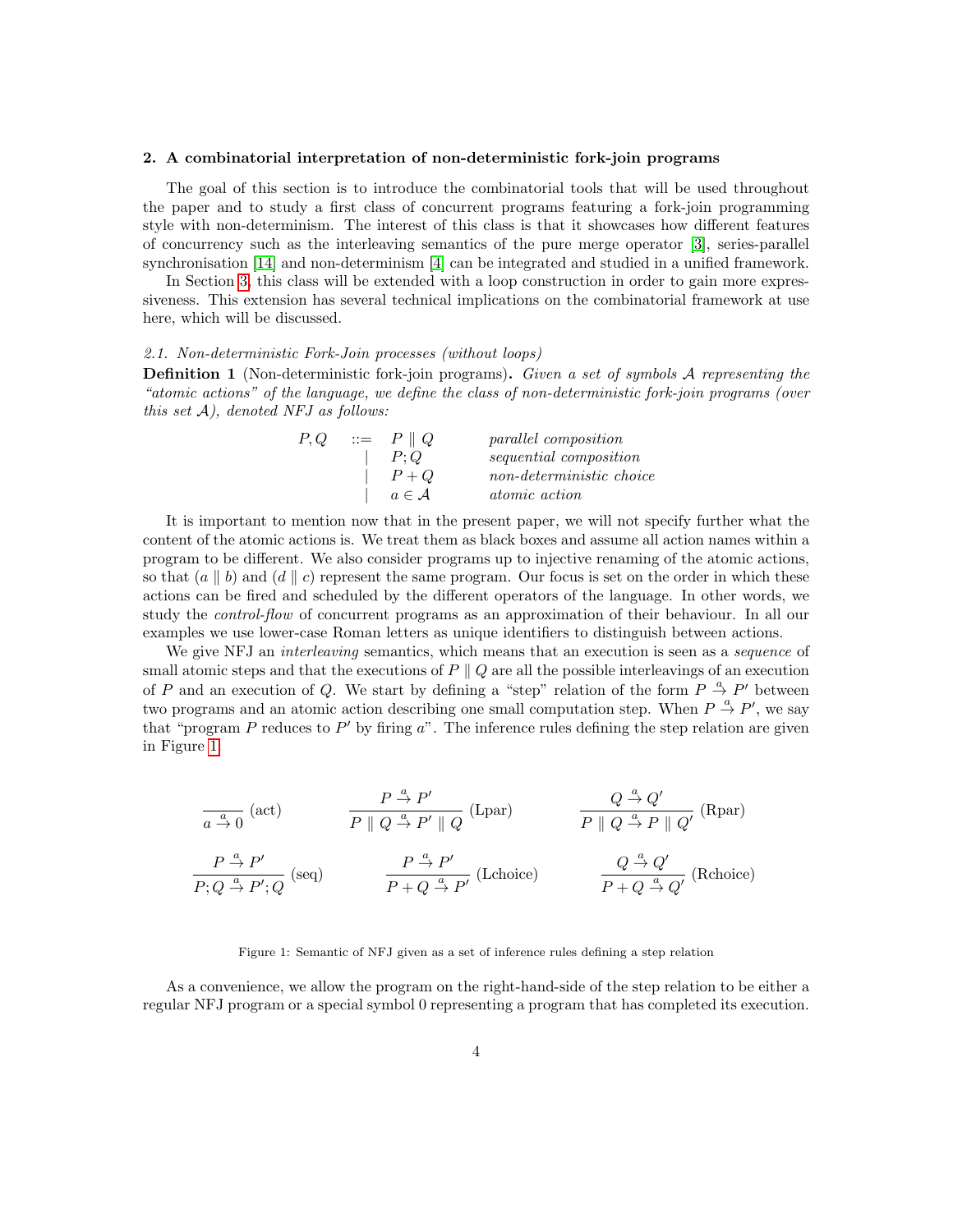We also consider the following rewriting rules allowing to use 0 with the parallel and sequential composition operators in the conclusions of rules (Lpar), (Rpar) and (seq):

$$
(0; P) = P
$$
  
(P || 0) = (0 || P) = P

We are now equipped to define the executions of the language as a sequence of steps ending on the empty program 0.

<span id="page-4-0"></span>**Definition 2** (Execution). An execution of an NFJ program  $P_0$  is a sequence of steps of the form  $P_0 \stackrel{a_1}{\rightarrow} P_1 \stackrel{a_2}{\rightarrow} P_2 \ldots \stackrel{a_{n-1}}{\rightarrow} P_{n-1} \stackrel{a_n}{\rightarrow} P_n = 0$  where for all i, the step  $P_{i-1} \stackrel{a}{\rightarrow} P_i$  is a proof-tree, that is to say:

- a transition as a conclusion/root of the tree;
- applications of inference rules as internal nodes;
- axiom as leaves (here, the only axiom schema is (act)).

We refer to the set of all possible executions of a program as its state-space.

In the absence of ambiguity, which is the case in this section, a proof-tree can be safely identified with its conclusion. As an example, an execution of the program  $P = (a, b) || (c + d)$  may fire either  $a, c$  or  $d$  at the first step. The proof-trees corresponding to these three possible first steps are given below.

$$
\frac{\overline{a \stackrel{a}{\rightarrow} 0}^{(act)}}{(a;b) \parallel (c+d) \stackrel{a}{\rightarrow} b}^{(sect)} (seq)
$$
\n
$$
\frac{\overline{c \stackrel{c}{\rightarrow} 0}^{(act)}}{(a;b) \parallel (c+d) \stackrel{a}{\rightarrow} b \parallel (c+d)}^{(Ref)}
$$
\n
$$
(Lpar)
$$
\n
$$
\frac{\overline{c \stackrel{c}{\rightarrow} 0}^{(act)}}{(a;b) \parallel (c+d) \stackrel{c}{\rightarrow} a;b}^{(act)}
$$
\n
$$
(Lphor)
$$

$$
\frac{\overline{d \stackrel{d}{\to} 0}^{(\text{act})}}{c + d \stackrel{d}{\to} 0} (\text{Rchoice})
$$
\n
$$
\frac{c + d \stackrel{d}{\to} 0}{(a; b) \parallel (c + d) \stackrel{d}{\to} a; b} (\text{Rpar})
$$

Definition [2](#page-4-0) gives a natural semantics to NFJ. However it does not highlight the influence of non-determinism in the structure of the state-space. It is interesting to separate the application of the choices from the interleaving semantics of the fork-join core of the language. In order to achieve this, we use the notion of *global choice*. Informally, a global choice of a program  $P$  is a program obtained by selecting one of the two alternatives in each sub-term of the form  $P_1 + P_2$ and removing the other. This corresponds to an application of the rule (Lchoice) (keep the left) or (Rchoice) (keep the right) of Figure [1,](#page-3-1) and we call this a local choice. Based on such local choices, we introduce the principle of a global choice, defined below.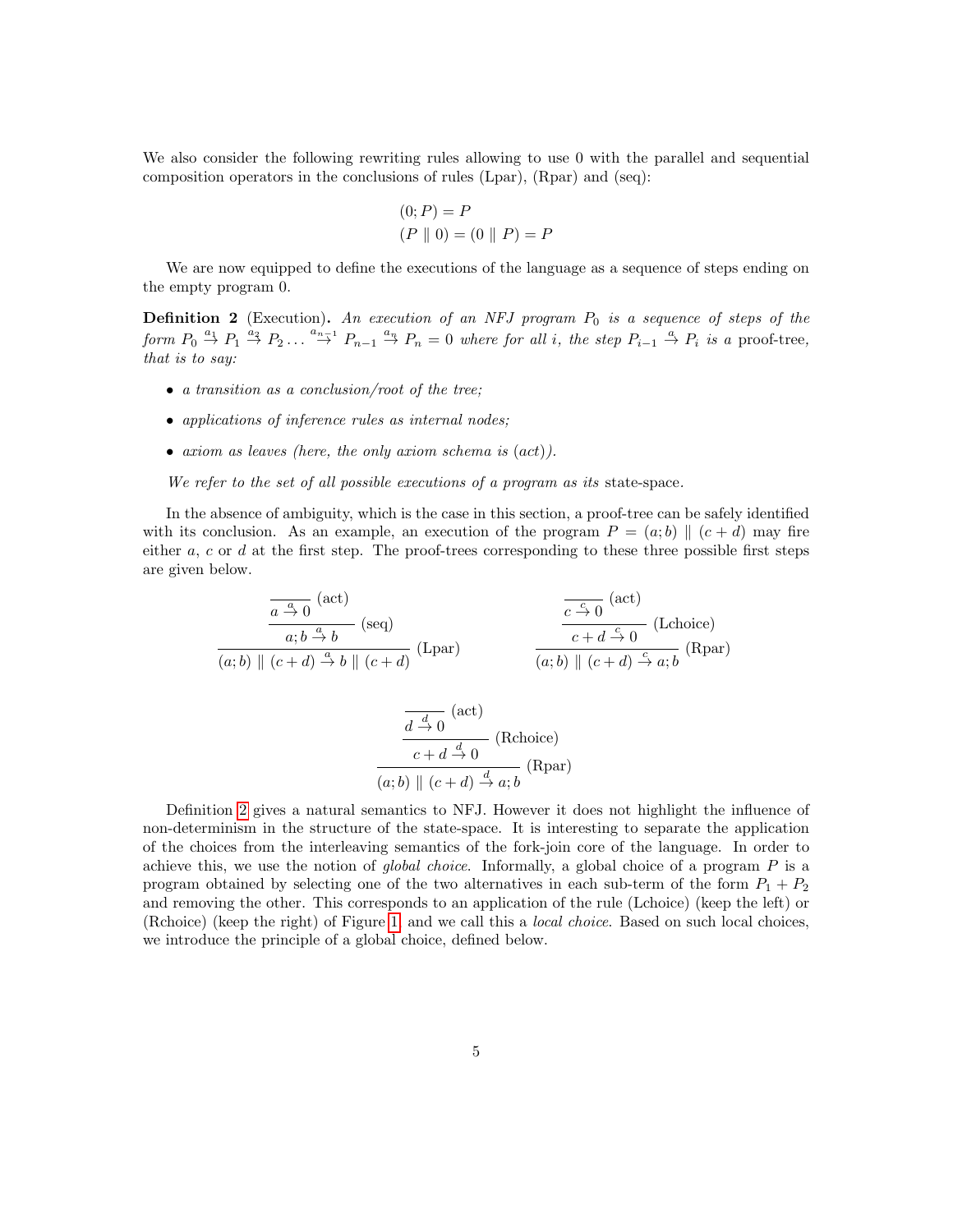**Definition 3** (Global choices). The set of global choices of P, denoted choices  $(P)$  is a set of choice-free programs obtained from P inductively as follows:

$$
choices(a) = \{a\}
$$
  
choices( $P + Q$ ) = choices( $P$ )  $\cup$  choices( $Q$ )  
choices( $P \parallel Q$ ) = {( $P' \parallel Q'$ ) |  $P' \in$  choices( $P$ );  $Q' \in$  choices( $Q$ )}  
choices( $P$ ;  $Q$ ) = {( $P'$ ;  $Q'$ ) |  $P' \in$  choices( $P$ );  $Q' \in$  choices( $Q$ )}

With this notion at hand, the non-determinism can be untangled from the interleaving semantics since an execution can now be seen as the combination of a global choice and an execution of this global choice. The selection of the global choice carries all the non-determinism coming from the local choices of the program whereas the execution of this global choice contains all the expressiveness of the interleaving semantics. Moreover, it is easy to prove that an execution of a choice-free program fires every atomic action in the program exactly once. Therefore a global choice containing n atomic actions only has executions of length  $n$  and such an execution can be identified to a labelling of its actions with integers of  $[[1; n]]$  corresponding to their position in the sequence of steps (we use the notation  $[a; b]$  to refer to the set of all integers n such that  $a \leq n \leq b$ ).

For instance, the program  $P = m$ ;  $(w \mid ((t + (c; g))$ ;  $(s + n); p)$ ); e models the beverage vending machine pictured in Figure [2.](#page-5-0) One of its possible executions corresponds to firing the following sequence of actions (in this order)  $m, t, n, w, p, e$  and the global choice corresponding to this execution is  $P' = m$ ;  $(w \parallel (t; n; p))$ ; e. Figure [2](#page-5-0) gives a graphical representation of this execution as a labelling of  $P'$ . In the rest of this section, we will rely on this second point of view on executions to reason about them. To this end, we now introduce the combinatorial tools that we will need to model both the class of NFJ programs as a whole, and the set of executions of a given program, as combinatorial objects. This will enable us to study them using tools from analytic combinatorics.



<span id="page-5-0"></span>Figure 2: A simple beverage vending machine modelled by  $P = m$ ;  $(w \mid ((t + (c; g))$ ;  $(s + n); p))$ ; e, one of its 4 global choices and one of the 4 possible labellings of this global choice, representing the firing sequence  $m, t, n, w, p, e$ . This program has 18 executions in total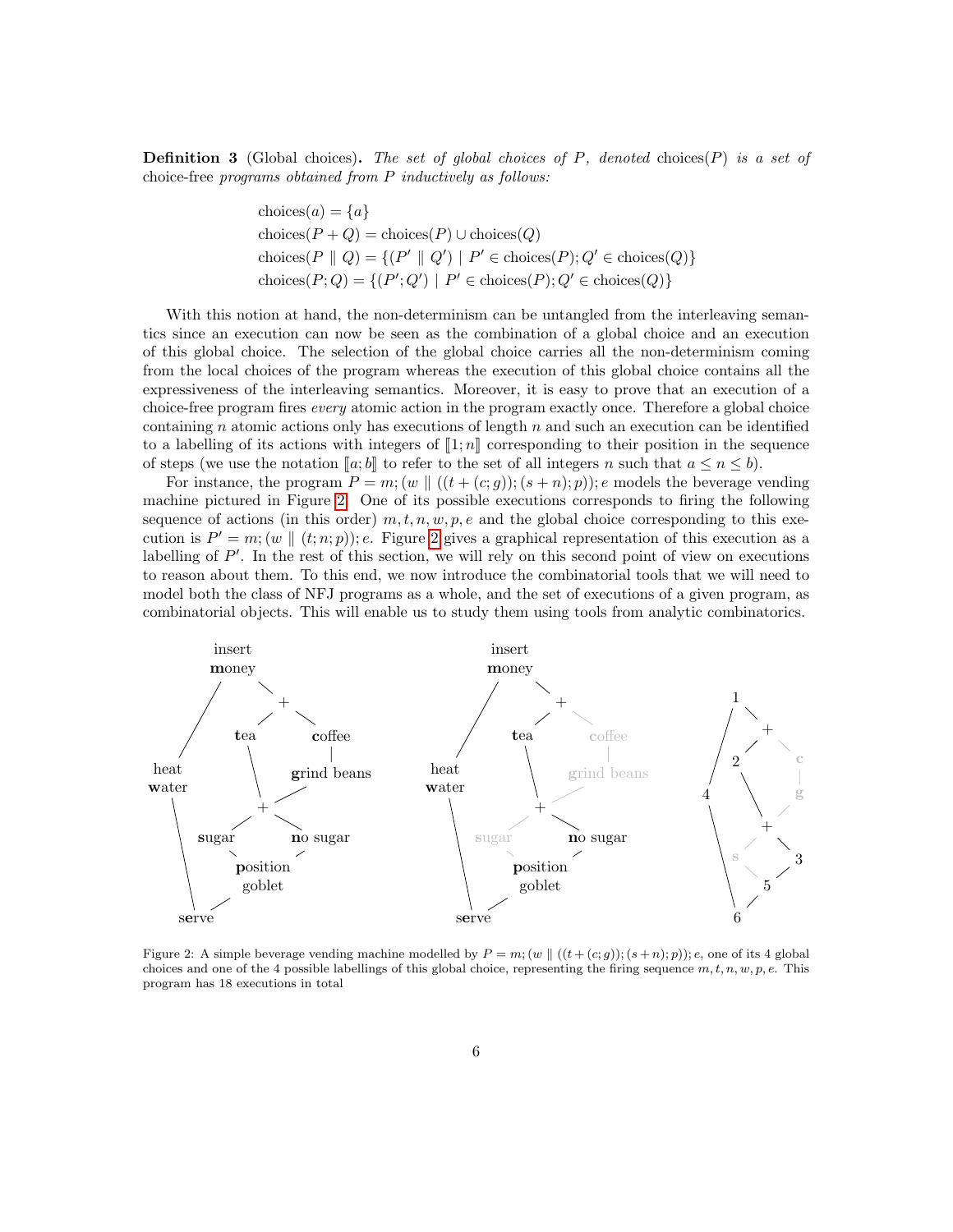#### 2.2. The combinatorial toolset part 1: modelling programs

We introduce here the notions of combinatorial class, combinatorial specification, and generating function. This is a brief introduction as we limit ourselves to the tools that are necessary to tackle the problems covered in the present article. An in depth presentation of the techniques used here can be found in [\[6\]](#page-46-5).

**Definition 4** (Combinatorial class). A combinatorial class  $\mathcal{C}$  is a set equipped with a size function  $|\cdot|:\mathcal{C}\to\mathbb{N}$  such that for all  $n\in\mathbb{N}$  the set  $\mathcal{C}_n = \{c\in\mathcal{C} \mid |c|=n\}$  of objects of size n of  $\mathcal{C}$  is finite.

For example, one combinatorial class of interest for us is the class of all NFJ programs where the size  $|P|$  of a program P is defined as the number of atomic actions it contains, that is:

$$
|(P || Q)| = |(P + Q)| = |(P; Q)| = |P| + |Q|
$$
  

$$
|a| = 1
$$

<span id="page-6-0"></span>Table [1](#page-6-0) gives the list of all NFJ programs of size at most 3 and their number.

Table 1: All NFJ programs of size at most 3 and their number

|   | size $n$ all programs of size $n$                                                                                                                  |    |
|---|----------------------------------------------------------------------------------------------------------------------------------------------------|----|
|   |                                                                                                                                                    |    |
| 2 | $(a + b), (a    b), (a;b)$                                                                                                                         |    |
| 3 | $(a+(b+c)), (a+(b\parallel c)), (a+(b;c)), ((a+b)+c), ((a\parallel b)+c), ((a;b)+c)$                                                               | 18 |
|   | $(a \parallel (b+c)), (a \parallel (b \parallel c)), (a \parallel (b;c)), ((a+b) \parallel c), ((a \parallel b) \parallel c), ((a;b) \parallel c)$ |    |
|   | $(a; (b+c)), (a; (b \parallel c)), (a; (b;c)), ((a+b); c), ((a \parallel b); c), ((a;b); c)$                                                       |    |

Since the number of elements of a given size of a combinatorial class  $\mathcal C$  is finite, it is possible to define its generating function  $C(z)$  as the formal power series  $C(z) = \sum_{n\geq 0} c_n z^n$  where  $c_n$  is the cardinality of  $C_n$ , that is the number of objects of size n in C. This series is an encoding of the sequence  $(c_n)_{n\geq 0}$  in the sense that we do not lose information: every term of the sequence can be extracted from the series. The reason behind considering a generating function rather than working on the sequence  $(c_n)_{n\geq 0}$  directly is twofold. First, generating functions behave nicely with respect to high-level operations on combinatorial classes, like the Cartesian product or the disjoint union, so that working with generating functions is more concise and less tedious than working with the sequences directly. This often allows to obtain recurrence relations on the sequences — and even sometimes an explicit formula — in a systematic and elegant way with few manual computations. Second, this enables the use of analytic techniques when this function converges. In that case, the formal variable z becomes a complex variables  $z \in \mathbb{C}$  and it is possible to get information on the asymptotic behaviour of the initial sequence by analysing the behaviour of the function when  $z$  is close to some critical values (the singularities of the function). This approach has been successfully applied in a variety of contexts and has been popularised by the book [\[6\]](#page-46-5).

As we just mentioned, generating functions behave nicely with respect to some high-level operations on combinatorial classes. For instance, we define the disjoint union  $\mathcal C$  of two classes  $\mathcal A$  and  $\mathcal B$ , denoted by  $\mathcal{C} = \mathcal{A} + \mathcal{B}$ , as the combinatorial class whose underlying set is the disjoint union of the elements of A and the elements of B and whose size function  $|\cdot|_c$  is such that

$$
|c|_{\mathcal{C}} = \begin{cases} |c|_{\mathcal{A}} & \text{if } c \in \mathcal{A} \\ |c|_{\mathcal{B}} & \text{if } c \in \mathcal{B} \end{cases} \text{ where } \begin{array}{|c|_{\mathcal{A}}} \text{ is the size function of } \mathcal{A}; \\ | \cdot |_{\mathcal{B}} \text{ is the size function of } \mathcal{B}. \end{array}
$$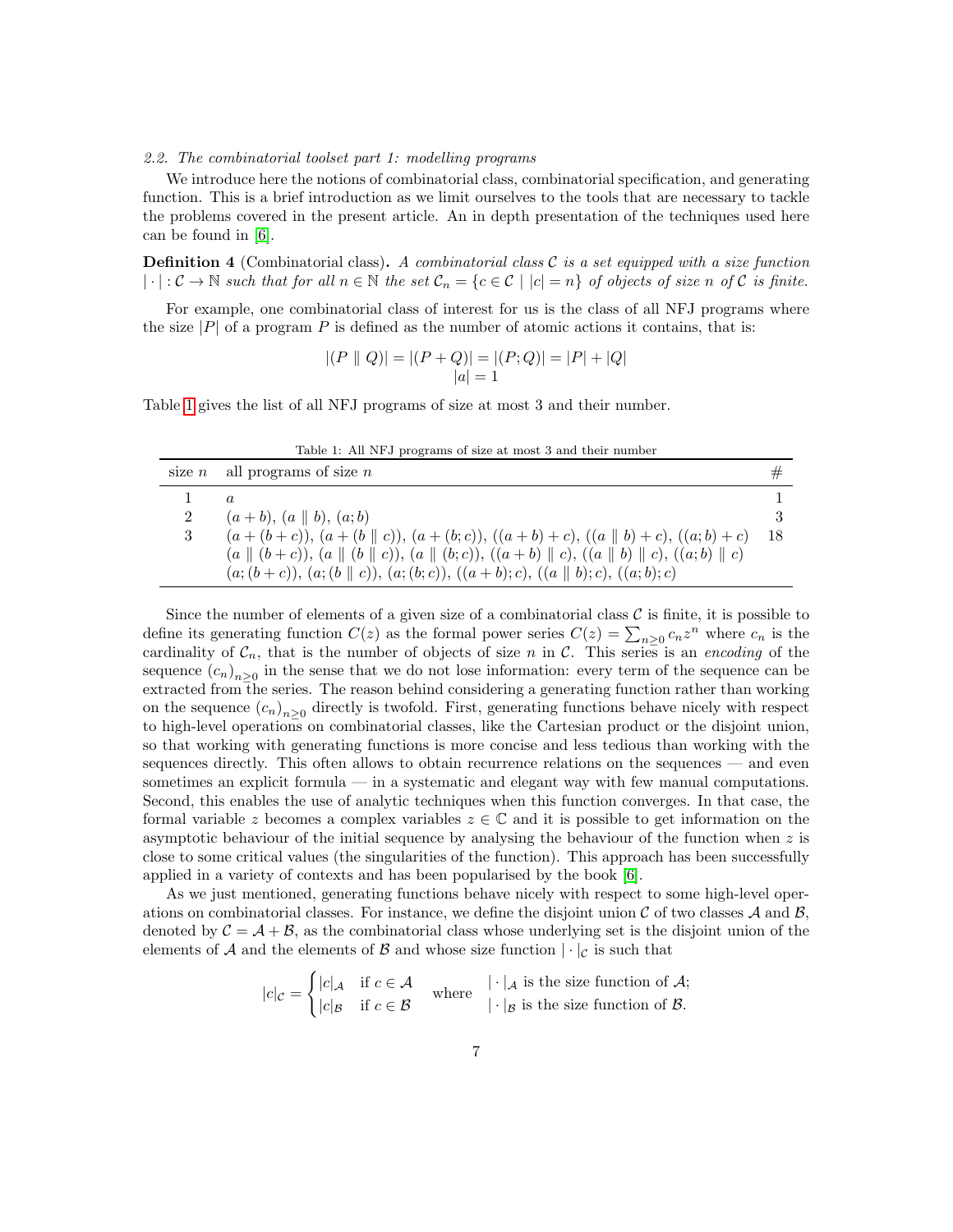It is easy to check that the generating function of  $C = A+B$  satisfies the formula  $C(z) = A(z)+B(z)$ . Using similar notations, we can also define the Cartesian product  $C = A \times B$  of two combinatorial classes A and B where the size of an element  $(a, b)$  of C is  $|(a, b)|_{\mathcal{C}} = |a|_{\mathcal{A}} + |b|_{\mathcal{B}}$ . Hence, the set  $\mathcal{C}_n$ of objects of C of size n is  $\{(a, b) \mid a \in \mathcal{A}_i, b \in \mathcal{B}_j, i+j=n\}$ . As a consequence the cardinality  $c_n$ of  $\mathcal{C}_n$  is  $\sum_{i+j=n} a_i b_j$  where  $a_i$  is the cardinality of  $\mathcal{A}_i$  and  $b_j$  is the cardinality of  $\mathcal{B}_j$ . Thus, we obtain a simple expression for the generating function of C, that is  $C(z) = A(z) \cdot B(z)$ .

It follows that if one is able to describe a combinatorial class using only these constructions (and possibly recursion), then it is straightforward to obtain an equation satisfied by the generating function of the class. Such a description is called a *combinatorial specification*. The process of finding a specification for the system under study and then applying automatic rules to derive its generating function is called the symbolic method. Table [2](#page-7-0) gives a few of the constructions we will need in this section and their translations in terms of generating functions. The neutral class  $\mathcal{E}$  is not useful for this section but will become more important later in the article.

<span id="page-7-0"></span>

| Table 2: Some constructions of the symbolic method     |                             |                         |  |  |  |  |
|--------------------------------------------------------|-----------------------------|-------------------------|--|--|--|--|
|                                                        | $\mathcal{C}$               | C(z)                    |  |  |  |  |
| Neutral class: one element of size $0 \in \mathcal{E}$ |                             |                         |  |  |  |  |
| Atomic class: one element of size 1                    | $\mathcal{F}_{\mathcal{L}}$ |                         |  |  |  |  |
| Disjoint union                                         |                             | $A+B \quad A(z)+B(z)$   |  |  |  |  |
| Cartesian product                                      |                             | $A \times B$ $A(z)B(z)$ |  |  |  |  |

As an example of application, one can see the set of all NFJ programs as a combinatorial class by using the number of atomic actions of a program as its size. Let us denote by  $\mathcal F$  this combinatorial class. It is not too difficult to obtain a specification of the class  $\mathcal F$  of NFJ programs:

<span id="page-7-1"></span>
$$
\mathcal{F} = \mathcal{Z} + \mathcal{F} \times \mathcal{F} + \mathcal{F} \times \mathcal{F} + \mathcal{F} \times \mathcal{F}.
$$
\n<sup>(1)</sup>

This specification makes use of the disjoint union, the Cartesian product and a new construction  $\mathcal Z$ called the atomic class. This is the class containing only one element of size one. Here it represents the atomic actions of the language, indeed the program made of only one action has size one and there is only one such program (up to relabelling). The other three terms represent the three other constructions of the language. A program that is not reduced to a single action is either a parallel composition, a sequential composition or a choice between two programs. Moreover these threes sets (of programs starting respectively by a parallel composition, sequential composition or non-deterministic choice) are disjoint, hence the disjoint union in the specification. Also, note that the equal sign here denotes an isomorphism rather than an equality, in the sense that there is a bijection between the two sides of the equality that preserves the size. The equal sign, when used in a specification, will always denote an isomorphism rather than a strict equality.

From equation [\(1\)](#page-7-1) and using the transformation rules of the symbolic method recalled in Table [2,](#page-7-0) we obtain that the generating function  $f(z) = \sum_{n\geq 0} f_n z^n$  of  $\mathcal F$  satisfies

$$
f(z) = z + f(z) \cdot f(z) + f(z) \cdot f(z) + f(z) \cdot f(z)
$$
  
=  $z + 3f(z)^{2}$ .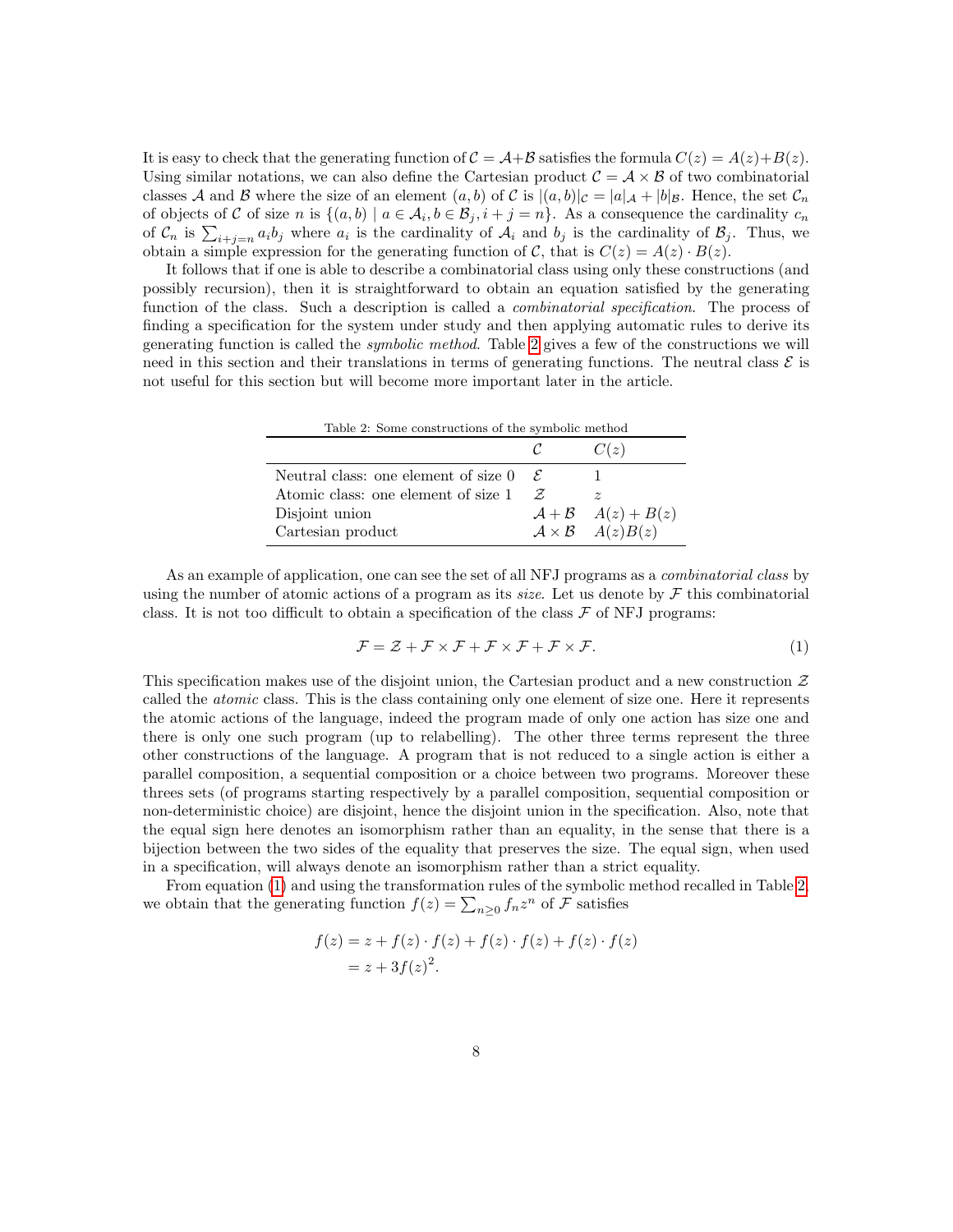This equation can be solved explicitly. We have for all  $z \in \mathbb{C} \setminus \{x \in \mathbb{R} \mid x > \frac{1}{12}\}$ :

$$
f(z) = \frac{1 \pm \sqrt{1 - 12z}}{6}
$$
 (2)

where  $\sqrt{\cdot}$  denotes the complex square root defined on  $\mathbb{C} \setminus \{x \in \mathbb{R} \mid x < 0\}$ . Moreover, since the solution we are seeking must be analytic, and thus continuous, the  $\pm$  sign in the above equality must be the same for all z. Finally, there is no process of size 0 in NFJ, so the term of degree 0 in f is zero and thus we have  $f(0) = 0$ . This imposes that  $f(z) = \frac{1-\sqrt{1-12z}}{6}$  and leads us to our first result on the number of NFJ programs.

<span id="page-8-1"></span>**Theorem 1** (Number of NFJ programs). For  $n > 0$ , the number  $f_n$  of NFJ programs containing exactly n atomic actions satisfies

$$
f_n = \frac{3^n}{12n - 6} \binom{2n}{n} \qquad \text{and} \qquad f_n \underset{n \to \infty}{\sim} \frac{12^{n-1}}{\sqrt{n^3 \pi}}.
$$

*Proof.* Recall that the number  $f_n$  of programs of size n is the coefficient of degree n in the generating function  $f(z)$ , which we denote by  $[z^n]f(z)$ . Moreover we have that

$$
\sqrt{1-u} = -\sum_{n\geq 0} \frac{4^{-n}}{2n-1} {2n \choose n} u^n
$$
  
hence 
$$
1 - \sqrt{1-12z} = \sum_{n\geq 1} \frac{3^n}{2n-1} {2n \choose n} z^n
$$
  
and therefore 
$$
f_n = \frac{3^n}{12n-6} {2n \choose n}.
$$

The equivalent for  $f_n$  is then obtained by applying Stirling's formula, that is  $n! \sim \left(\frac{n}{e}\right)^n \sqrt{2n\pi}$ , to the binomial coefficient  $\binom{2n}{n} = \frac{(2n)!}{n!^2}$  $\frac{2n)!}{n!^2}$ .  $\Box$ 

The number of NFJ programs is not interesting as such, but we give it here for two reasons. First it gives an example of application of the symbolic method which demonstrates how quickly one can get to a counting formula, and an asymptotic estimation, using this approach. And second, we need this result as an auxiliary result to prove a more insightful quantitative theorem on the class of NFJ programs: an NFJ program has, in average, relatively few global choices.

The natural intuition is that, since a global choice can be any combination of "local" choices (choices of one of the two branches of a sub-programs of the form  $(P+Q)$ ), the typical number of global choices of a program should grow exponentially with the size of the program. This intuition is correct, but what is less natural is that the growth rate of the number of global choices is quite small. In Theorem [2](#page-8-0) we state that the typical number of global choices, that is their average number over all programs of size  $n$ , grows as fast as about  $1.11438^n$ .

<span id="page-8-0"></span>**Theorem 2** (Average number of global choices). The average number of global choices of an NFJ program of size n has an equivalent of the form  $A \cdot B^n$  when  $n \to \infty$  where  $A \approx 6.89446$  and  $B =$  $\frac{49}{27+12\sqrt{2}} \approx 1.11438.$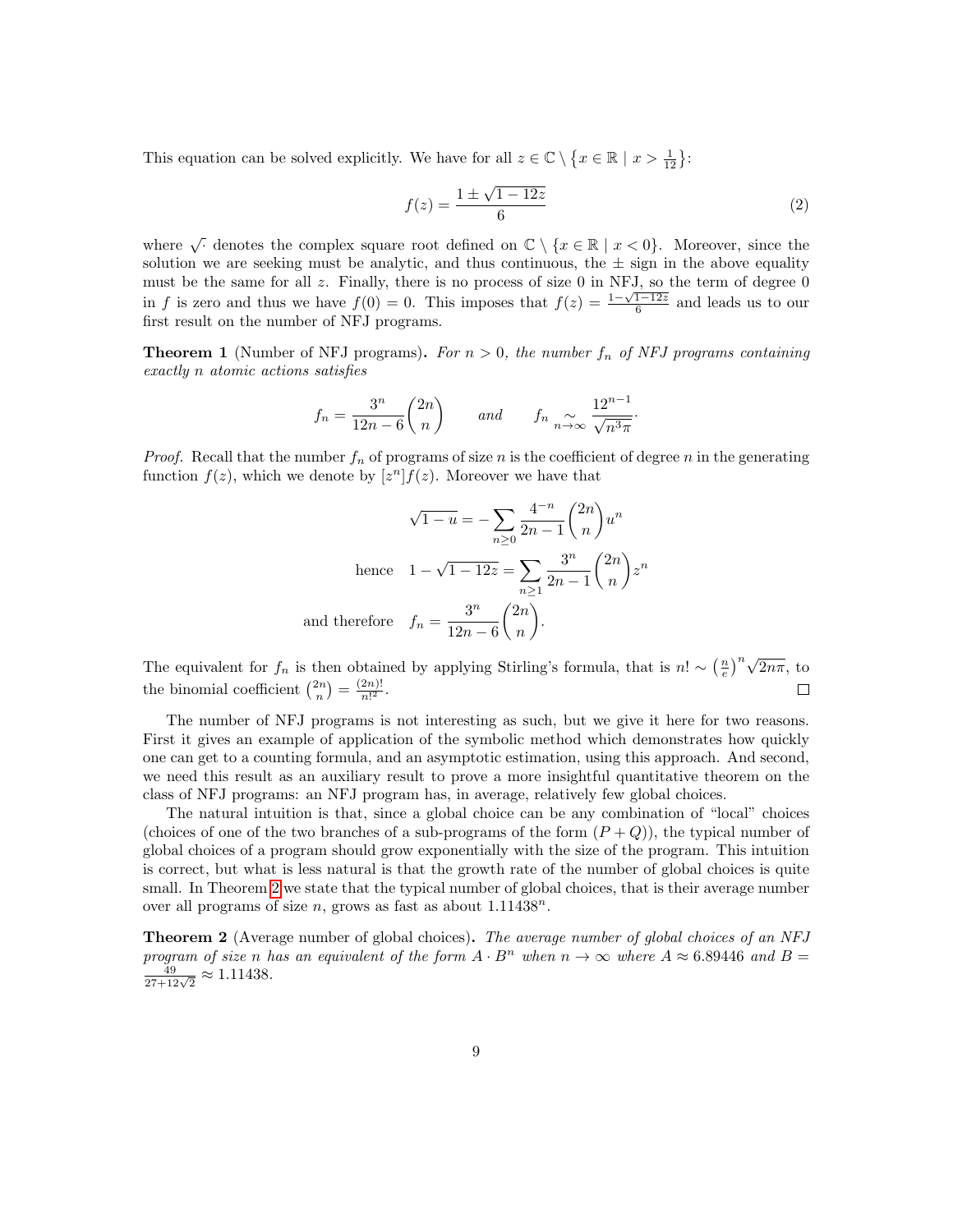The practical implication of this somewhat surprising result is that, for an average program of reasonably small size, it might be possible to enumerate all global choices because their number is such a "small" exponential. As an example, the average number of global choices for programs of size  $n = 100$  is approximatively 348 261.

Proof of Theorem [2.](#page-8-0) The idea to prove Theorem [2](#page-8-0) is to count programs annotated with one of their global choices. In other words, we consider the combinatorial class  $\mathcal G$  of all the pairs of the form  $(P, P')$  where  $P' \in \text{choices}(P)$  and where the size function of G is defined by  $|(P, P')| = |P|$ . The number of objects of size n in  $G$  is therefore the sum, over all programs of size n, of their number of global choices. In order to get the average number of global choices given in the statement of the theorem, it will suffice to divide this quantity by the number of programs of size  $n$  obtained in Theorem [1.](#page-8-1)

The class  $\mathcal G$  can be specified as follows:

<span id="page-9-0"></span>
$$
\mathcal{G} = \mathcal{Z} + \mathcal{G} \times \mathcal{G} + \mathcal{G} \times \mathcal{G} + (\mathcal{G} \times \mathcal{F} + \mathcal{F} \times \mathcal{G}).
$$
\n(3)

And the combinatorial interpretation of the above formula is the following:

- A single action has only one global choice, hence there is only one annotated program  $(P, P')$ in G where  $P = a$ . This is specified by Z.
- A global choice of  $P \parallel Q$  is by definition the parallel composition of a global choice of P and a global choice of Q. Hence, the set of annotated programs where the outermost constructor is  $\parallel$  is isomorphic to a Cartesian product of  $\mathcal G$  with itself.
- The same reasoning applies to the sequential composition.
- Finally, the most interesting case is that of the choice construction. A global choice of a program of the form  $P + Q$  is either a global choice of P or a global choice of Q. Hence, the set of pairs of the form  $(P+Q, R)$  in G are such that  $(P, R) \in \mathcal{G}$  (or  $(Q, R) \in \mathcal{G}$ ) and the second program  $Q$  (or  $P$ ) is a regular, non-annotated, NFJ program. Therefore the sub-class of such terms is isomorphic to  $\mathcal{G} \times \mathcal{F} + \mathcal{F} \times \mathcal{G}$ .

From [\(3\)](#page-9-0) we obtain that the generating function  $q(z)$  of annotated programs satisfies the following equation where  $f$  is the generating function of regular (non-annotated) NFJ program:

$$
g(z) = z + 2g(z)^{2} + 2g(z)f(z).
$$
 (4)

Again, this equation can be solved explicitly which yields  $g(z) = \frac{1-2f(z)-1}{4}$  $\frac{(-\sqrt{\Delta(z)}}{4}$  where  $\Delta(z)$  = (1 − 2 $f(z)$ )<sup>2</sup> − 8z expands to  $\frac{1}{9}$  (5 − 84z + 4 $\sqrt{1-12z}$ ). Obtaining an explicit formula for the number  $q_n$  of annotated programs would require to extract the coefficient of degree n in the power series expansion of  $g(z)$ , which would be extremely tedious.

Instead we resort to singularity analysis. The function  $\Delta$  is well-defined and decreasing in the interval  $[0; \frac{1}{12}]$  and  $\Delta(\frac{1}{12}) = -\frac{2}{9} < 0$  so there exists a unique  $\rho_g$  in this interval such that  $\Delta(\rho_g) = 0$ . Let  $u = \sqrt{1 - 12\rho_g}$ , we have that  $9\Delta(\rho_g) = 5 - 7(1 - u^2) + 4u = 0$ , which we can solve explicitly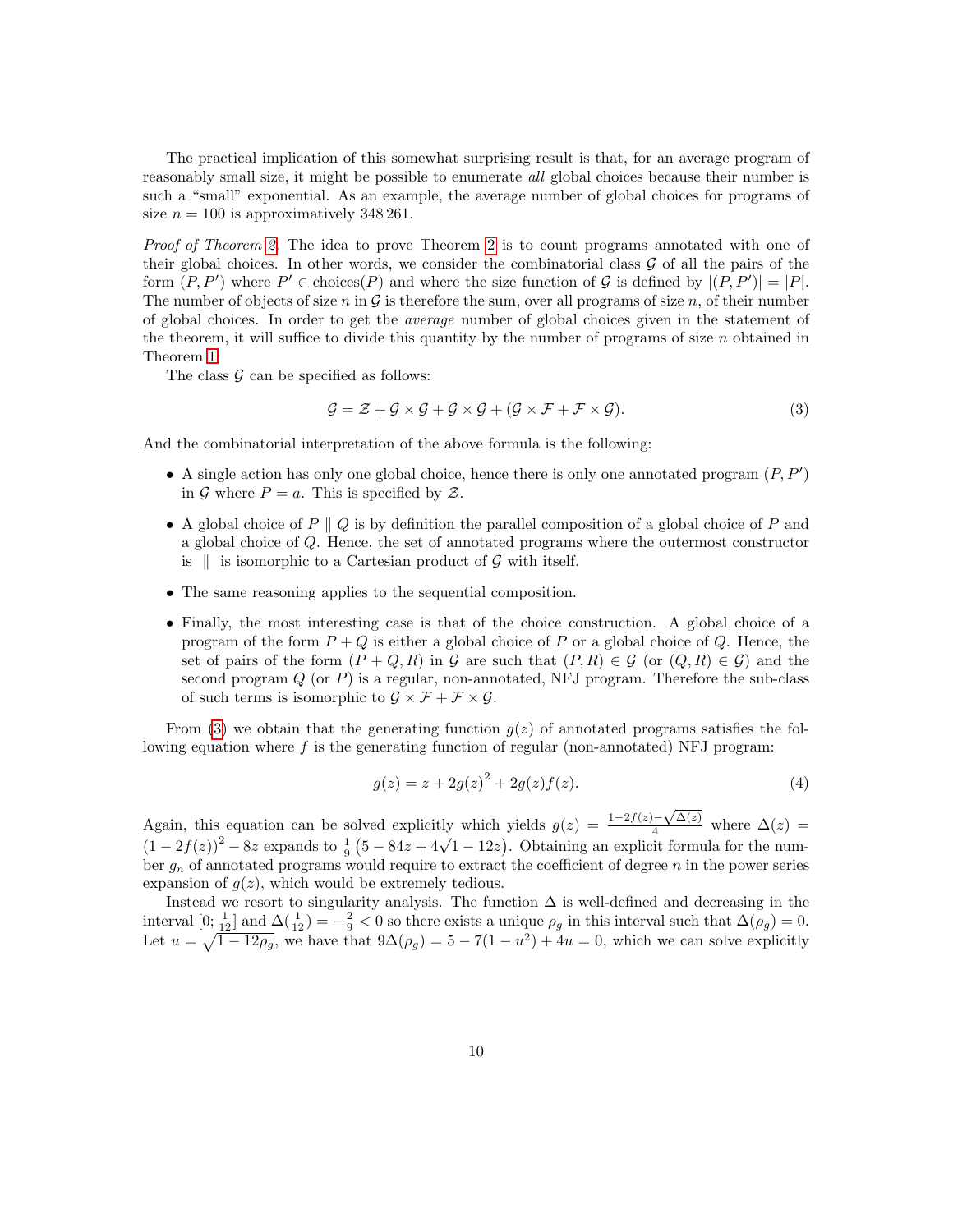and yields  $u = \frac{3\sqrt{2}-2}{7}$  and therefore  $12\rho_g = \frac{27+12\sqrt{2}}{49} < 1$ . This allows to write:

$$
g(z) = \frac{1 - 2f(z)}{4} - h(z)\sqrt{1 - \frac{z}{\rho_g}}
$$
  
where  $h(z) = \sqrt{\Delta(z)\left(1 - \frac{z}{\rho_g}\right)^{-1}}$  is analytic in  $\left\{z \in \mathbb{C} \mid |z| < \frac{1}{12}\right\}$ 

Therefore the transfer theorem from [\[6,](#page-46-5) Thm. VI.3 p. 390] applies to  $g(z)$  and its n-th coefficient  $g_n$ satisfies  $g_n \sim \frac{h(\rho_g)}{2\sqrt{\pi}}$  $\frac{\hbar(\rho_g)}{2\sqrt{\pi}}n^{-\frac{3}{2}}\rho_g^{-n}$ . Furthermore, we have that  $h(\rho_g) = \sqrt{-\rho_g\Delta'(\rho_g)}$  which can be computed explicitly. This allows us to conclude the proof since the average number of global choices over programs of size *n* is  $g_n/f_n \sim 6h(\rho_g) \cdot (12\rho_g)^n$ .  $\Box$ 

#### 2.2.1. The impact of symmetries

A natural question to ask, regarding Theorem [2](#page-8-0) and its proof, is "how would commutativity and associativity affect this result?". We can indeed see in Table [1](#page-6-0) that even for small sizes, many programs can be obtained from one another by flipping the operands of the parallel or the choice operator for instance, and it is clear from the semantics of NFJ that doing so does not change the state-space of programs. It is actually possible to answer this question using similar tools as before, although the proofs become significantly more technical. In this sub-section we state the analogue of Theorem [2](#page-8-0) in a refined model which takes the aforementioned symmetries into account and we give the key ideas to prove it. The full details of the proof are given in [Appendix A.](#page-48-0) Note that this sub-section is rather technical and independent from the rest of the paper. It can thus safely be skipped at the first reading.

We now consider all three constructions of the language to be associative so that for instance  $(a \parallel (b \parallel c)) = ((a \parallel b) \parallel c)$ , which we will now write  $(a \parallel b \parallel c)$ . Moreover we consider the parallel composition operator and the choice operator to be commutative so that  $(a \parallel (b; c))$  $((b;c) \parallel a)$  for instance. This has the consequence that there are fewer NFJ programs of given size in this model than in the simpler one, and that programs with many symmetries will be given less importance when computing the average number of global choices. We establish the following result.

<span id="page-10-0"></span>**Theorem 3.** The average number of global choices for programs with n atomic actions, taken up to commutativity and associativity is equivalent to  $A \cdot B^n$  when  $n \to \infty$  for some constants  $A > 0$ and  $B \approx 1.11275$ .

It is extremely common in analytic combinatorics that going from *ordered* to unordered collections (in our context: from non-commutativity to commutativity) does not change the form of the result but only the constants appearing in it. So the fact that the average number of global choices in this new model has the same behaviour is not surprising. However it is interesting that the new growth rate of the number of global choices is this close to the one we obtained in Theorem [2,](#page-8-0) and that it is slightly smaller. It is also possible to approximate the constant A but is extremely tedious and of little interest.

Taking these symmetries into account in the counting process requires to write new specifications for the class  $\mathcal F$  of NFJ programs and for the class  $\mathcal G$  of annotated NFJ programs, that is the set of pairs  $(P, P')$  where  $P \in \mathcal{F}$  and  $P'$  is a global choice of P. Associativity is expressed using n-ary rather than binary operators whereas commutativity requires to introduce two operators that we have not seen so far, the multi-set operator and an unusual "replication" operator.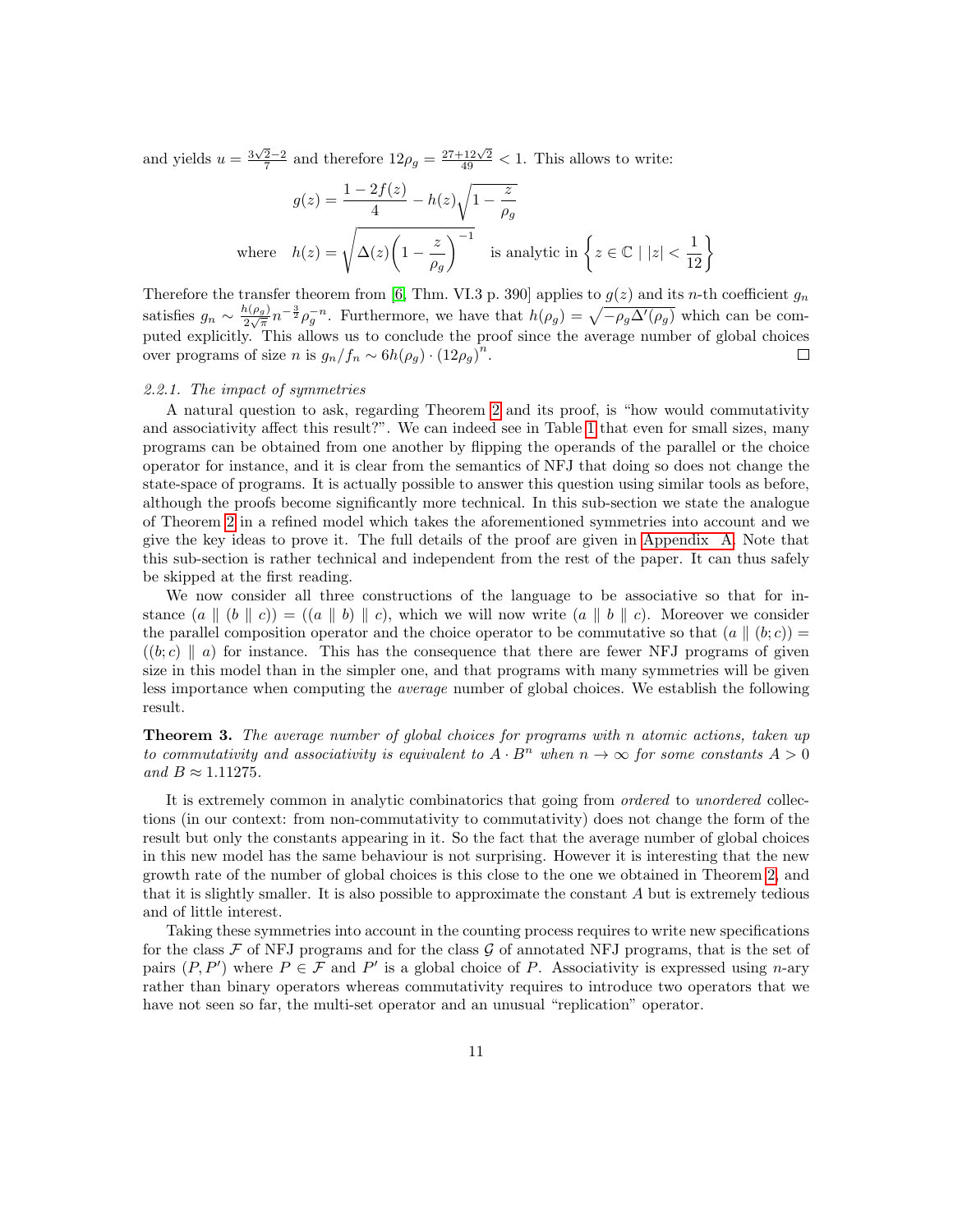Specification of the set of programs. Let  $\mathcal F$  denote the class of NFJ programs, taken up to associativity and commutativity, and let  $\mathcal{F}_i$ ,  $\mathcal{F}_{\parallel}$  and  $\mathcal{F}_+$  denote the sub-classes of  $\mathcal F$  containing programs whose outermost constructors are respectively a sequence, a parallel composition and a choice.

The class  $\mathcal{F}_1$  for instance contains all programs of the form  $(P_1; P_2)$  for any two programs  $P_1$ and  $P_2$ . But there is an ambiguity issue with this representation when one of  $P_1$  or  $P_2$  is itself of the form  $(P_3; P_4)$ , because there are at least two possible ways to represent the program. To circumvent this issue, we "flatten" nested sequence operators and say that an element of  $\mathcal{F}_i$  is of the form  $P_1; P_2; \ldots; P_k$  where  $k \geq 2$  and for all  $1 \leq i \leq k$  we have  $P_i \notin \mathcal{F}_i$ . This yields the specification  $\mathcal{F}_i = \text{SEQ}_{\geq 2}(\mathcal{F} \setminus \mathcal{F}_i)$  or, equivalently,  $\mathcal{F}_i = \text{SEQ}_{\geq 2}(\mathcal{Z} + \mathcal{F}_{\parallel} + \mathcal{F}_{+})$ , where  $\text{SEQ}_{\geq 2}(\cdot)$ denotes a sequence of at least 2 elements and is formally defined below.

**Definition 5.** Given a combinatorial class A with no element of size 0, we define the class of sequences of elements of A as:

$$
SEQ(\mathcal{A}) = \bigcup_{j \geq 0} \mathcal{A} \times \mathcal{A} \times \cdots \times \mathcal{A} \quad (j \ \text{times})
$$

where the Cartesian product contains only the empty tuple when  $j = 0$  (it is thus isomorphic to  $\mathcal{E}$ ). For  $k \geq 0$ , we denote by  $\text{SEQ}_{\geq k}(\mathcal{A})$ , the restriction of the above union to  $j \geq k$ .

**Proposition 1.** Let A be a combinatorial class with no element of size 0 and let  $A(z)$  denote its generating function. The generating function of  $\text{SEQ}_{\geq k}(\mathcal{A})$  is given by

$$
\frac{A(z)^k}{1 - A(z)}
$$

*Proof.* The symbolic method (see Table [2\)](#page-7-0) tells that the generating function of  $\text{SEQ}_{\geq k}(\mathcal{A})$  is given by:

$$
\sum_{j\geq k} A(z)^j = \frac{A(z)^k}{1 - A(z)}.
$$

For  $\mathcal{F}_+$  and  $\mathcal{F}_{\parallel}$  we handle associativity the same way, but this does not solve the commutativity issue. The idea to express commutativity is to see the operands of a choice (resp. parallel composition) as a *multi-set* of programs rather than a sequence since the order in which they are written does not matter. Note that we do need a multi-set and not a set since two programs that are equal (up to renaming of the actions) may be used as two branches of a choice or may be composed in parallel. In combinatorics multi-sets are specified using the  $MSET(\cdot)$  operator, defined below, which allows to write  $\mathcal{F}_+ = \text{MSET}_{\geq 2}(\mathcal{F} \setminus \mathcal{F}_+)$  for instance. The treatment of this kind of operators relies on what is known as  $P\'olya$  theory and is covered by the book [\[15\]](#page-47-2).

**Definition 6.** Given a combinatorial class  $\mathcal{A}$  with no element of size 0, we define the class of multisets of elements of A, denoted by  $MSET(\mathcal{A})$ , as the quotient of  $SEQ(\mathcal{A})$  by the following equivalence relation:

$$
(a_1, a_2, \dots, a_k) \sim (a'_1, a'_2, \dots, a'_\ell) \Leftrightarrow (k = \ell) \land \exists \sigma \in \mathfrak{S}_k, \forall 1 \leq i \leq k, a_{\sigma(i)} = a'_i
$$

where  $\mathfrak{S}_k$  denotes the set of permutations of  $\llbracket 1; k \rrbracket$ .

The size of an element of  $MSET(\mathcal{A})$  is defined as the sum of the sizes of its components (this is independent of the ordering). Moreover, for  $k \geq 0$ , the class  $MSET_{\geq k}(\mathcal{A})$  is defined as the sub-class of MSET(A) whose elements have at least k components, that is MSET<sub>≥k</sub>(A) = SEQ<sub>≥k</sub>(A)/ ∼.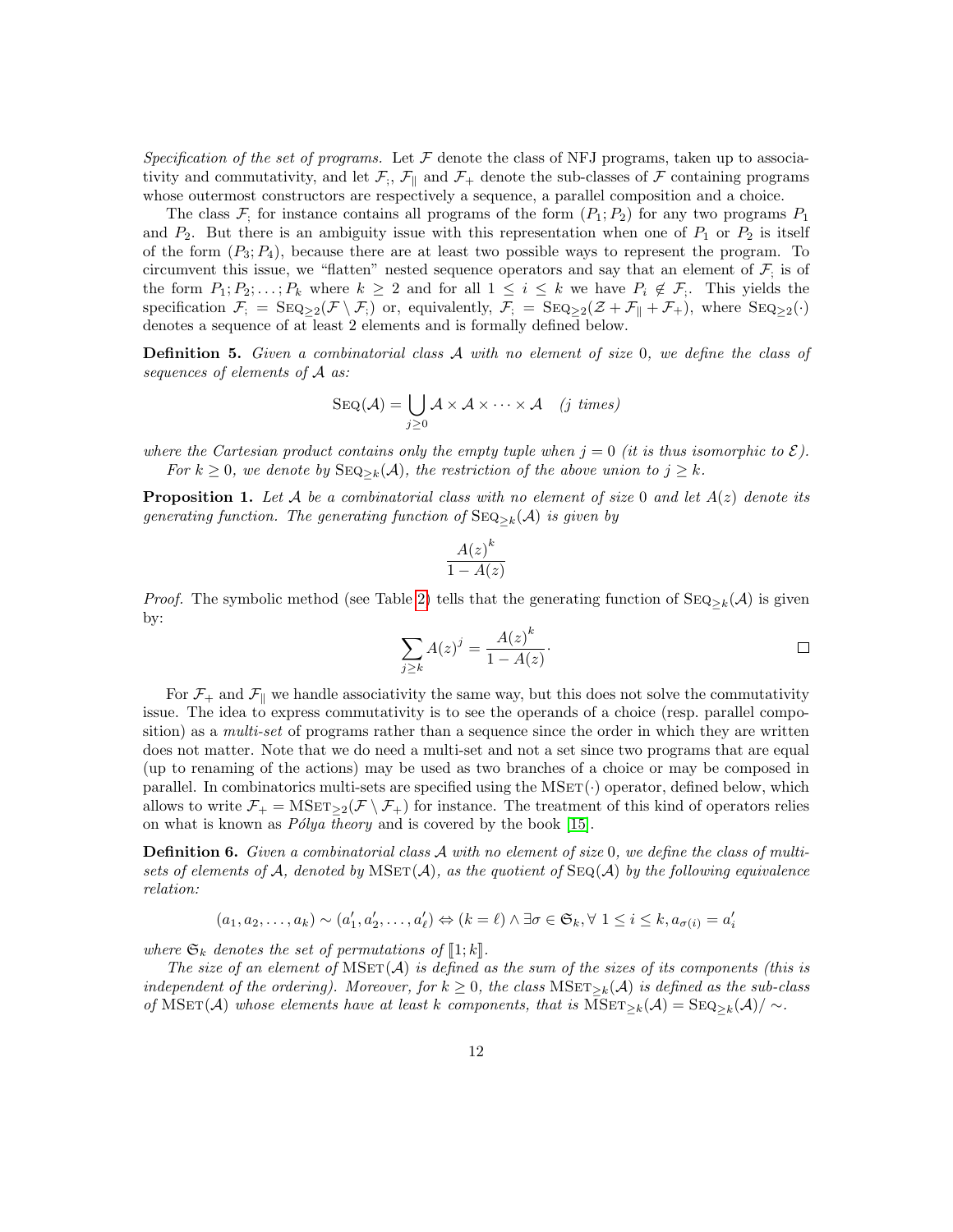<span id="page-12-0"></span>**Proposition 2.** Let A be a combinatorial class with no element of size 0 and let  $A(z)$  denote its generating function. The generating function of the multi-set  $MSET(\mathcal{A})$  is given by

$$
\exp\left(\sum_{j\geq 1}\frac{A(z^j)}{j}\right)
$$

See [\[6,](#page-46-5) p. 29] for a proof of Proposition [2](#page-12-0) and similar constructions.

Putting together the two constructions introduced above, we get a specification for NFJ expressing associativity and commutativity.

<span id="page-12-1"></span>
$$
\mathcal{F} = \mathcal{Z} + \mathcal{F}_1 + \mathcal{F}_{\parallel} + \mathcal{F}_+
$$
\n
$$
\mathcal{F}_1 = \text{SEQ}_{\geq 2}(\mathcal{F} \setminus \mathcal{F}_1)
$$
\n
$$
\mathcal{F}_{\parallel} = \text{MSET}_{\geq 2}(\mathcal{F} \setminus \mathcal{F}_{\parallel})
$$
\n
$$
\mathcal{F}_+ = \text{MSET}_{\geq 2}(\mathcal{F} \setminus \mathcal{F}_+)
$$
\n(5)

From this specification, one can derive a system of equations on the generating functions of these four classes and the singularity analysis of these functions yields the following theorem. Its proof is detailed in [Appendix A.1.](#page-48-1)

<span id="page-12-3"></span>**Theorem 4.** The asymptotic number  $f_n$  of NFJ programs, up to associativity and commutativity, satisfies

$$
f_n = \sum_{n \to \infty} \gamma n^{-\frac{3}{2}} \rho^{-n} (1 + O(n^{-1}))
$$

where  $\rho \approx 0.13793576712500258$  and  $\gamma \approx 0.12607642812680533$ .

The value of  $\rho^{-1} \approx 7.25$  here has to be compared with the growth rate 12 which we obtained in Theorem [1.](#page-8-1) A heuristic argument which partly explains this value is that each *syntactic* program of size *n* is made of  $n-1$  binary operators and that about  $\frac{2}{3}$  of them are choices or parallel composition. Moreover, it is unlikely that the two operands of a binary operator are isomorphic so each of these  $\frac{2}{3}(n-1)$  commutative operators induce a symmetry. In total this accounts for about  $2^{\frac{2}{3}n}$  symmetries. In turns out that  $12/2^{\frac{2}{3}} \approx 7.56$  which is somewhat close to  $\rho^{-1}$ , the rest of the difference correspond to the associativity and the rough approximations of this argument.

Specification of the set of annotated programs. Like in the proof of Theorem [2,](#page-8-0) in order to count the average number of global choices of programs of size  $n$ , one first counts the number of pairs  $(P, P')$ where  $P$  is a program of size n and  $P'$  is one of its global choices. We call such a pair an annotated program and we define its size as the size of its first component P.

Let G denote the class of annotated programs of size n and let  $\mathcal{G}_j$ ,  $\mathcal{G}_+$  and  $\mathcal{G}_{\parallel}$  denote the classes of annotated programs whose outermost operator are respectively a sequential composition, a choice or a parallel composition. The equations defining  $\mathcal{G}, \mathcal{G}$  and  $\mathcal{G}_{\parallel}$  are straightforward to obtain as they follow closely their non-annotated counterparts  $\mathcal{F}, \mathcal{F}_i$  and  $\mathcal{F}_{\parallel}$ :

<span id="page-12-2"></span>
$$
G = Z + G1 + G|| + G+
$$
  
\n
$$
G1 = \text{SEQ}_{\geq 2}(G \setminus G1)
$$
  
\n
$$
G|| = \text{MSET}_{\geq 2}(G \setminus G||)
$$
\n(6)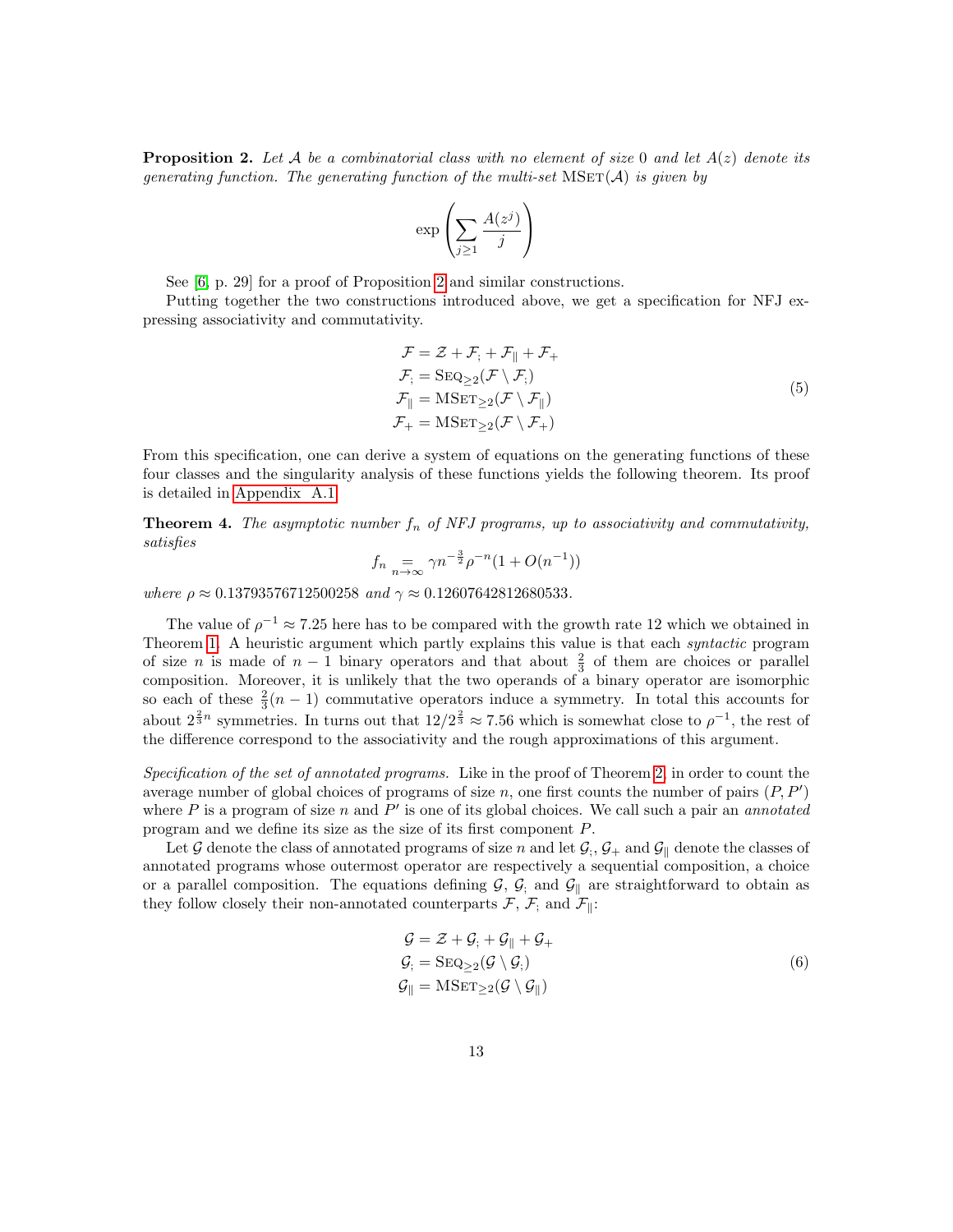The case of the choice however, requires more work as we need to express the fact that one of the branches of the choice is executed and the others are not. In order to specify this, we reason on the executed branch of the choice and on the sub-set of the other branches which are isomorphic to it. The executed branch  $(P_0, P'_0)$  belongs to  $(\mathcal{G} \setminus \mathcal{G}_+)$  for the same reason the branches of regular (nonannotated) choice programs  $\mathcal{F}_+$  belonged to  $(\mathcal{F} \setminus \mathcal{F}_+)$  in the previous section. Moreover, among the other branches,  $k \geq 0$  branches  $P_1, P_2, \ldots, P_k$  may be isomorphic to  $P_0$ , that is to say that all of the  $P_i$  are copies of  $P_0$  with different atom names. Although the choice operator is associative in this section, we have to specify that the program  $P = P_0 + P_1 + P_2 + \cdots + P_k$  has  $(k+1)$  distinct choices (one of each  $P_i$ ) according to our specification. One way to achieve this at the specification level, is to artificially partition the branches of P into two sets. We fix an arbitrary ordering of the  $P_i$  and we distinguish between the  $P_i$  that are "before"  $P_0$  and those that are "after"  $P_0$ . Thus, an annotated choice program in  $\mathcal{G}_+$  is composed of an annotated branch  $(P_0, P'_0) \in \mathcal{G} \setminus \mathcal{G}_+$ , a possibly empty set of copies of  $P_0$  considered to be before  $P_0$ , a possibly empty set of copies of  $P_0$ considered to be after  $P_0$  and a possibly empty multi-set of other branches (different from  $P_0$ ). As a consequence we have:

$$
\mathcal{G}_+ = \bigcup_{(P_0, P'_0) \in \mathcal{G} \backslash \mathcal{G}_+} \text{MSET}(\{P_0\}) \times \{(P_0, P'_0)\} \times \text{MSET}(\{P_0\}) \times \text{MSET}(\mathcal{F} \setminus \mathcal{F}_+ \setminus \{P_0\}) \setminus \{(P_0, P'_0)\}.
$$

Note that the removal of the term  $\{(P_0, P'_0)\}$  on the right captures the fact that a choice term cannot be reduced to one single branch. Also note that the term  $MSET({P_0}) \times MSET(\mathcal{F} \setminus \mathcal{F}_+ \setminus {P_0})$ can be simplified to  $MSET(\mathcal{F} \setminus \mathcal{F}_+)$ . This can be interpreted by saying that the copies of  $P_0$  considered to be after  $P_0$  can be grouped together with the multi-set of other branches (different from  $P_0$ ) so that it forms one single multi-set of non-annotated programs. Furthermore, the remaining terms can be simplified too by observing that the  $j$  remaining copies of  $P_0$  can be grouped together with  $(P_0, P'_0)$  and that the  $(j + 1)$ -tuples of the form  $(P_0, P_0, \ldots, P_0, (P_0, P'_0)) \in \mathcal{F}^j \times \mathcal{G}$  have the same size as the  $(j + 1)$ -tuples of the form  $((P_0, P'_0), (P_0, P'_0), \ldots, (P_0, P'_0)) \in \mathcal{G}^{j+1}$  and are trivially in bijection with them. We introduce a "replication" operator which can specify this kind of tuples.

**Definition 7.** Let A be a combinatorial class with no element of size  $0$ , we define the class of replicas of elements of A as

$$
REPL(\mathcal{A}) = \bigcup_{j \ge 1} \left\{ (x, x, \dots, x) \mid x \in \mathcal{A} \right\}
$$
 (7)

**Proposition 3.** Let A be a combinatorial class with no element of size 0 and let  $A(z)$  denote the generating function of A. The generating function of  $REPL(A)$  is given by

<span id="page-13-0"></span>
$$
\sum_{j\geq 1} A(z^j)
$$

Finally, note that for all combinatorial class A, we have  $MSET(\mathcal{A}) = MSET_2(\mathcal{A}) + \mathcal{A} + \mathcal{E}$ . As a consequence we have that  $MSET(\mathcal{F} \setminus \mathcal{F}_+) = \mathcal{F}_+ + (\mathcal{F} \setminus \mathcal{F}_+) + \mathcal{E} = \mathcal{F} + \mathcal{E}$  by [\(5\)](#page-12-1). Hence we get the simpler specification of  $\mathcal{G}_+$  given by:

$$
\mathcal{G}_{+} = \text{RePL}(\mathcal{G} \setminus \mathcal{G}_{+}) \times (\mathcal{F} + \mathcal{E}) \setminus (\mathcal{G} \setminus \mathcal{G}_{+})
$$
\n(8)

Here again, the specifications [\(6\)](#page-12-2) and [\(8\)](#page-13-0) translate into a system of equations on the generating functions of  $\mathcal{G}, \mathcal{G}_+, \mathcal{G}_\parallel$  and  $\mathcal{F}$ . The analysis of theses functions leads to Theorem [3](#page-10-0) and is detailed in [Appendix A.3.](#page-50-0)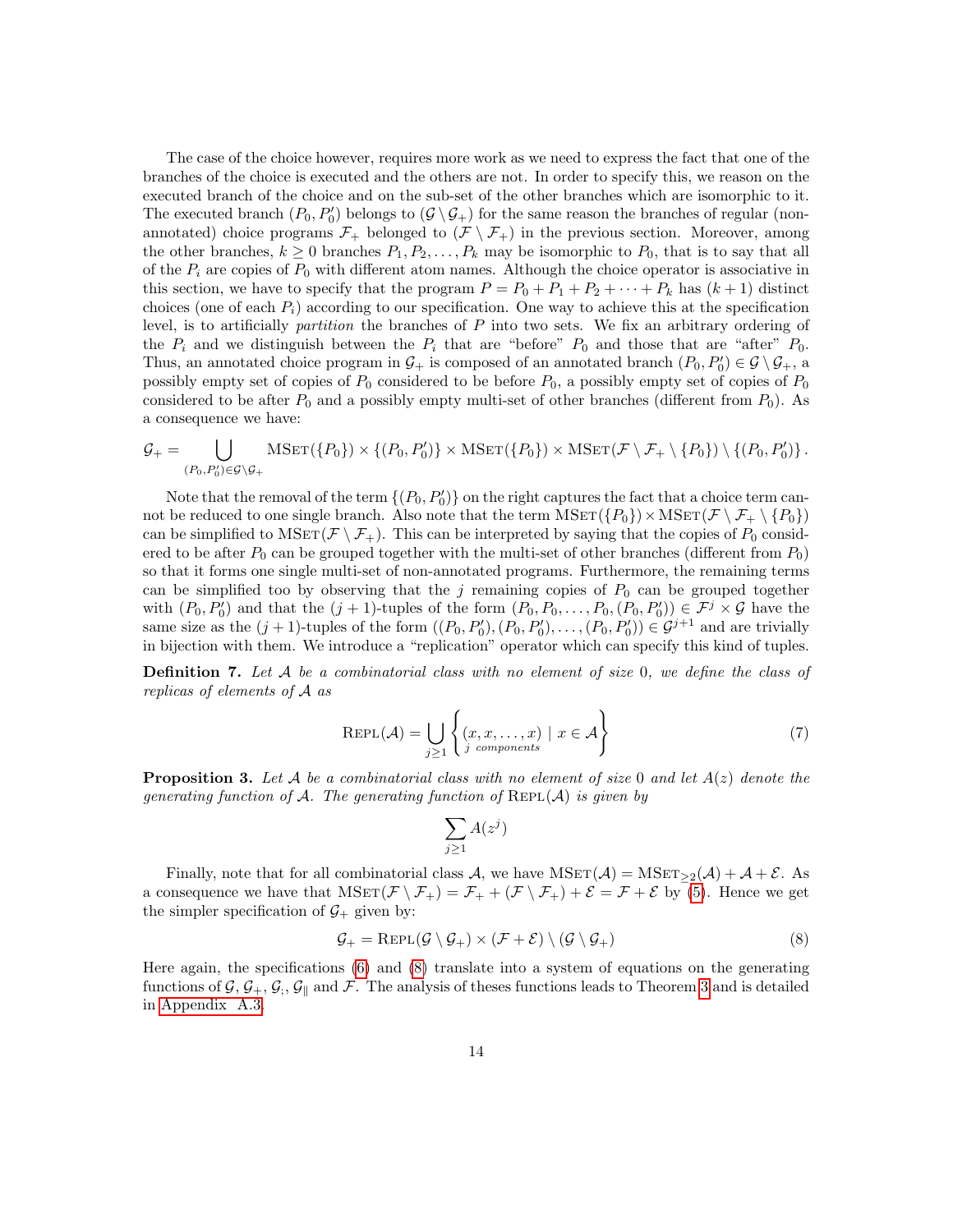This concludes the study of the class NFJ itself and of its number of global choices. The outcome of this sub-section is that we can still obtain an equivalent of the average number of global choices in programs of size  $n$  when programs are considered up to commutativity and associativity. Unsurprisingly, this equivalent is of the same form as in the simple case without taking the symmetries into account, though the constants are different. Although it is more satisfactory to take these symmetries into account for quantifying the average number of global choices, this result comes at the expense of a considerably more technical analysis. We now turn to the counting and random sampling of executions until the end of Section [2.](#page-3-0)

## 2.3. The combinatorial toolset part 2: executions as partial increasing labellings

In order to study the set of executions of a program, and in particular in order to count it, we need to give it a combinatorial interpretation too. As mentioned earlier, the idea is to see an execution as a labelling of the actions of the programs. Before formalising this approach, we present a graphical representation of NFJ programs that will help us picture these labellings. This representation yields graphs similar to those of Figure [2,](#page-5-0) though with a little more detail so as to remain generic.

**Definition 8** (Control graph). To every NFJ program we associate a control graph with three kinds of nodes: actions (a), fork-join nodes ( $\circ$ ) and choices nodes (+). The control graph  $G(P)$  of a program P is inductively defined as follows:



As mentioned above, we can see an execution of an NFJ program as a two-step process. First, select a *global choice*, that is select which branch of each choice should be run, and second, label the actions of this global choice using the integers from  $\llbracket 1; n \rrbracket$  according to the order in which they are fired. The integer  $n$  is the number of actions in the global choice here. Figure [3](#page-15-0) pictures the same example as in Figure [2](#page-5-0) using this representation. In the middle picture, one branch of each + node has been selected and the other has been discarded (coloured in light grey). In the rightmost picture, the remaining actions of the graph have been labelled such that, whenever there is an edge between two actions, the action on the upper end of the edge has a smaller label than the action at the bottom. We call this an increasing labelling of the graph since every path from the top of the graph to the bottom is increasingly labelled.

The key idea to study the executions of NFJ programs is to see the set of possible executions of a single program as its own combinatorial class. To this end we will need a labelled variant of the formalism presented above. Informally, a labelled combinatorial class is a special case of combinatorial class in which the size  $n$  of an object corresponds to a number of "atoms" in the object (typically graph nodes or tree nodes) and where each of these atoms are assigned a unique label from the set  $[1; n]$ . A typical example of labelled class is the set of permutations which can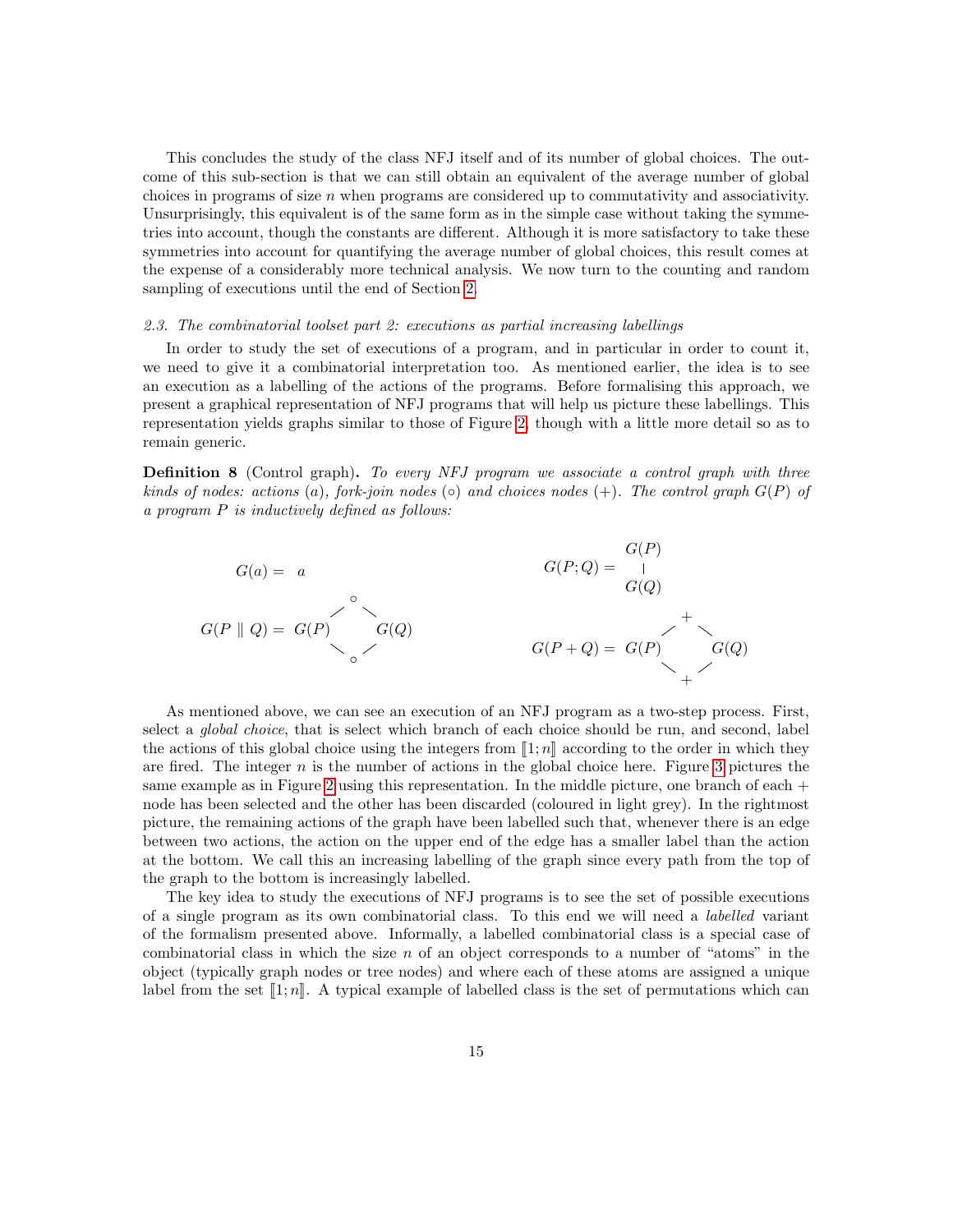Figure 3: Two-step decomposition of an execution of program  $P = m$ ;  $(w || ((t + (c; g))$ ;  $(s + n); p))$ ; e

<span id="page-15-0"></span>

be seen as a linear arrangement of  $n$  atoms labelled from 1 to  $n$ . In our case, the labelled class of interest is that of the executions of a program, which are seen as a labelled global choice.

More formally, labelled combinatorial classes can be seen as sets of pairs of a regular "unlabelled" object and a permutation representing a labelling.

**Definition 9** (Labelled combinatorial class). Let  $\mathfrak{S} = \bigcup_{n\geq 0} \mathfrak{S}_n$  denote the set of all finite permutations. A combinatorial class C is a labelled combinatorial class if it is of the form  $C \subseteq C \times \mathfrak{S}$  for some set C and if for all elements  $(c, \sigma)$  of C the size  $|(c, \sigma)|$  of the element is the unique n such that  $\sigma \in \mathfrak{S}_n$ .

As for unlabelled classes, the study of such a class can be made more systematic when one is able to specify it. There exist several operators of the symbolic method which are specific to labelled classes, in addition to those presented in Table [2.](#page-7-0) Here we will only need two, the labelled product and the *ordered product*. The labelled product (denoted by  $\star$ ) of two objects is defined as the set of all possible interleavings of their respective labellings. Formally, we first define the labelled product of two objects:

$$
(a, \sigma_a) \star (b, \sigma_b) = \{((a, b), \sigma) \mid \sigma \text{ is an interleaving of } \sigma_a \text{ and } \sigma_b\}
$$
  
that is 
$$
\begin{cases} \sigma \in \mathfrak{S}_{|a|+|b|} \\ \forall i, j \le |a|, \sigma(i) < \sigma(j) \Leftrightarrow \sigma_a(i) < \sigma_a(j) \\ \forall i, j > |a|, \sigma(i) < \sigma(j) \Leftrightarrow \sigma_b(i) < \sigma_b(j) \end{cases}
$$

Said differently, the restriction of  $\sigma$  to  $\llbracket 1; |a|\rrbracket$  is a labelling of a using a subset of the labels  $\llbracket 1; |a|+|b|\rrbracket$ . Similarly, the restriction of  $\sigma$  to  $[1+|a|; |a|+|b|]$  is the labelling of b using the remaining labels. This interleaving operation is also called a shuffle. The labelled product of two classes is then defined as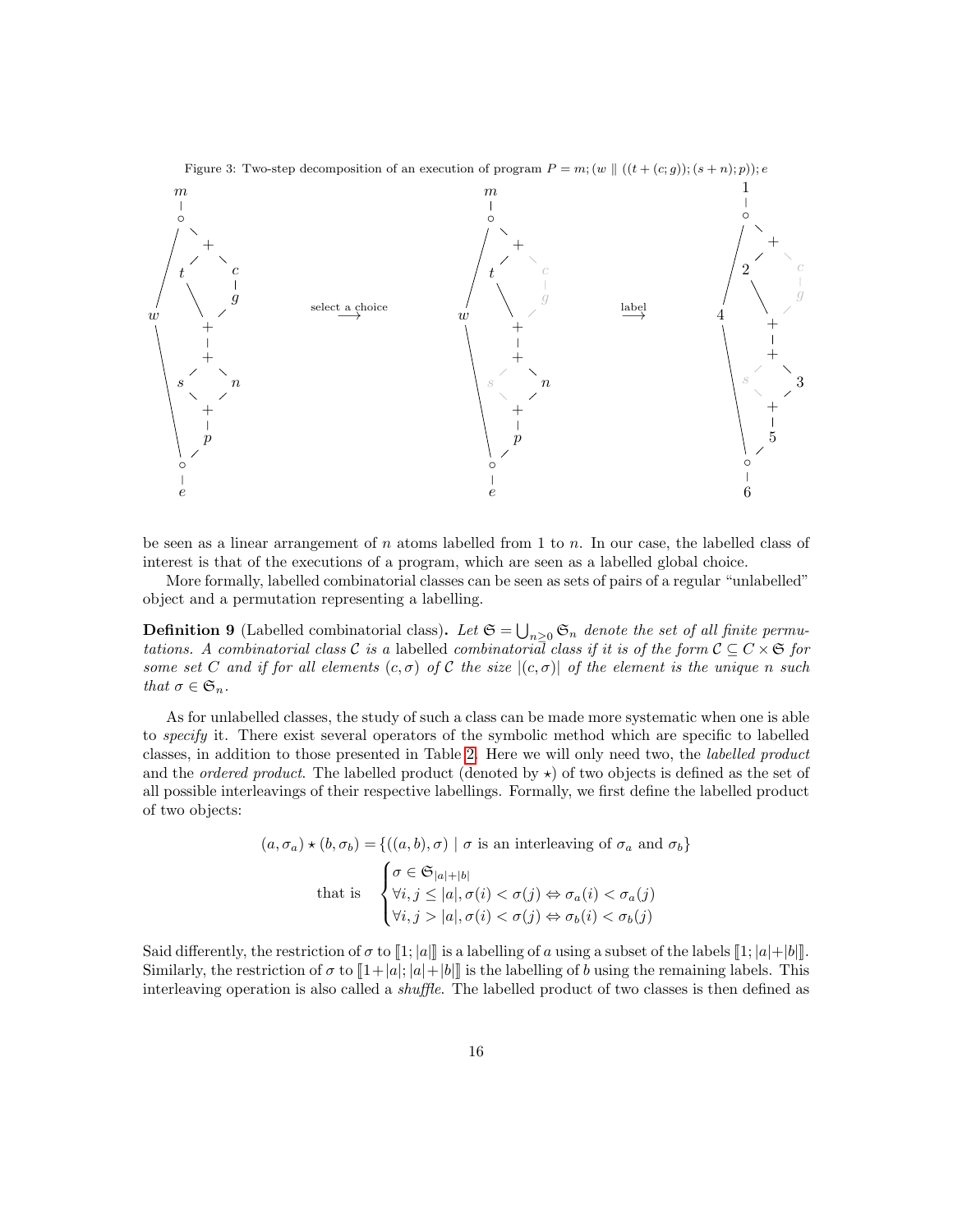a union over all possible pairs:

$$
\mathcal{A} \star \mathcal{B} = \bigcup_{a \in \mathcal{A}, b \in \mathcal{B}} a \star b
$$

Although the definition is a bit technical, it captures a natural idea in the context of concurrency since it captures the interleaving semantics of the parallel composition operator. As an example, consider two programs P and Q and two possible executions of these programs  $e_P$  and  $e_Q$ . Since the rules Lpar and Rpar commute in the semantics given at the beginning of this section, it is easy to see that any interleaving of  $e_P$  and  $e_Q$  is a valid execution of P  $\parallel$  Q and that any execution of P  $\parallel Q$  is the interleaving of some executions of P and Q. Hence, if P and Q denote the set of all possible executions of P and Q, seen as labelled objects, then  $\mathcal{P} \star \mathcal{Q}$  is the set of possible executions of  $P \parallel Q$ .

The *ordered product*  $A \times B$  of two labelled classes A and B has a simpler definition, although it is less common. Unlike the labelled product, it does not appear in [\[6\]](#page-46-5). Resources on this operator and its unlabelled counterpart can be found in [\[16\]](#page-47-3). It is defined by

$$
\mathcal{A} \boxtimes \mathcal{B} = \left\{ ((a, b), \sigma) \mid (a, \sigma_a) \in \mathcal{A}, (b, \sigma_b) \in \mathcal{B}, \sigma(i) = \begin{cases} \sigma_a(i) & \text{if } i \leq |a| \\ \sigma_b(i - |a|) + |a| & \text{otherwise} \end{cases} \right\}
$$

.

The ordered product simply shifts the labelling  $\sigma_b$  of its second component b so that it does not overlap with the labelling  $\sigma_a$  of its first component a. More eloquently, in an ordered product, the first component always has the smallest labels and the second component has the largest. In the context of concurrency, this captures the semantics of the sequential composition operator.

In fact, all the constructions of the NFJ language can be mapped to one of the combinatorial constructions we have seen so far. Hence, we can define a combinatorial specification of the set of the executions of any program P by induction on the syntax. However, in order to add more information in the specification, which will become useful later for random generation, we introduce a last notion, markers. A marker is a combinatorial class that contains only one object of size 0 and which purpose is only to distinguish one position in the objects or one subset of the objects (e.g. those that contains the markers by opposition to those that do not). For instance, if we consider again two NFJ programs P and Q and their respective sets of possible executions  $P$  and  $Q$ , the set of the executions of  $(P+Q)$  can be specified by  $\mathcal{Y}_\ell \star \mathcal{P} + \mathcal{Y}_r \star \mathcal{Q}$  where  $\mathcal{Y}_\ell$  (resp.  $\mathcal{Y}_r$ ) is a marker class marking the executions of  $(P+Q)$  taking the P branch (resp. the Q branch). In a sense this is a *more precise* specification than  $P + Q$  since it carries more information.

The function S mapping a program to the specification of its executions is inductively defined in Table [3.](#page-17-0) As a convenience, we assume that all the choices in the program are given a unique identifier i (this is pictured by  $+_i$  in all the formulas) so that we can assign them two marker classes  $\mathcal{Y}_{i,\ell}$  and  $\mathcal{Y}_{i,r}$  marking respectively the executions taking their left branch and their right branch.

The generating functions given in the third column of Table [3](#page-17-0) is the generating function of the executions of the program. It is actually a function of several variables: the main variable  $z$ counting the number of atoms in the program and the marker variables  $(y_{i,\ell}, y_{i,r}, \dots)$  marking the different choices. It generalises the generating functions with one variable introduced above so that if  $\vec{y}$  is a product of  $y_{i,\ell}$  and  $y_{i,r}$  variables (where each variable may appear at most once), then the coefficient in front of  $z^n \vec{y}$  in the series is the number of execution of size n of the program such that for all i,  $y_{i,\ell}$  (resp.  $y_{i,r}$ ) appears in  $\vec{y}$  if and only if the left (resp. right) branch of choice number i is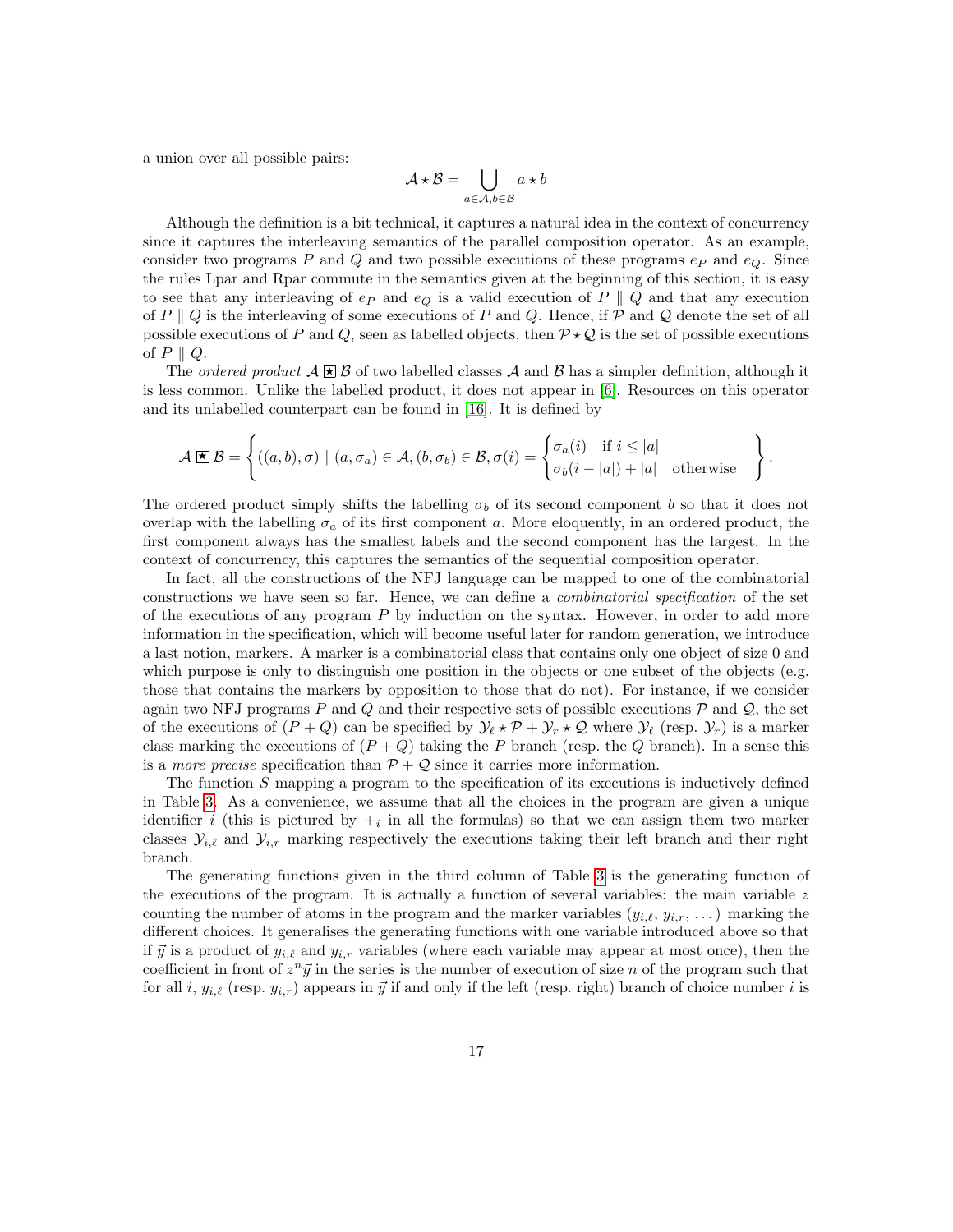<span id="page-17-0"></span>Table 3: Recursive combinatorial specification of the set of executions of a program and its corresponding generating function

| Language construction<br>D                                                                                                       | Specification<br>S(P)                                              | Generating function<br>P(z)    |  |  |  |
|----------------------------------------------------------------------------------------------------------------------------------|--------------------------------------------------------------------|--------------------------------|--|--|--|
| $\alpha$                                                                                                                         |                                                                    |                                |  |  |  |
| $P \parallel Q$                                                                                                                  | $S(P) * S(Q)$                                                      | $P(z) \odot Q(z)$              |  |  |  |
| P;Q                                                                                                                              | $S(P) \boxtimes S(Q)$                                              | P(z)Q(z)                       |  |  |  |
| $P+_i Q$                                                                                                                         | $\mathcal{Y}_{i.\ell} \times S(P) + \mathcal{Y}_{i,r} \times S(Q)$ | $y_{i,\ell}P(z) + y_{i,r}Q(z)$ |  |  |  |
| where $\sum_{n\geq 0} a_n z^n \circledcirc \sum_{n\geq 0} b_n z^n = \sum_{n\geq 0} \sum_{k=0}^n {n \choose k} a_k b_{n-k} z^n$ . |                                                                    |                                |  |  |  |

taken. In short, the markers encode the local choices while the atomic class  $\mathcal Z$  encodes the number of actions of the execution.

The operation denoted by  $P(z) \odot Q(z)$  is called the coloured product and is introduced in [\[16\]](#page-47-3). The symbol  $\circ$  originally denotes an operation on combinatorial specification and we overload it here to denote an operation on generating functions.

**Remark 1.** The reader familiar with combinatorics might find it odd that we use ordinary generating functions (OGF) rather than exponential ones (EGF) which are generally more suitable for labelled classes. The reason behind this choice is that we are actually facing operators from both worlds here. The ordered product  $\mathbb{E}$  expresses in the labelled terms an operation which behaves better in the unlabelled world, and it indeed gives a nice formula in terms of OGF but not in terms of EGF. On the other hand the labelled product  $\star$  is intrinsically labelled and behaves well only in terms of EGF. Since there is no obvious choice here between the two, we opt for ordinary generating functions for implementation reasons. They require integer arithmetic whereas EGFs would require to deal with rational numbers, which would be less efficient in practice.

The generating function  $P(z)$  of  $S(P)$  captures insightful counting information about the program. For instance, the total number of executions of  $P$  is obtained by substituting 1 for every variable in  $P(z)$ . Finer-grained information can also be obtained. For example, given an integer i, the generating function of the subset of the execution of  $P$  taking the left branch at choice  $i$  is obtained by substituting 1 for  $y_{i,\ell}$  and 0 for  $y_{i,r}$ . The number of such executions can then be obtained by substituting 1 for the remaining variables.

As an example, for the beverage vending machine  $P = m$ ;  $(w \parallel ((t + 1 (c; g))$ ;  $(s + 2 n); p)$ ); e, whose control graph is pictured in Figure [3,](#page-15-0) we get the specification  $S(P) = \mathcal{Z} \boxtimes (\mathcal{Y}_{1,\ell} \star \mathcal{Z} + \mathcal{Z}_{2,\ell})$  $\mathcal{Y}_{1,r}$   $\star$  ( $\mathcal{Z} \boxtimes \mathcal{Z}$ )  $\boxtimes$  ( $\mathcal{Y}_{2,\ell}$   $\star$   $\mathcal{Z}$ )  $\boxtimes$   $\mathcal{Z}$ )  $\boxtimes$   $\mathcal{Z}$ . From this specification we get the following generating function by applying the rules of the symbolic method described in Table [3:](#page-17-0)  $P(z)$  =  $4y_{1,\ell}(y_{2,\ell}+y_{2,r})z^6+5y_{1,r}(y_{2,\ell}+y_{2,r})z^7$ . The number of executions taking the left branch of choice 1, that is choosing tea over coffee, is obtained by substituting 0 for  $y_{1,r}$  and 1 for all the remaining variables. This yields 8 whereas the number of executions taking the right branch of choice is 10. This tiny example already shows that sampling executions by choosing one branch of each choice with probability  $\frac{1}{2}$  and scheduling the rest of the actions introduces some bias in the generation. While this bias is harmless on such a small example, it can be dramatic in terms of coverage for larger programs as we demonstrate in Section [4.](#page-36-0)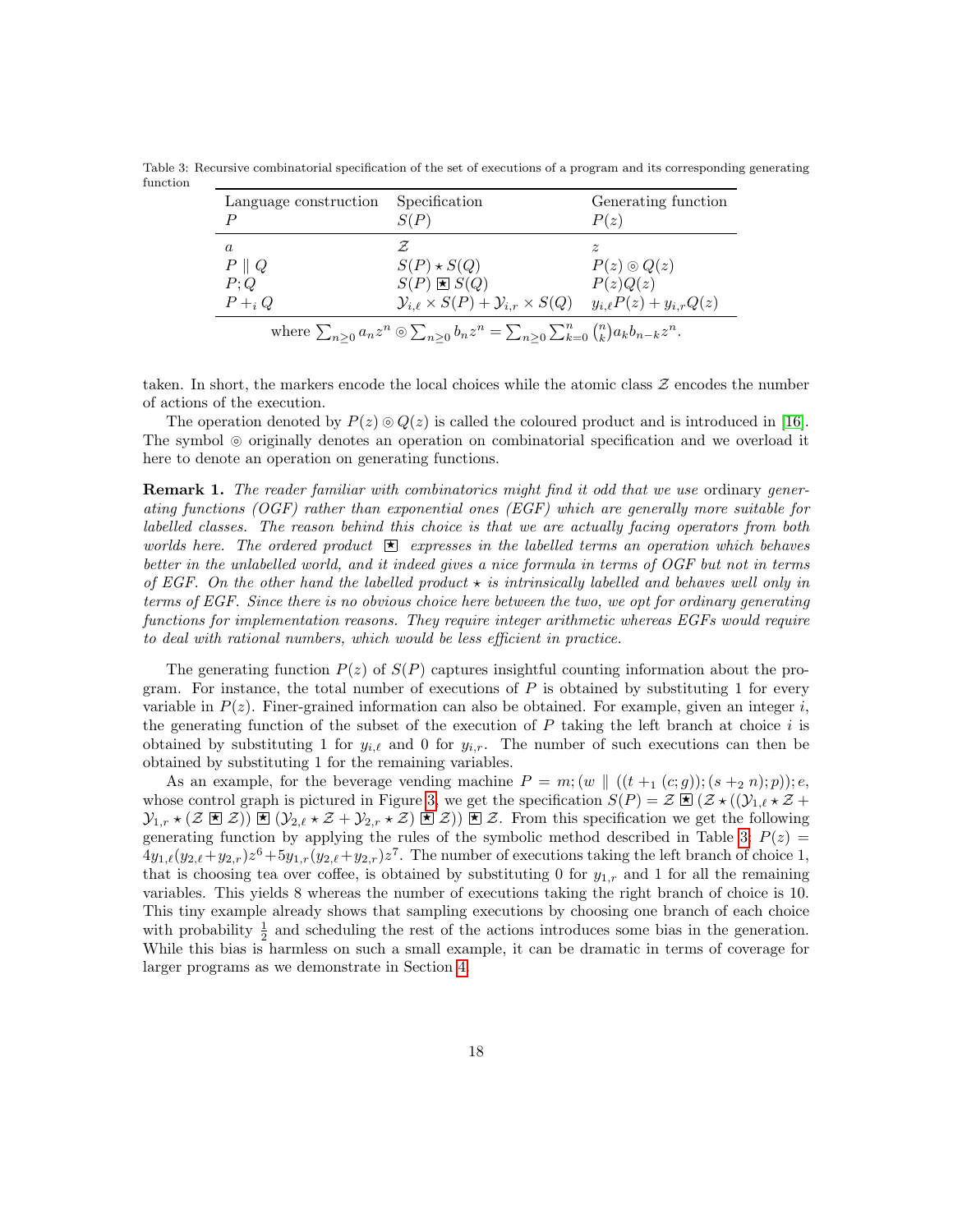#### 2.4. Statistical analysis

We now tackle the problem of exploring the state-space of a given process through random generation. To this end we describe a uniform sampler of executions which relies on the counting information contained in the generating function of the program. Our random sampler thus requires the computation of this function as a pre-processing step, which can be done in polynomial time and space. We thus do *not* need the explicit, costly construction of the state-space.

# 2.4.1. Preprocessing: the generating function of executions

As explained in the previous section, the symbolic method gives a systematic way of computing the generating function of the class  $S(P)$  of the executions of a program P. However, some care must be taken on the memory representation of this function. Fortunately for us, since the statespace is finite, the generating function of the executions of a program is a polynomial and not an infinite power series, but it has multiple variables encoding the different local choices. We also saw in Theorem [2](#page-8-0) that this number of global choices was exponential so fully expanding the generating function of  $S(P)$  would yield an exponential number of terms which constrains us to seek a more compact representation.

A more suitable representation is to only expand on the z variable, that is we represent the generating function of  $S(P)$  as a dense polynomial in z whose coefficients are arithmetic expressions stored as trees sharing some common sub-structures. More precisely, an arithmetic expression is a binary tree whose internal nodes store a flag indicating whether the node corresponds to an addition or a multiplication, and whose leaves are either a pair of the form  $(i, s)$  indicating a  $y_{i,s}$ variable or an integer. Moreover, the implementation of these coefficients must use hash-consing (see [\[17\]](#page-47-4)). That is to say that when an expression (resulting from previous computations) is used several times, it should not be copied but referenced by a pointer. Note that this is different from optimal compaction where common sub-terms are systematically compacted. Finally, the generating function of  $S(P)$  is stored as an array of such coefficients such that the coefficient at position i is the coefficient of degree i in z. An example of such a polynomial is pictured in Figure [4.](#page-18-0)

<span id="page-18-0"></span>

Figure 4: The compact tree-based memory representation of  $y_{2,\ell}(2y_{1,\ell} + y_{1,r})z^3 + y_{2,r}(2y_{1,\ell} + y_{1,r})z^4 + 3z^7$ . Note that the common sub-term  $(2y_{1,\ell} + y_{1,r})$  is shared by two expressions.

A straightforward application of the symbolic method leads to Algorithm [1](#page-19-0) for computing the generating function of the executions of a program. In the algorithm, the multiplications and additions of two coefficients are implemented as the allocation of a new tree node whose two children are the two operands.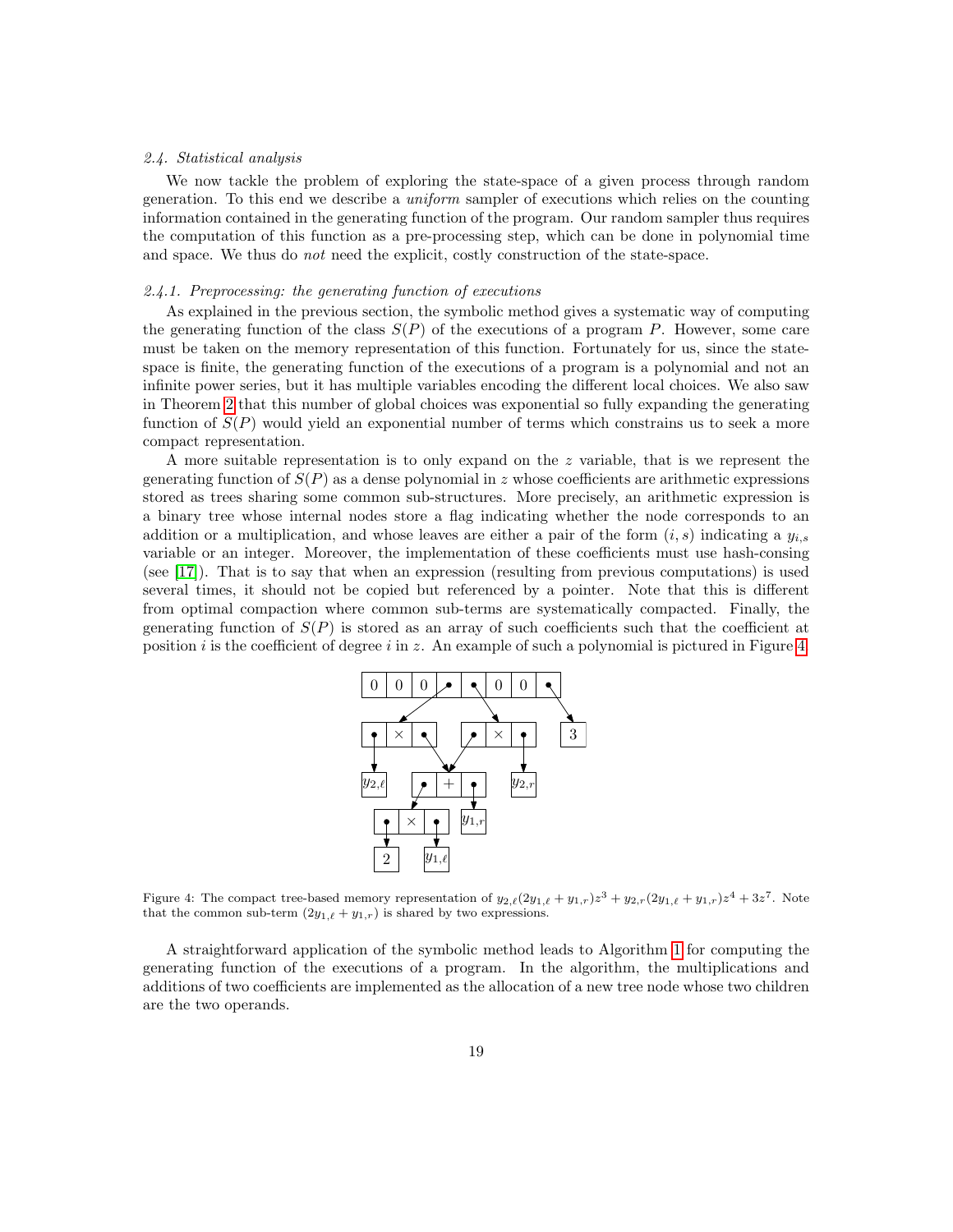Algorithm 1 Computation of the generating function of the executions of an NFJ program

<span id="page-19-0"></span>Input: An NFJ program P **Output:** The generating function of  $S(P)$ function  $GFUN(P)$ if  $P = a$  then return z else if  $P = (Q \parallel R)$  then return GFUN  $(Q) \odot$  GFUN  $(R)$ else if  $P = (Q; R)$  then return GFUN  $(Q)$  · GFUN  $(R)$ else if  $P = (Q +_i R)$  then return  $y_{i,\ell}GFUN(Q) + y_{i,r}GFUN(R)$ where  $\sum_{n\geq 0} a_n z^n \circledcirc \sum_{n\geq 0} b_n z^n = \sum_{n\geq 0} \sum_{k=0}^n {n \choose k} a_k b_{n-k} z^n$ .

The coloured product  $\odot$  used in the parallel composition case can be implemented similarly to the "text-book" polynomial multiplication using the formula given in the algorithm. Note however that computing each binomial coefficient individually incurs a non-negligible costs since they require big-integer arithmetic and cannot be obtained in constant time. This cost can be reduced significantly by re-using the value of the last-computed binomial coefficient at each iteration step using the formula  $\binom{n}{k+1} = \binom{n}{k} \frac{n-k}{k+1}$ . The whole procedure is presented in Algorithm [2](#page-19-1) and the trick used to compute the binomial coefficient faster is at line [7.](#page-19-1) This technique allows to lower the cost of computing one binomial coefficient to only one multiplication and one division of a big integer by a small integer fitting in a machine word.

<span id="page-19-1"></span>Algorithm 2 Computation of the coloured product of two polynomials **Input:** Two polynomials P and Q of respective degrees  $d_P$  and  $d_Q$ Output: The coloured product of P and Q 1: function  $\odot (P, Q)$ 2:  $R \leftarrow \text{array of length } d_P + d_Q + 1$ 3: for *n* from 0 to  $d_P + d_Q + 1$  do 4:  $b \leftarrow 1$ 5:  $c \leftarrow P[0] \cdot Q[n]$ 6: **for** k from 1 to n do  $\triangleright$  Invariant: upon entering the loop  $b = \binom{n}{k-1}$ 7:  $b \leftarrow b \cdot (n - k + 1)/k$ 8:  $c \leftarrow c + P[k] \cdot Q[n-k] \cdot b$ 9:  $R[n] \leftarrow c$ 10: return  $R$ 

<span id="page-19-2"></span>**Theorem 5** (Complexity of Algorithm [1\)](#page-19-0). Algorithm [1](#page-19-0) can be implemented in complexity  $O(|P|^2)$ in terms of memory allocations and arithmetic operations on big integers, where  $|P|$  denotes the number of atomic actions in P.

*Proof.* For all programs P, let  $C(P)$  denote the number of arithmetic operations on *coefficients* performed by  $GFUN(P)$ . All the binary operators of NFJ have a cost that is at most of the order of one polynomial multiplication. Moreover, note that the degree of the generating function of P (which, recall, is a polynomial) is at most |P|. Hence, there exists a constant  $\alpha \geq 1$  such that for all P, Q we have  $C(P; Q)$ ,  $C(P + Q)$ ,  $C(P || Q) \leq 2\alpha |P||Q| + C(P) + C(Q)$ .

We prove by induction on the syntax of programs that  $C(P) \leq \alpha |P|^2$ . This is trivially true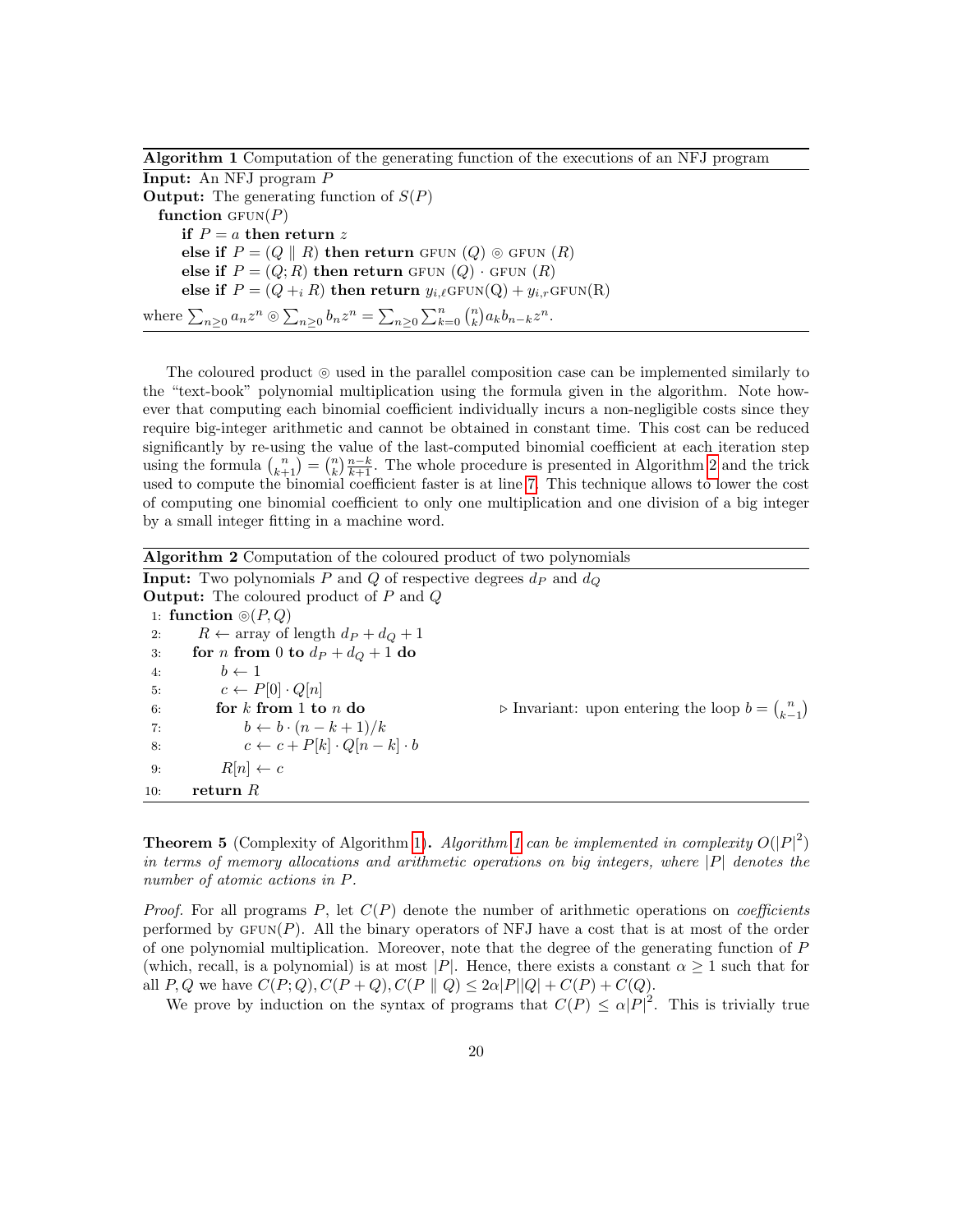when  $P = a$  and if • denotes any of the three other operators, we have  $C(P \cdot Q) \leq 2\alpha |P||Q| +$  $\alpha(|P|^2 + |Q|^2) \le \alpha(|P| + |Q|)^2 = \alpha|P \bullet Q|^2.$ 

Note that it is crucial to use hash-consing for this result to hold. Said differently, one arithmetic operation on expressions must only consist in the allocation of a new tree node and must not perform any deep copy.  $\Box$ 

# 2.5. Random sampling of executions

Our random sampling algorithm builds on ideas from the so-called recursive method, which is due to Nijenhuis and Wilf [\[18\]](#page-47-5). We use a two-step process to generate uniform executions. First, we select one of the global choices of the program with probabilities depending on the number of labellings of each global choice. Second, once a global choice has been selected, we draw one of the possible labellings of this choice uniformly at random. In other words, at the first step we bias our generation of a global choice so that the overall process remains uniform in terms of executions.

In order to sample a global choice, we first choose the size of the choice to be sampled. To this end, recall that the coefficient of degree  $k$  of the generating function encodes all executions of length k and that they correspond to global choices of size  $k$ . Besides, the coefficient of degree  $k$  of the generating function can be seen as the generating function of the size- $k$  executions of the program. Thus, substituting 1 for every variable occurring in it yields the total number of size- $k$  executions. The size of the global choice to be sampled must therefore be chosen with a probability proportional to the full evaluation of its corresponding coefficient. This is implemented in Algorithm [3.](#page-20-0) For example, for the beverage vending machine, we have  $P(z) = 4y_{1,\ell}(y_{2,\ell} + y_{2,r})z^6 + 5y_{1,r}(y_{2,\ell} + y_{2,r})z^7$ which has two coefficients. Substituting 1 for all y variables yields  $P(z) = 8z^6 + 10z^7$ , which tells us that the global choice to be sampled must have size 6 with probability  $\frac{8}{8+10} = \frac{4}{9}$  and size 7 with probability  $\frac{5}{9}$ .

<span id="page-20-0"></span>

| <b>Algorithm 3</b> Random sampling of a coefficient of the generating function of P |
|-------------------------------------------------------------------------------------|
| <b>Input:</b> The generating function $P(z)$ of the executions of a program P       |
| function SAMPLE_SIZE $(P(z))$                                                       |
| for $c \cdot z^d \in P(z)$ do                                                       |
| $W_d \leftarrow$ EVAL_COEFF $(c)$                                                   |
| $m \leftarrow$ RAND_UNIF $([1; \sum W_d])$                                          |
| $d \leftarrow$ the minimum index d s.t. $m \leq \sum_{d' \leq d} W_{d'}$            |
| return $d$                                                                          |

Now, recall that a coefficient is an arithmetic expression encoded as a tree whose internal nodes are sums  $(+)$  or products  $(\times)$ . Once a coefficient has been selected, we traverse this coefficient recursively, from top to bottom and, select only one child of each sum node we encounter, and collect y variables along the way. The idea is to construct a global choice from these y variables since each one of them encodes a local choice. More precisely, at each sum node  $e_1 + e_2$  in the traversal, we compute the total number of executions,  $e_1(1)$  and  $e_2(1)$ , encoded by both terms and we choose the term  $i$  (for  $i \in \{1,2\}$ ) with probability  $\frac{e_i(1)}{e_1(1)+e_2(1)}$ . Conversely, at each product node we traverse recursively both children since they contribute to two "parts" of the same executions whereas the children of a sum node contribute to two disjoint sets of executions. In the end, the set of y variables that we have seen in the process are interpreted as follows:  $y_{i,\ell}$  corresponds to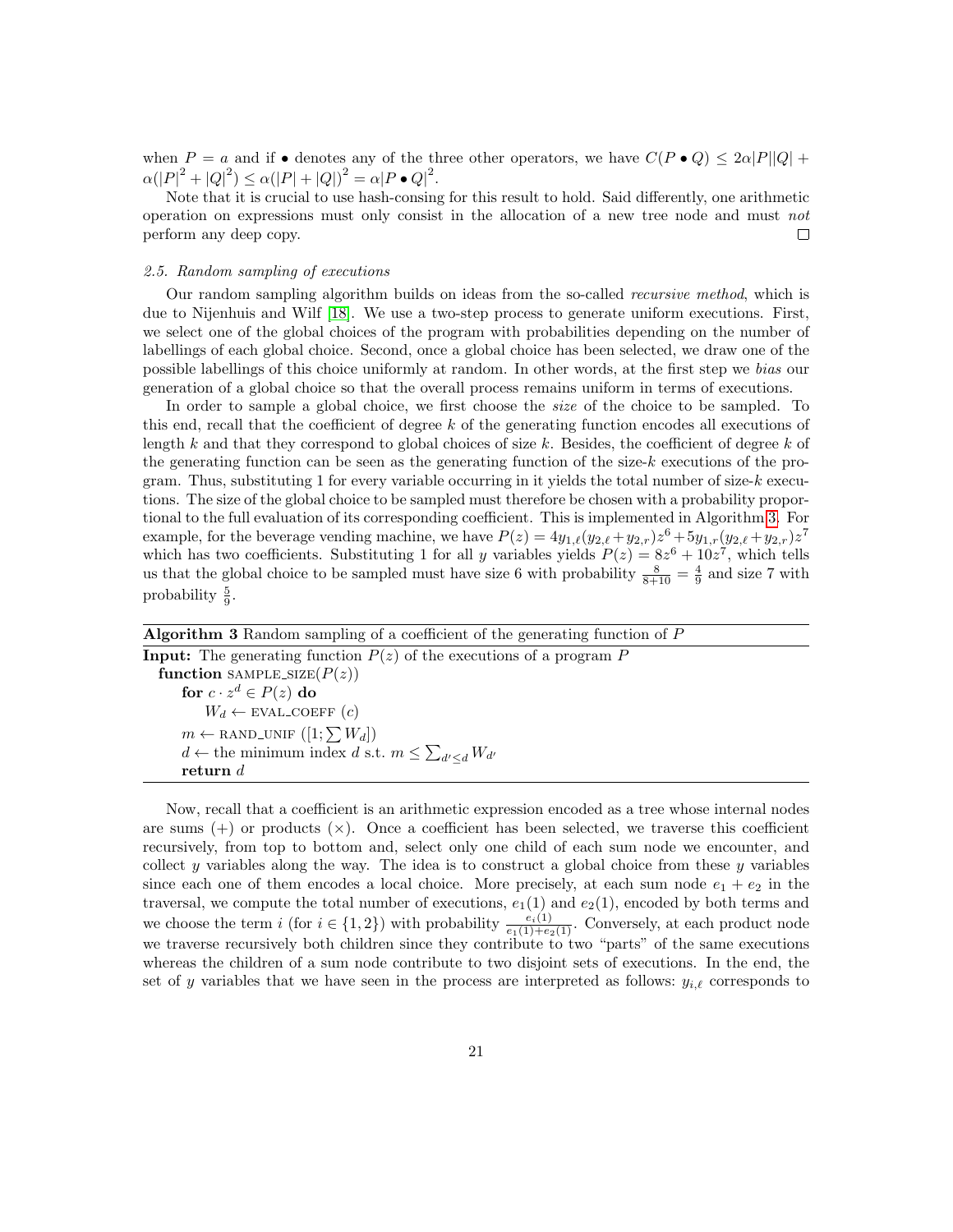| Algorithm 4 Random sampling of a global choice of a given size |  |  |  |  |  |  |  |  |
|----------------------------------------------------------------|--|--|--|--|--|--|--|--|
|----------------------------------------------------------------|--|--|--|--|--|--|--|--|

<span id="page-21-0"></span>Input: An arithmetic expression e Output: A list of local choices function SAMPLE\_CHOICE $(e)$ if  $e = e_1 + e_2$  then  $p_1 \leftarrow$  EVAL\_COEFF  $(e_1)$  $p_2 \leftarrow \text{EVAL\_COEFF}(e_2)$ if BERNOULLI  $\left(\frac{p_1}{p_1+p_2}\right)$  then return sample choice  $(e_1)$ else return SAMPLE\_CHOICE  $(e_2)$ else if  $e = e_1 \times e_2$  then return CONCAT (SAMPLE\_CHOICE  $(e_1)$ , SAMPLE\_CHOICE  $(e_2)$ ) else if  $e = y_{i,s}$  then return  $[y_{i,s}]$ else if  $e = e'/n$  then return SAMPLE CHOICE  $(e')$ else if  $e = n$  then return  $\parallel$  . Example 1 and  $\triangleright$  empty list

choosing the left branch of choice i and  $y_{i,r}$  corresponds to choosing the right branch. This is described in more detail in Algorithm [4](#page-21-0) which returns a list of y variables.

The function EVAL COEFF used in both Algorithms [3](#page-20-0) and [4](#page-21-0) fully evaluates a expression by substituting 1 for all its variables. It is given in Algorithm [5](#page-21-1) for the sake of completeness.

<span id="page-21-1"></span>

| <b>Algorithm 5</b> Full evaluation of an expression                            |
|--------------------------------------------------------------------------------|
| Input: An arithmetic expression e encoded as a tree                            |
| <b>Output:</b> An integer                                                      |
| function EVAL_COEFF $(e)$                                                      |
| if $e = e_1 + e_2$ then return EVAL COEFF $(e_1)$ + EVAL COEFF $(e_2)$         |
| else if $e = e_1 \times e_2$ then return EVAL COEFF $(e_1)$ EVAL COEFF $(e_2)$ |
| else if $e = y_{i,s}$ then return 1                                            |
| else if $e = n$ then return n                                                  |

Finally, once the local choices returned by Algorithm [4](#page-21-0) are applied to the program, that is to say that all the unused branches are removed, there remains to sample a uniform execution of the remaining choice-free program. This has been covered in [\[14\]](#page-47-1) which proposes, in particular, an algorithm that is optimal in terms of random bits. We do not recall this algorithm here. The complete procedure for sampling a uniform execution in  $P$  is given in Algorithm [6.](#page-22-0) Naturally, the pre-processing step at line [2](#page-22-0) must only by done once if one wishes to sample several executions for the same program.

If we set aside the complexity of the pre-processing step, which has already been covered in Theorem [5,](#page-19-2) most of the remaining cost of the generation is hidden in the SAMPLE\_SIZE and SAMple choice functions. First, these functions need to evaluate the coefficients of the generating functions. Since these evaluations, as well as the evaluations of some of their sub-terms, are to be re-used later in the generation process, they must be cached using a dynamic programming approach. This implies that the memory layout presented in Figure [4](#page-18-0) should be adapted to reserve some space for one big-integer in each tree node. Second, these functions need to traverse a whole coefficient and to draw Bernoulli random variables. Since the evaluation and caching part must only be done once too, it can be performed during the pre-processing step. Moreover, each node of each coefficient incurs one arithmetic operation on big integers, so the complexity of this part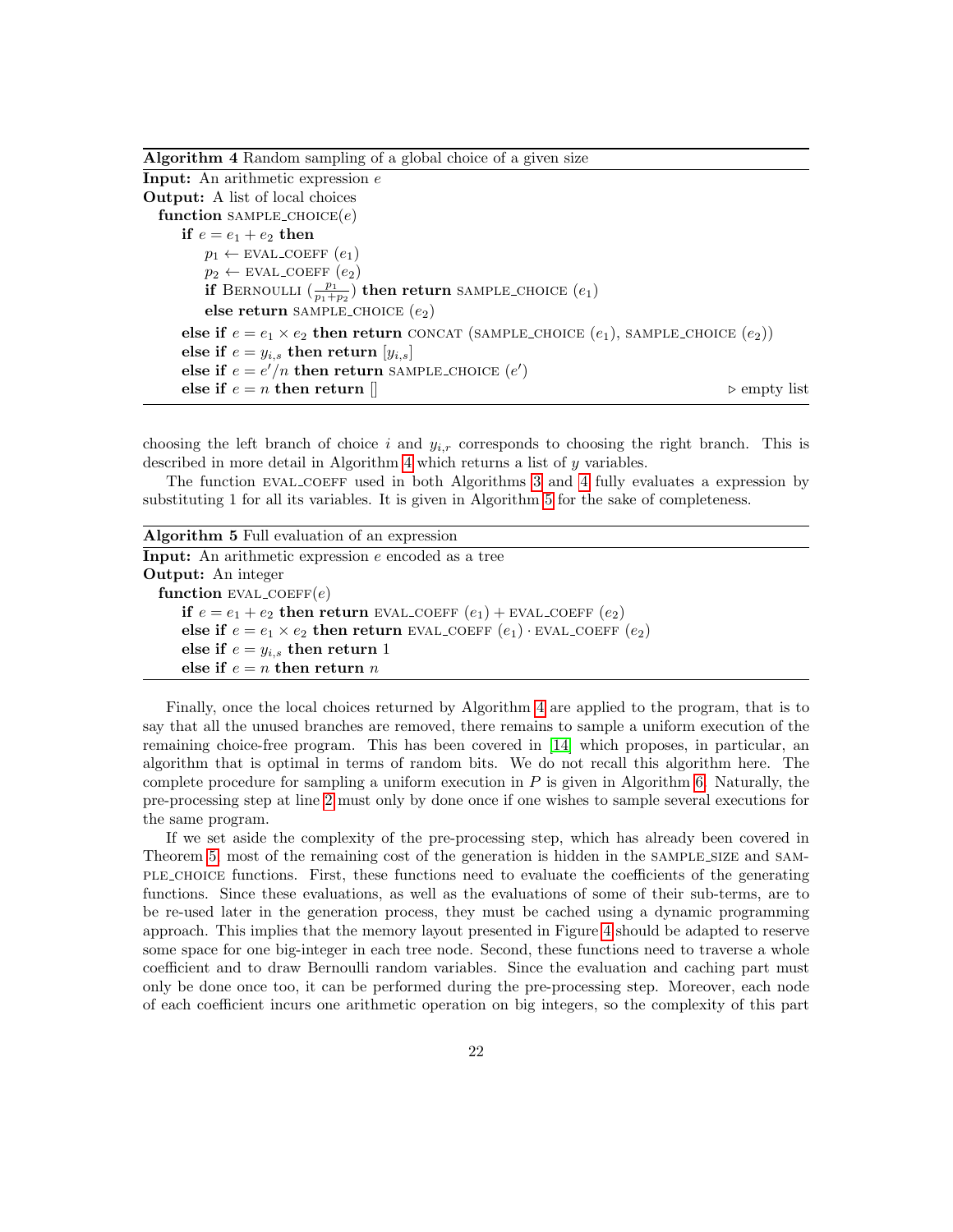<span id="page-22-0"></span>

|    | <b>Algorithm 6</b> Full procedure for the uniform sampling of executions in NFJ |                                                 |
|----|---------------------------------------------------------------------------------|-------------------------------------------------|
|    | <b>Input:</b> an NFJ program $P$                                                |                                                 |
|    | <b>Output:</b> a uniform execution of $P$                                       |                                                 |
|    | 1: function SAMPLE_EXEC(P)                                                      |                                                 |
| 2: | $P(z) \leftarrow$ GFUN $(P)$                                                    |                                                 |
| 3: | $k \leftarrow$ SAMPLE_SIZE $(P(z))$                                             |                                                 |
| 4: | $e \leftarrow$ the coefficient of degree k of $P(z)$                            |                                                 |
| 5: | $\vec{y} \leftarrow$ SAMPLE_CHOICE $(e)$                                        |                                                 |
| 6: | $P' \leftarrow$ apply the global choice $\vec{y}$ to P                          |                                                 |
| 7: | return SAMPLE_CHOICEFREE $(P')$                                                 | $\triangleright$ See [14] for SAMPLE_CHOICEFREE |

of the algorithm in terms of arithmetic operations is of the same order as the space complexity of Algorithm [1.](#page-19-0) In addition, the traversal of a coefficient requires a similar number of memory accesses and a linear number of calls to the generator of Bernoulli variables. Theorem [6](#page-22-1) summarises these remarks and is the main result of this section.

<span id="page-22-1"></span>**Theorem 6** (Complexity of the random sampling algorithm). Sampling uniform random executions of a program P requires:

- a pre-processing step of complexity  $O(|P|^2)$  in terms of memory allocations and arithmetic operations on big integers;
- the generation of a linear number of Bernoulli variables and  $O(|P|^2)$  memory accesses.

Moreover, all the big integers at play here are bounded by  $|P|$ ! so their binary size is bounded by  $|P| \log_2 |P|$ .

Proof. The complexity of the pre-processing and of the random generation have already been discussed and only the binary size of the integers remains to prove. All the integers we manipulate in the algorithms are bounded by the maximum possible number of executions of a program. A straightforward induction shows that for any programs  $P$  and  $Q$ , the total number of executions of  $(P, Q)$  and of  $(P + Q)$  is upper-bounded by the total number of executions of  $(P || Q)$ . Hence, the maximum possible number of executions of a program of size  $n$  is obtained when the program is made only of atomic actions and parallel compositions, which corresponds to n!.  $\Box$ 

## 2.6. Experimental study

In order to assess experimentally the efficiency of our method, we put into use the algorithms presented here and demonstrate that they can handle systems with a significantly large state space. We generated a few NFJ programs at random using a Boltzmann random generator. All the polynomial operations and coefficients were implemented in OCaml.

Note that we did not optimize our code for efficiency nor ran extensive benchmarking, hence the numbers we give should be taken as a rough estimate of the performance of our algorithms. For the sake of reproducibility, the source code of our experiments is available in the companion repository[3](#page-22-2)at <https://gitlab.com/ParComb/libnfj>.

<span id="page-22-2"></span><sup>3</sup>All the benchmarks were run on a standard laptop with an Intel Core i7-8665U and 32G of RAM running Ubuntu 20.10 with kernel version 5.8.0-48-generic. We used OCaml version 4.08.1 and GMP version 6.2.0.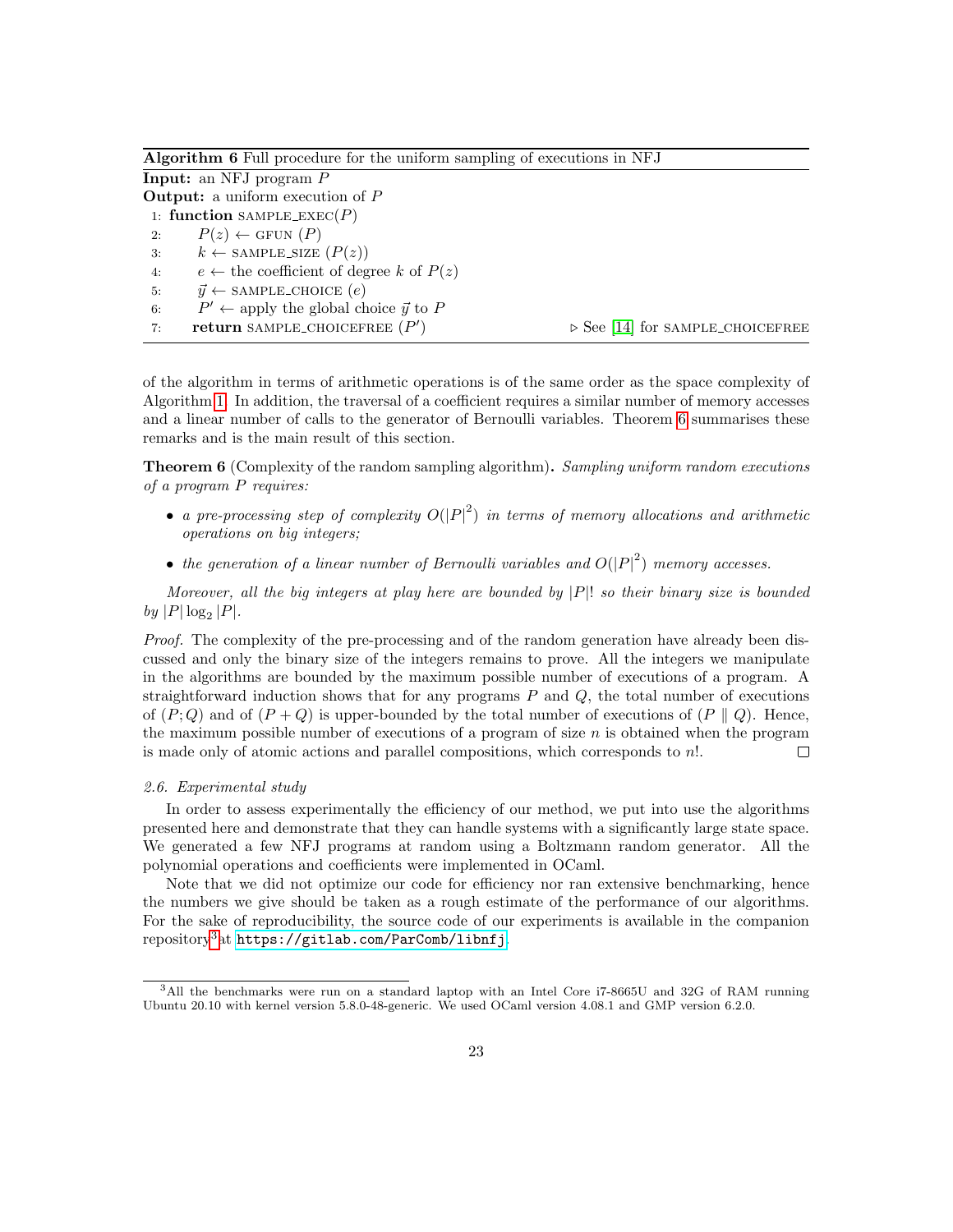<span id="page-23-1"></span>Table 4: Quick benchmark of the counting and random sampling functions of executions for loop-free programs

| size       | $#$ executions          | mem. size | <b>GFUN</b> | UNIFEXEC            | IOR     |
|------------|-------------------------|-----------|-------------|---------------------|---------|
| 100        | $1.168 \cdot 2^{108}$   | 65.30K    | 0.000091s   | 0.010ms             | 0.001ms |
| <b>200</b> | $1.956 \cdot 2^{199}$   | 235.12K   | 0.000245s   | 0.022ms             | 0.001ms |
| 500        | $1.249 \cdot 2^{645}$   | 2.21M     | 0.004563s   | 0.091ms             | 0.007ms |
| 1000       | $1.012 \cdot 2^{903}$   | 5.92M     | 0.011524s   | 0.135ms             | 0.008ms |
| 2000       | $1.354 \cdot 2^{2381}$  | 50.40M    | 0.076030s   | 0.429ms             | 0.093ms |
| 3000       | $1.682 \cdot 2^{6331}$  | 591.75M   | 0.987996s   | 1.562ms             | 0.309ms |
| 5000       | $1.464 \cdot 2^{10085}$ | 1.92G     | 2.959532s   | 3.239 <sub>ms</sub> | 0.413ms |

Table [4](#page-23-1) reports the runtime of the preprocessing phase (Algorithm [1\)](#page-19-0), the runtime of the random sampler (Algorithm [6\)](#page-22-0) and the number of executions of various programs. For the runtime of the counting algorithm, every measurement was performed 7 times and we reported the median of these 7 values. For the random sampler, every measure was performed 101 times and for each one we report the median of these values as well as the interquartile range  $(IQR)<sup>4</sup>$  $(IQR)<sup>4</sup>$  $(IQR)<sup>4</sup>$ , which gives an idea of the dispersion of the measures. We use these metrics rather than the mean and the variance to reduce the importance of extremal values and give a precise idea of what runtime the user should expect when running our sampler. The time reported is the CPU time. The state-space column indicates the total number of executions. Finally, the mem. size column reports the amount of memory occupied by the generating function of executions computed by GFUN.

#### <span id="page-23-0"></span>3. Extending the model with loops

This section is devoted to extending our model with loops. This is a significant improvement in terms of expressiveness, but has major implications on the state-space of programs.

First, programs may now have an infinite number of executions, and as a consequence, there is no *uniform* distributions over their executions any more. To circumvent this issue, we turn to the uniform generation of executions of a given length  $n$  where  $n$  is given as an input of the problem. Such a sampler can also be used, in conjunction with a particular procedure to select a length at random according to some particular distribution, for instance to sample uniform executions of length at most  $n$ .

A second, more significant, consequence of adding loops is that it interacts with the nondeterministic choices, as a choice may occur inside a loop and thus may be duplicated multiple times as we unroll the loop. Thus, the notion of global choice we have defined in the previous section, allowing us to decide of all the choices at once and then executing the rest of the program, does not extend well in the presence of loops. In a way, by introducing loops, we trade the clean separation we had between the non-determinism and the interleaving semantics of NFJ for more expressiveness.

As a consequence, we must take another approach to random sampling in this section. We will use the structure of the program to guide the generation rather than the structure contained in a multi-variate generating function as before.

<span id="page-23-2"></span><sup>4</sup>The interquartile range of a set of measures is the difference between the third and the first quartiles. Compared with the value of the median, it gives a rough estimate of the dispersion of the measures.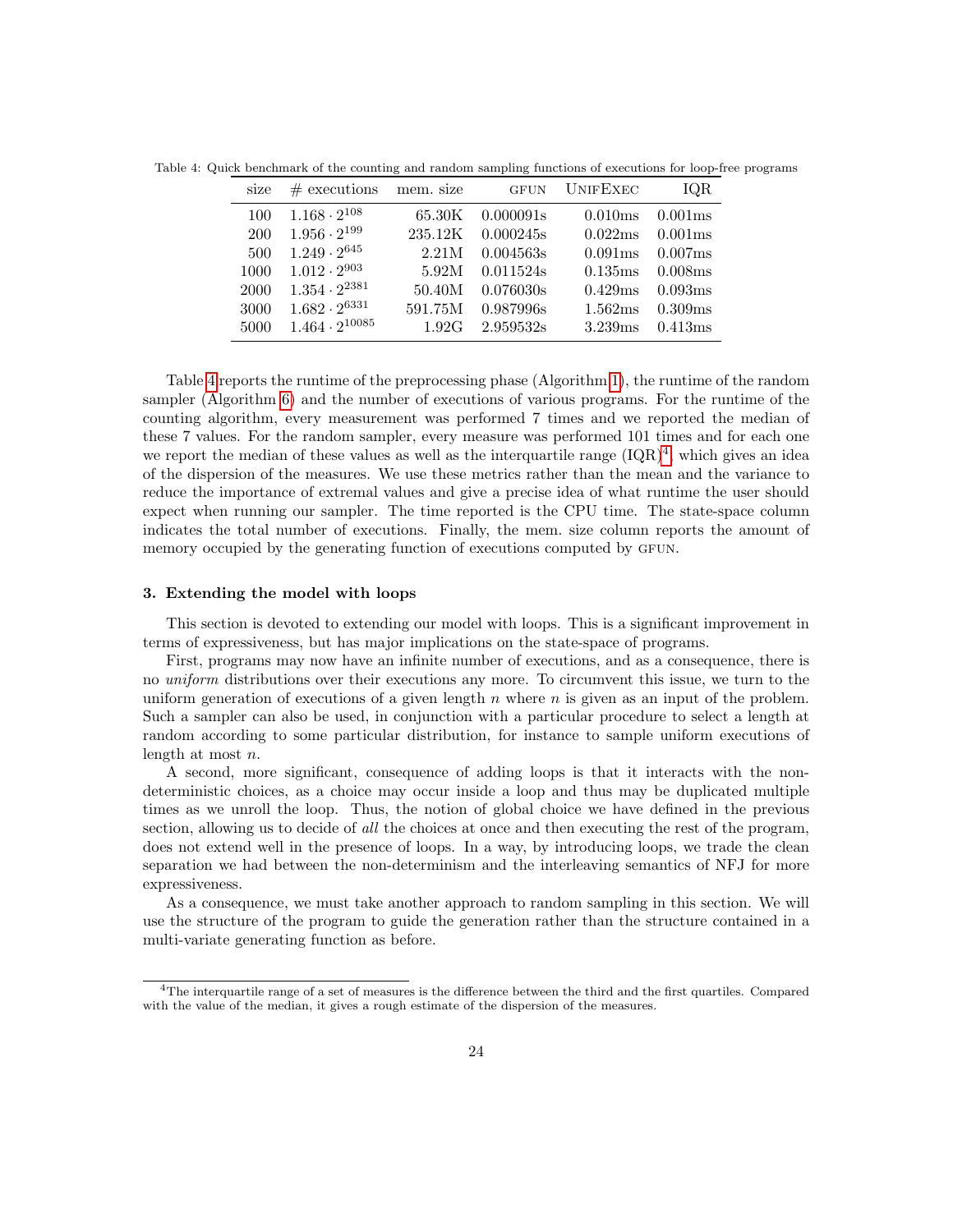#### 3.1. Non-deterministic fork-join processes with loops

We start by extending the model from the previous section with a loop construction expressing that a program may be executed any number of times. Also, the empty program 0 used in the semantics of Section [2](#page-3-0) as a convenience, is now usable in the syntax. The complete updated grammar of NFJ terms is given below. Note that only the two last lines are new.

|  | $P, Q \quad ::= \quad P \parallel Q$ | parallel composition     |
|--|--------------------------------------|--------------------------|
|  | P:Q                                  | sequential composition   |
|  | $P+Q$                                | non-deterministic choice |
|  | $a \in \mathcal{A}$                  | atomic action            |
|  | $P^{\star}$                          | loop                     |
|  |                                      | empty program            |

As in the previous section, programs are considered up to alpha-equivalence and each atomic action is assumed to occur at most once within a program. Again, since we only model the controlgraphs of concurrent processes, the loop construction expresses that the body of the loop may be executed any number of times but does not state under which condition we exit the loop. Informally, the loop  $P^*$  may have either zero iteration, in which case it behaves as 0, or at least one, in which case it behaves as  $(P; P^*)$ . We introduce the empty program in the grammar here, not only as a convenience, but also because it provides a slight gain of expressiveness, as it allows to write programs such as  $(0 + P)$  which express optional computations.

The semantics of programs must be updated to express the behaviour of loops. We first define a "nullable" predicate which indicates whether a program may terminate without firing any action. We can start the next iteration of a loop only if the current iteration is nullable.

$$
\text{nullable}(P \parallel Q) = \text{nullable}(P) \land \text{nullable}(Q) \qquad \text{nullable}(0) = \top
$$
\n
$$
\text{nullable}(P; Q) = \text{nullable}(P) \land \text{nullable}(Q) \qquad \text{nullable}(a) = \bot
$$
\n
$$
\text{nullable}(P + Q) = \text{nullable}(P) \lor \text{nullable}(Q) \qquad \text{nullable}(P^*) = \top
$$

The reduction relation  $P \stackrel{a}{\rightarrow} P'$  introduced in the first section is then extended to loops. Note that we also need to modify the reduction rule for the sequential composition. Since we now have non-empty programs which may terminate without firing any action (the nullable programs), we now want to allow the right-hand-side of a sequence to start its execution whenever the left-handside is nullable. The full new list of reduction rules is given below in Figure [5.](#page-25-0)

We call "execution step" a *proof-tree* built from the above rules and we define an execution as a sequence of such steps leading to a nullable term.

**Definition 10** (Execution). An execution of an NFJ program  $P_0$  is a sequence of steps of the form  $P_0 \stackrel{a_1}{\rightarrow} P_1 \stackrel{a_2}{\rightarrow} P_2 \ldots \stackrel{a_n}{\rightarrow} P_n$ , such that nullable $(P_n)$  holds, and where for all i,  $P_{i-1} \stackrel{a_i}{\rightarrow} P_i$  is a proof-tree, that is it contains all the applied rules and not simply its conclusion.

We refer to the set of all possible executions of a program as its state-space.

As an example the program  $a^{**}$  has two executions of length 2, both firing a twice. One corresponds to the case where the outer loop is only unrolled once (i.e. the (loop) rule is only applied once) but the inner loop twice. The other corresponds to the case where the outer loop is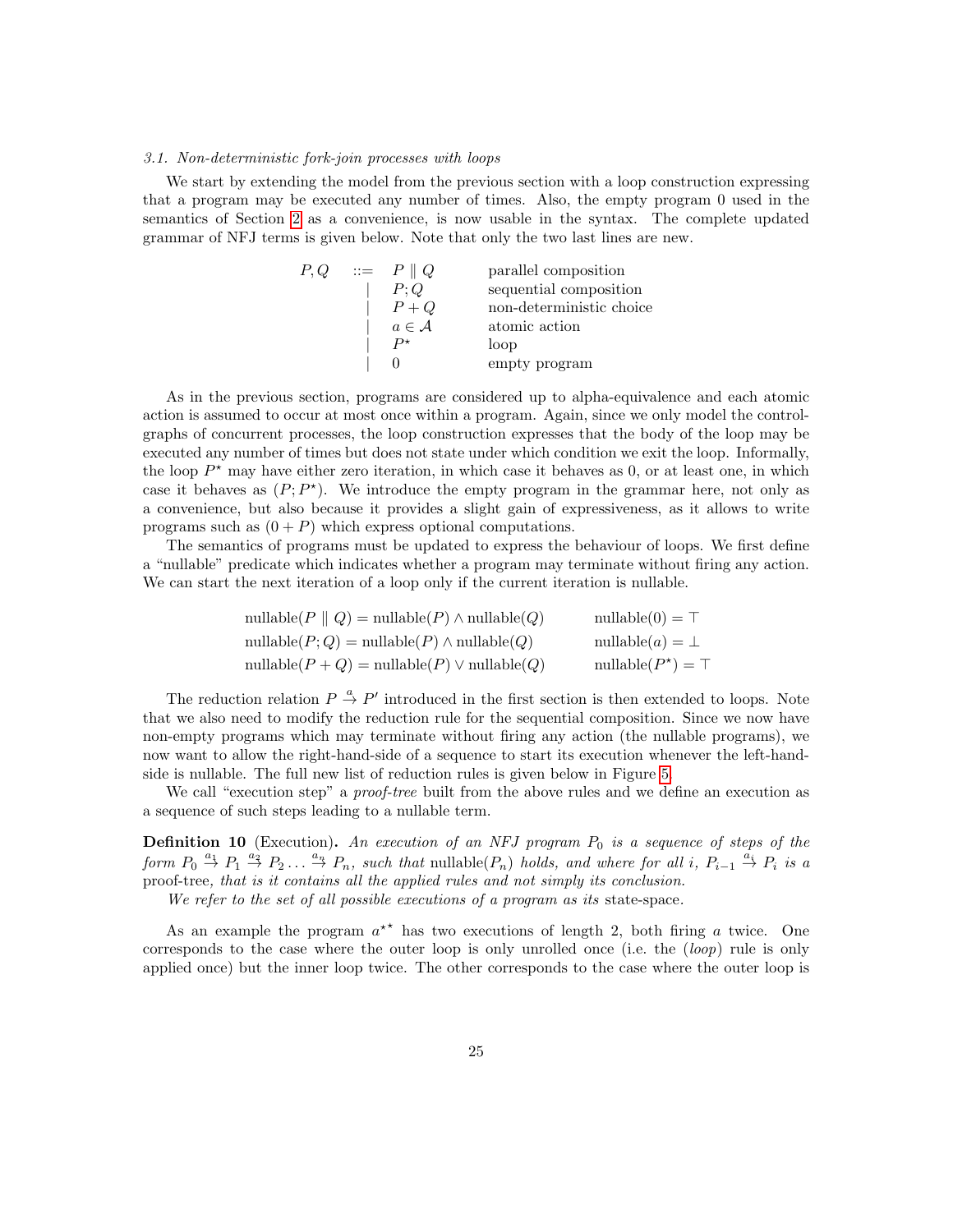| $P \xrightarrow{a} P'$                        | $Q \xrightarrow{a} Q'$ | $Q \xrightarrow{a} Q'$ | $P \parallel Q \xrightarrow{a} P' \parallel Q$ | $P \xrightarrow{a} P'$ | $Q \xrightarrow{a} P'$ | $Q \xrightarrow{a} P' \parallel Q'$ | $P \wedge Q \xrightarrow{a} P'$ | $P \wedge Q \xrightarrow{a} P'$ | $Q \wedge Q'$ |
|-----------------------------------------------|------------------------|------------------------|------------------------------------------------|------------------------|------------------------|-------------------------------------|---------------------------------|---------------------------------|---------------|
| nullable( $P$ ) $Q \xrightarrow{a} Q'$ (Rseq) | $P \xrightarrow{a} P'$ | Lechoice)              | $Q \xrightarrow{a} Q'$                         | $Q \xrightarrow{a} Q'$ | Revoicel               |                                     |                                 |                                 |               |
| $P; Q \xrightarrow{a} Q'$                     | Revoj                  | $P \xrightarrow{a} P'$ | Lechoice)                                      | $Q \xrightarrow{a} Q'$ | Revoj                  |                                     |                                 |                                 |               |
| $Q \xrightarrow{a} Q'$                        | Revoj                  | $Q \xrightarrow{a} Q'$ | Lechoice)                                      |                        |                        |                                     |                                 |                                 |               |
| $Q \xrightarrow{a} Q'$                        | Revoj                  | $Q \xrightarrow{a} Q'$ | Lechoice)                                      |                        |                        |                                     |                                 |                                 |               |
| $Q \xrightarrow{a} Q'$                        | Revoj                  | $Q \xrightarrow{a} Q'$ | Lechoice)                                      |                        |                        |                                     |                                 |                                 |               |
| $Q \xrightarrow{a} Q'$                        | Revoj                  | $Q \xrightarrow{a} Q'$ | Lechoice)                                      |                        |                        |                                     |                                 |                                 |               |
| $Q \xrightarrow{a} Q'$                        | Revoj                  | $Q \xrightarrow{a} Q'$ | Lechoice)                                      |                        |                        |                                     |                                 |                                 |               |
| $Q \xrightarrow{a} Q'$                        | Revoj                  | $Q \xrightarrow{a} Q'$ | Lechoice)                                      |                        |                        |                                     |                                 |                                 |               |

#### Figure 5: Semantic of NFJ with loops

<span id="page-25-0"></span>unrolled twice and the two occurrences of the inner loop once. The first step of both executions is the same and is depicted below:

$$
\frac{\overline{a \stackrel{a}{\rightarrow} 0}^{(\text{act})}}{a^{\star} \stackrel{a}{\rightarrow} 0; a^{\star}} \text{ (loop)}\overline{a^{\star \star} \stackrel{a}{\rightarrow} (0; a^{\star}); a^{\star \star}} \text{ (loop)}
$$

Then the second step of the two executions are the following. On the left, the inner loop fires a second  $\alpha$  while, on right, the first iteration of the inner loop terminates (we apply the (Rseq) rule at the top level) and a second iteration of the outer loop starts.

$$
\frac{\overbrace{a\stackrel{a}{\rightarrow}0}^{(act)}\text{(act)}}{\underbrace{0; a^{\star}\stackrel{a}{\rightarrow}0; a^{\star}}_{(0; a^{\star}); a^{\star\star}}\text{(loop)}}\text{(loop)}\newline\frac{\overbrace{a\stackrel{a}{\rightarrow}0}^{(act)}\text{(act)}}{\underbrace{0; a^{\star}\stackrel{a}{\rightarrow}0; a^{\star}}_{(0; a^{\star}); a^{\star\star}}\text{(loop)}}\text{(loop)}\newline\frac{\overbrace{a\stackrel{a}{\rightarrow}0}^{(act)}\text{(act)}}{\underbrace{0; a^{\star}); a^{\star\star}\stackrel{a}{\rightarrow}(0; a^{\star}); a^{\star\star}}_{(0; a^{\star}); a^{\star\star}}\text{(loop)}}\text{(loop)}
$$

We will take the following program as a running example for the rest of the section:  $P_0$  =  $((a+(b \parallel c))^{\star} \parallel (d+0))^{\star}; (e+(f \parallel g))$ . This program has one length-1 execution firing only e and four length-2 executions respectively firing  $fg, gf, ae$  and  $de$ .

#### 3.2. Combinatorial interpretation

From a combinatorial point of view, the introduction of loops in the language has two levels of implication.

Syntax. At the syntactic level first, it is still possible to interpret the set of NFJ programs as a combinatorial class but this requires to choose a more adequate notion of size. Recall that a combinatorial class is given by a set of objects and a size function such that there is a finite number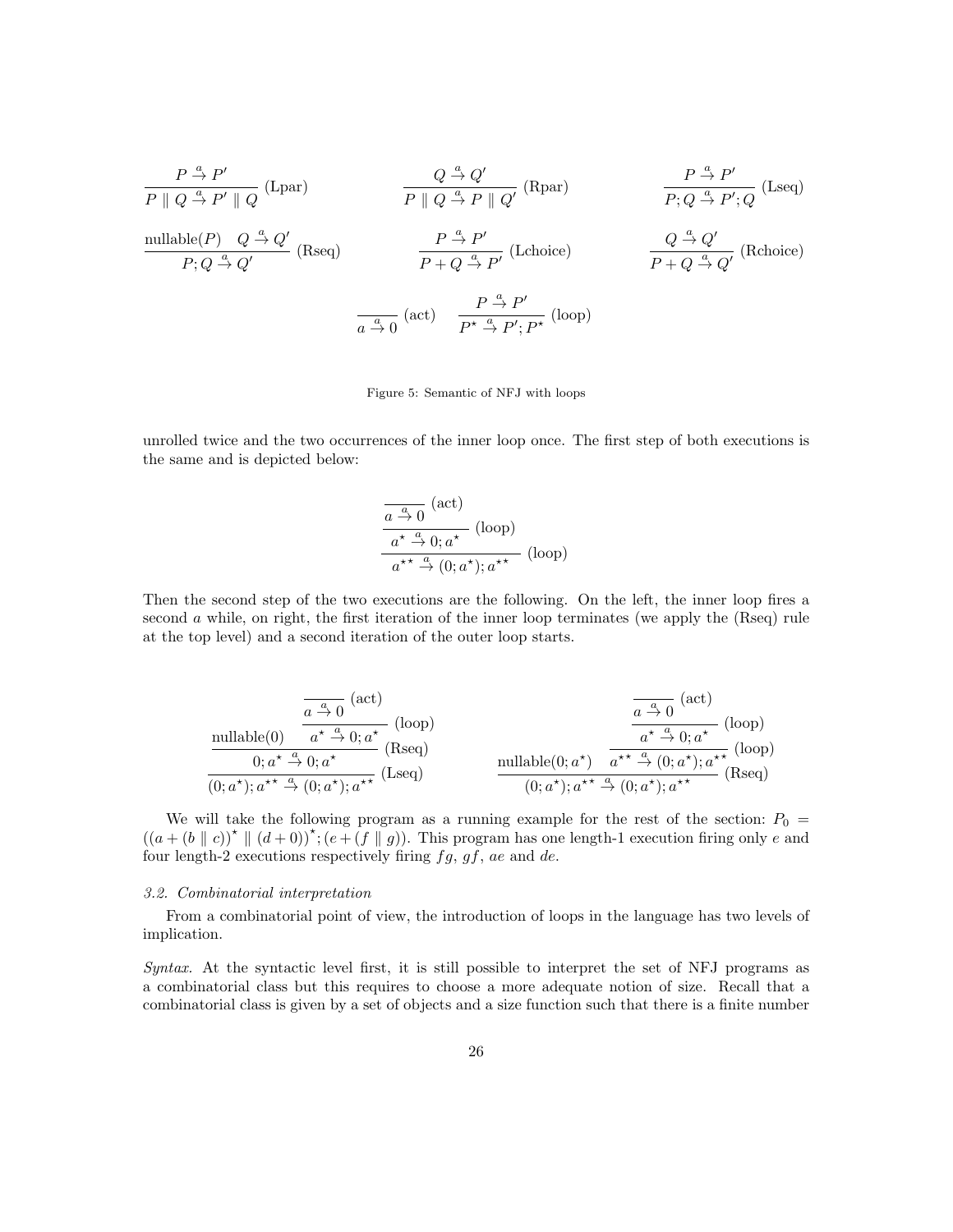objects of size n for all integer n. The number of actions contained in a program is not eligible as a size function since there is an infinite number of (syntactic) programs with one action, for instance  $a, a^*$ ,  $a^{**}$ , etc. A more adequate notion of size is the number of constructors used to build a program, that is

<span id="page-26-0"></span>
$$
|P; Q|_c = |P + Q|_c = |P || Q|_c = 1 + |P|_c + |Q|_c
$$
  
\n
$$
|P^*|_c = 1 + |P|_c
$$
  
\n
$$
|a|_c = |0|_c = 1.
$$
\n(9)

We use the notation  $|P|_c$  to denote this new size function in order to avoid confusion with the number of atoms of a program  $|P|$ . Using, this size function, the class  $\mathcal F$  of NFJ programs can be specified by

$$
\mathcal{F} = \mathcal{Z} \times \mathcal{F} \times \mathcal{F}
$$
  
+ $\mathcal{Z} \times \mathcal{F} \times \mathcal{F}$   
+ $\mathcal{Z} \times \mathcal{F} \times \mathcal{F}$   
+ $\mathcal{Z}$   
+ $\mathcal{Z} \times \mathcal{F}$   
+ $\mathcal{Z}$   
+ $\mathcal{Z} \times \mathcal{F}$   
+ $\mathcal{Z}$ . (10)

Two differences must be noted compared to Section [2.](#page-3-0) First, the size function is different so that both the atomic action and the empty program have size 1 (hence the two  $Z$ ), and each constructor "costs" one  $\mathcal Z$  since they are counted in the size. The second difference is that we have two more terms, one for the empty program  $\mathcal{Z}$ , and one for loop terms  $\mathcal{Z} \times \mathcal{F}$ . From this specification, we get that the generating function f of NFJ programs satisfies  $f(z) = z(2 + f(z) + 3f(z)^2)$ . This equation can be solved explicitly and we get

$$
f(z) = \frac{1 - z - \sqrt{(1 - z)^2 - 24z^2}}{6z} \tag{11}
$$

By studying the behaviour of this function near its main singularity  $\rho = (1 + 2\sqrt{6})^{-1}$ , we can obtain the asymptotic number of program of size n using the transfer theorem from  $[6]$ . See the proof of Theorem [1](#page-8-1) in the previous section for a similar but more detailed proof. This leads to the following result.

**Theorem 7.** The number of NFJ programs (with loops) of size n is equivalent to  $Cn^{-\frac{3}{2}}\rho^{-n}$ when  $n \to \infty$ , where  $\rho^{-1} = 1 + 2\sqrt{6} \approx 5.898979$  and  $C = \frac{1}{18\sqrt{\pi}}$  $\sqrt{4 + \sqrt{2/3}} \approx 0.068789.$ 

This can be compared with Theorem [1](#page-8-1) using the property that a binary tree with  $n$  leaves has  $n-1$  internal nodes. This implies that if a program is built only using the constructors from the previous section and has n atomic actions, then it is made of  $2n-1$  constructors. Thus, when n the previous section and has *n* atomic actions, then it is made of  $2n - 1$  $2n - 1$  constructors. Thus, when *n* denotes the number of *constructors*, the exponential factor in Theorem 1 becomes  $\sqrt{12}^n$  (for odd denotes the number of *constructors*, to<br>values of *n*) and  $\sqrt{12} \approx 3.464 < 5.899$ .

Executions. As in the previous section, we define a specification  $S(P)$  of the class of the executions of a program P. Some differences must be noted with the previous section. First, we need a new operator, the ordered set operator, modelling a sequence of increasingly labelled objects, which expresses the semantics of the loop. Like the *ordered product*  $\mathbb{R}$ , this is an uncommon operator,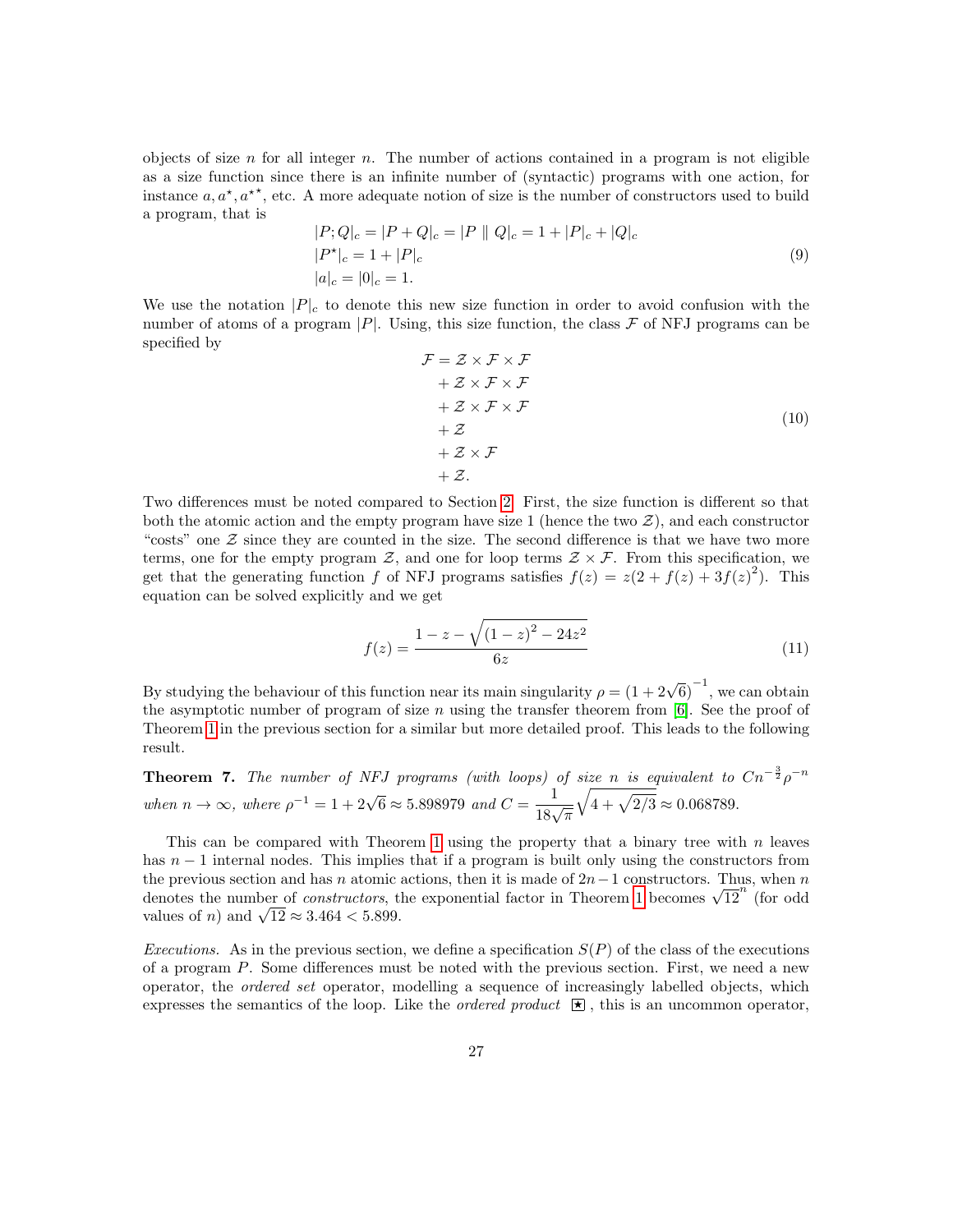which has been studied in [\[16\]](#page-47-3). Another difference is that the presence of the loop and the empty program makes possible for non-trivial programs to have the empty execution as a valid execution. Although this seems innocuous, it forces us to handle carefully some special cases in our specification to avoid counting the same execution twice. Finally, the generating function of the executions of  $S(P)$  which we refer to as the generating function of the executions of P is not a polynomial any more, but is an infinite (but convergent) formal power series. The recursive definition of  $S(P)$  and its generating function are given in Table [5.](#page-27-0) A detailed explanation of the different constructions is given below.

<span id="page-27-0"></span>Table 5: Simplified recursive combinatorial specification of the set of executions of a program and its corresponding generating function

| Language construction<br>P                                                                                           | Specification<br>S(P)                 | Generating function<br>P(z)                                            |  |  |  |  |
|----------------------------------------------------------------------------------------------------------------------|---------------------------------------|------------------------------------------------------------------------|--|--|--|--|
|                                                                                                                      | E                                     |                                                                        |  |  |  |  |
| $\alpha$                                                                                                             | Z                                     | $\widetilde{\mathcal{Z}}$                                              |  |  |  |  |
| $P \parallel Q$                                                                                                      | $S(P) \star S(Q)$                     | $P(z) \odot Q(z)$                                                      |  |  |  |  |
| P;Q                                                                                                                  | $S(P) \boxtimes S(Q)$                 | P(z)Q(z)                                                               |  |  |  |  |
| $P + Q$ when nullable(P) $\land$ nullable(Q)                                                                         | $S(P) + (S(Q) \setminus \mathcal{E})$ | $P(z) + Q(z) - 1$                                                      |  |  |  |  |
| $P+Q$ otherwise                                                                                                      | $S(P) + S(Q)$                         | $P(z) + Q(z)$                                                          |  |  |  |  |
| $P^*$ when nullable(P)                                                                                               |                                       | SET $\mathbb{E}[(S(P) \setminus \mathcal{E}) \quad (1-(P(z)-1))^{-1}]$ |  |  |  |  |
| $P^*$ otherwise                                                                                                      | $\text{SET}^{\boxtimes}(S(P))$        | $(1-P(z))^{-1}$                                                        |  |  |  |  |
| where $\sum_{n>0} a_n z^n \circledcirc \sum_{n>0} b_n z^n = \sum_{n>0} \sum_{k=0}^n {n \choose k} a_k b_{n-k} z^n$ . |                                       |                                                                        |  |  |  |  |

The empty program 0 and the atomic action a have only one execution, of length 0 and 1 respectively. This is modelled combinatorially by the neutral class  $\mathcal{E}$  — the class containing only one element of size  $0$  — and the atom class  $\mathcal{Z}$  — the class with only one element of size 1.

As before, the executions of  $P \parallel Q$  are made of any interleaving of one execution of P and one execution of Q. For instance if  $P = a + (b; c)$  and  $Q = d^*$ , then P admits for instance an execution firing b and then c (denoted by bc for short) and  $Q$  admits an execution firing two ds (denoted by dd for short). Then all the 6 possible interleavings of these executions are executions of  $P \parallel Q$ : bcdd, bdcd, bddc, dbcd, dbdc and ddbc (again, we only denote the executions by their firing sequences for conciseness). Although the interpretation of these interleavings using increasing labellings is less obvious than is the previous section, the notion at play here is still well captured by the labelled product of combinatorics, denoted by  $\star$ .

The executions of  $P$ ;  $Q$  are given by an execution of  $P$  followed by an execution of  $Q$ . So for instance, using the same example programs  $P$  and  $Q$  as above, bodd is an execution of  $(P; Q)$  but not dbcd. So they can be seen as a pair of an execution of  $P$  and an execution of  $Q$ , which is still expressed using the ordered product  $\blacktriangleright$ .

The set of executions of  $P + Q$  is the union of the executions of P and Q. Moreover this union is "almost" disjoint in the sense that the only execution that these programs may have in common is the empty execution, hence the two cases in the definition. Combinatorially, the fact that nullable $(P)$  holds corresponds to the fact that the class of its executions contains one object of size 0, the empty execution. It is in fact important that we can express this in terms of *disjoint* unions because they fit in the framework of analytic combinatorics whereas arbitrary unions are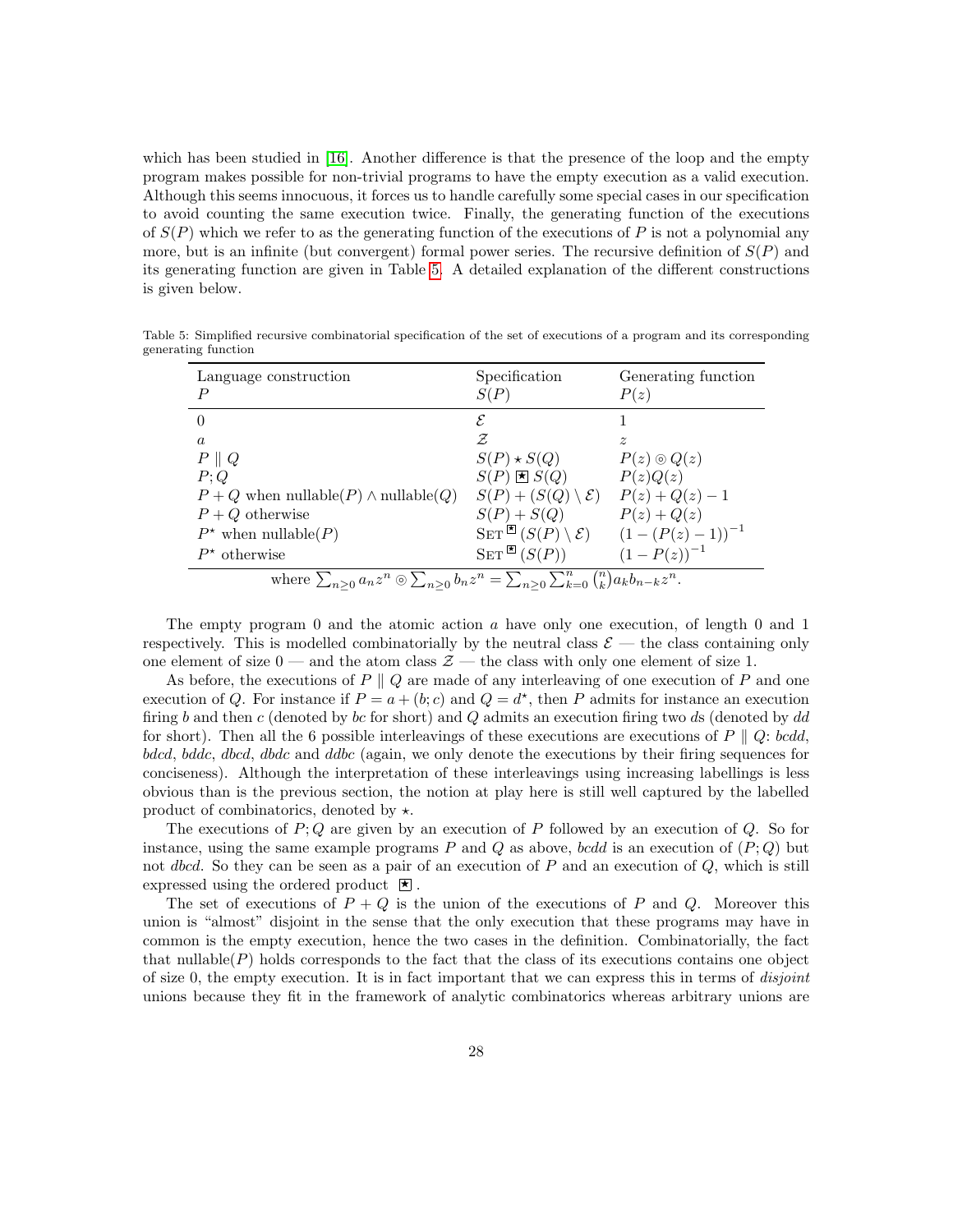more difficult to handle<sup>[5](#page-28-0)</sup>.

Finally, the executions of  $P^*$  are sequences of executions of P or, equivalently, sequences of non-empty executions of P. This second formulation leads to a non-ambiguous specification as the unique class P' satisfying  $\mathcal{P}' = \mathcal{E} + \mathcal{P}_+ \boxtimes \mathcal{P}'$ , where  $\mathcal{P}_+$  denotes the non-empty executions of P. This implicitly defined class P' is denoted SET  $(\mathcal{P}_+)$  and is called the *sequence* of  $\mathcal{P}_+$ . Once again we must distinguish whether nullable(P) holds or not in the definition of  $\mathcal{P}_+$  to avoid ambiguities and thus double-counting.

The S function described above maps each program to a combinatorial specification of its executions. As an example, for our example program  $P_0$  introduced above, we have  $S(P_0)$  =  $\text{SET}^{\boxtimes}(\text{SET}^{\boxtimes}(\mathcal{Z} + (\mathcal{Z} \star \mathcal{Z})) \star (\mathcal{Z} + \mathcal{E}) \setminus \mathcal{E}) \boxtimes (\mathcal{Z} + (\mathcal{Z} \star \mathcal{Z}))$ . The generating function of the executions of a program, i.e. of the class  $S(P)$ , constitutes a condensed summary of the counting information of its state space. Our uniform random sampler of executions for NFJ programs with loops will use the generating function of each sub-term of  $P$  to generate an execution of  $P$ .

Before diving into the description of our random sampler, we want to give another example of application of analytic combinatorics, by showing how a few manipulations on polynomials can lead to interesting algorithmic applications and precise quantitative results. We already showed in Theorems [1](#page-8-1) and [2](#page-8-0) how to get the asymptotic number of programs and the average number of global choices of loop-free programs using this kind of techniques. Here, we study the generating function  $P_0(z)$  of the example program  $P_0$  given above, which we recall here for convenience:  $P_0 =$  $[(a+(b\parallel c))^{\star} \parallel (d+0)]^{\star}; [e+(f\parallel g)]$ . Let  $P_0(z)=\sum_{n\geq 0}p_nz^n$  denote the expansion in power series of the generating function of  $S(P_0)$  and recall that its n-th coefficient  $p_n$  is the number of executions of  $P_0$  of length n. By applying the rules from Table [5](#page-27-0) we obtain that:

$$
P_0(z) = [(1 - z - 2z^2)^{-1} \circ (z + 1)]^{-1} \cdot [z + 2z^2]
$$
  
= 
$$
\frac{(2z + 1)(2z - 1)^2 (z + 1)^2 z}{1 - 4z - 4z^2 + 6z^3 + 8z^4}
$$

The second line of the above formula is obtained by applying the calculus rule<sup>[6](#page-28-1)</sup>  $z \odot A(z)$  =  $z \frac{d(zA(z))}{dz}$ . From this formula we derive two applications. First, from the denominator of this rational expression we deduce that for all  $n > 6$  we have  $p_n - 4p_{n-1} - 4p_{n-2} + 6p_{n-3} + 8p_{n-4} = 0$ . The obtained recurrence formula can be used to compute the number of executions of length n of  $P_0$ in linear time. On the analytic side,  $P_0(z)$  being a rational function, we can do a *partial fraction* decomposition to obtain  $P_0(z)$  as a sum of four terms of the form  $C_i(1-z\rho_i^{-1})$  (plus a polynomial). Each of these terms expands as  $\sum_{n\geq 0} C_i \rho_i^{-n} z^n$ , hence the number of executions of  $P_0$  of length n satisfies  $p_n = C \cdot \rho^{-n} \cdot (1 + o(1))$  for some constants C and  $\rho$  and with an exponentially small error term hidden in the  $o(1)$ . In this case we have  $\rho \approx 0.221987$ ,  $C \approx 0.146871$  and the error term is of the order of 0.327950<sup>n</sup>. Table [6](#page-29-0) compares the values of  $p_n$  — computed using the aforementioned linear algorithm — and of the proposed approximation for a few values of n. One can see that already for small values of  $n$ , the relative error of this approximation is rather low.

<span id="page-28-0"></span><sup>&</sup>lt;sup>5</sup>Grammar descriptions involving non-disjoint unions are referred to as "ambiguous" and lack most of the benefits, if not all, of the symbolic method, essentially because some objects may be counted multiple times when applying the method.

<span id="page-28-1"></span> $6$ This is the only "non-standard" computation rule we use in this example. All the rest is usual polynomial manipulations. General rules for computing  $A(z) \odot B(z)$  are beyond the scope of this article.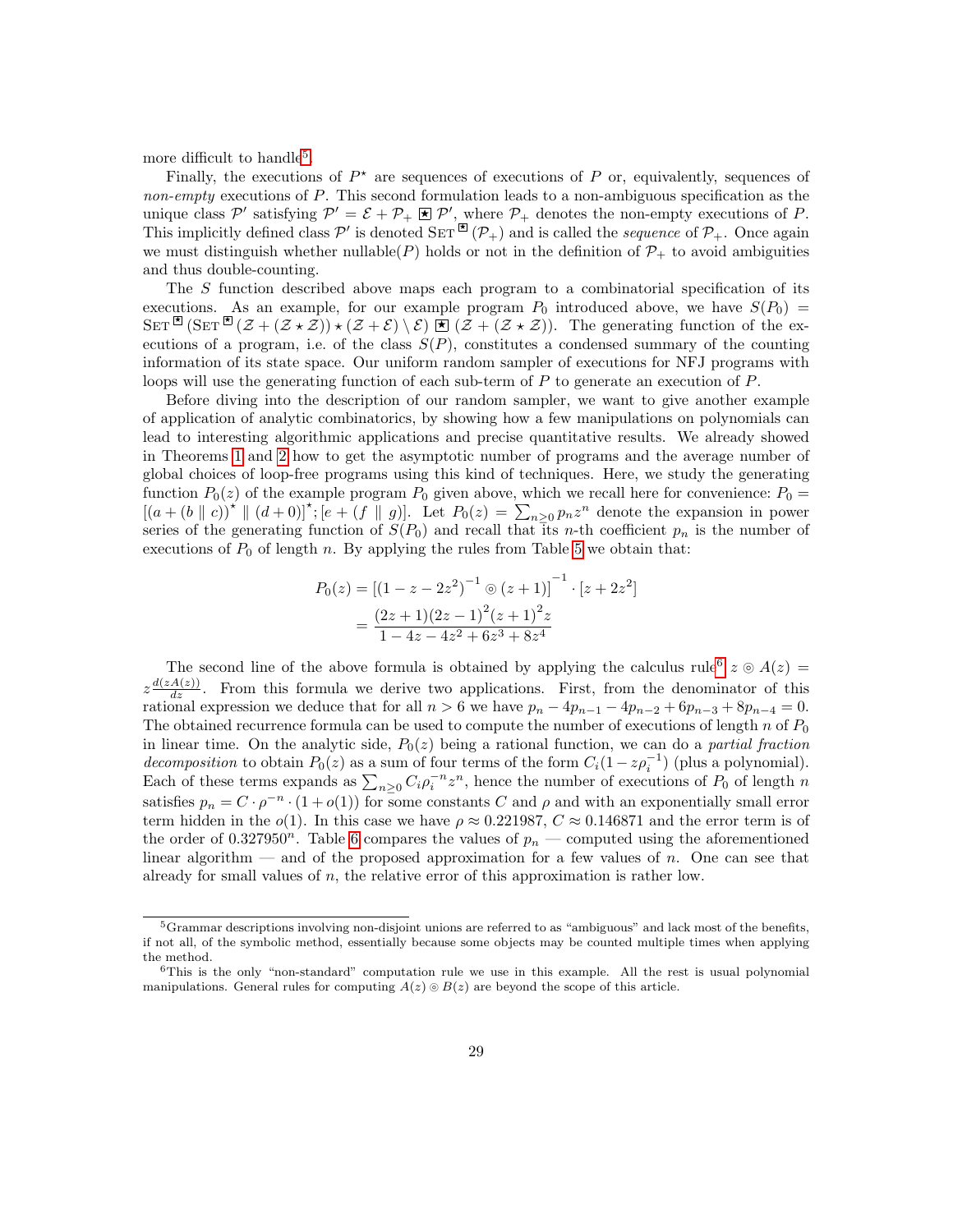<span id="page-29-0"></span>Table 6: Value of  $p_n$ , of its approximation  $C \cdot \rho^{-n}$  and of the relative error  $|p_n - C \cdot \rho^{-n}|/p_n$  for small values of n

| $n_{\rm}$                    |              |              |                              |        |                                                                             | 30                                                       |
|------------------------------|--------------|--------------|------------------------------|--------|-----------------------------------------------------------------------------|----------------------------------------------------------|
| $p_n$<br>approx<br>rel. err. | 1226<br>1227 | 5528<br>5529 | 24904 112196<br>24907 112199 | 505429 | 505424 2276832<br>2276839<br>8.16e-4 1.81e-4 1.2e-4 2.67e-5 9.89e-6 3.07e-6 | 5985551205783341568<br>5985551205783353055<br>$1.92e-15$ |

## 3.3. Statistical analysis algorithms

We now study the problem of exploring the state-space of a given program through random generation. In the presence of loops, programs can have an infinite number of executions and there is thus no uniform distribution over executions. However, programs still have a finite number of executions of a given length, so we propose a uniform sampler of executions of fixed length. This sampler can be used to target executions of specific length  $n$  or in, conjunction with a procedure to sample a size, to sample a uniform execution of length bounded by  $n$  for instance. In Section [4,](#page-36-0) we will see an alternative approach for exploring the state-space, based on the generation of execution prefixes.

#### 3.3.1. Preprocessing: the generating function of executions

As explained above, the symbolic method gives a systematic way of computing the generating function of the class of the executions of a program P from its specification  $S(P)$ . The computation rules are given in Table [5.](#page-27-0) Since we are in presence of infinite spate-spaces, these generating functions are not polynomials any more and become (convergent) formal power series. For the algorithms to remain practical, we only compute the  $(n + 1)$  first terms of these series, hence allowing us to sample uniform executions of length k for all  $k \leq n$ . Algorithm [7](#page-29-1) implements the computation of the n first terms of the generating functions of all sub-terms of a program. The resulting (partial) generating functions must be stored in the tree representation of the program.

Algorithm 7 Computation of the generating function of the executions of an NFJ program, and all its sub-terms, up to degree  $n$ 

<span id="page-29-1"></span>**Input:** An NFJ program  $P$  and a positive integer  $n$ . **Output:** The first  $n + 1$  terms of the generating function of P function  $GFUN(P, n)$ if  $P = 0$  then return 1 else if  $P = a$  then return z else if  $P = Q \parallel R$  then return GFUN  $(Q, n) \odot$  GFUN  $(R, n) \mod z^{n+1}$ else if  $P = Q; R$  then return GFUN  $(Q, n)$  · GFUN  $(R, n)$  mod  $z^{n+1}$ else if  $P = Q + R$  then  $q(z) \leftarrow$  GFUN  $(Q, n), r(z) \leftarrow$  GFUN  $(R, n)$ return  $q(z) + r(z) - q(0)r(0)$ else if  $P = Q^*$  then  $q(z) \leftarrow$  GFUN  $(Q, n)$  ${\bf return} \, \left( 1 - (q(z) - q(0)) \right)^{-1} \, \bmod \, z^{n+1}$ 

The coloured product  $\circ$  used in the parallel composition case can be implemented using the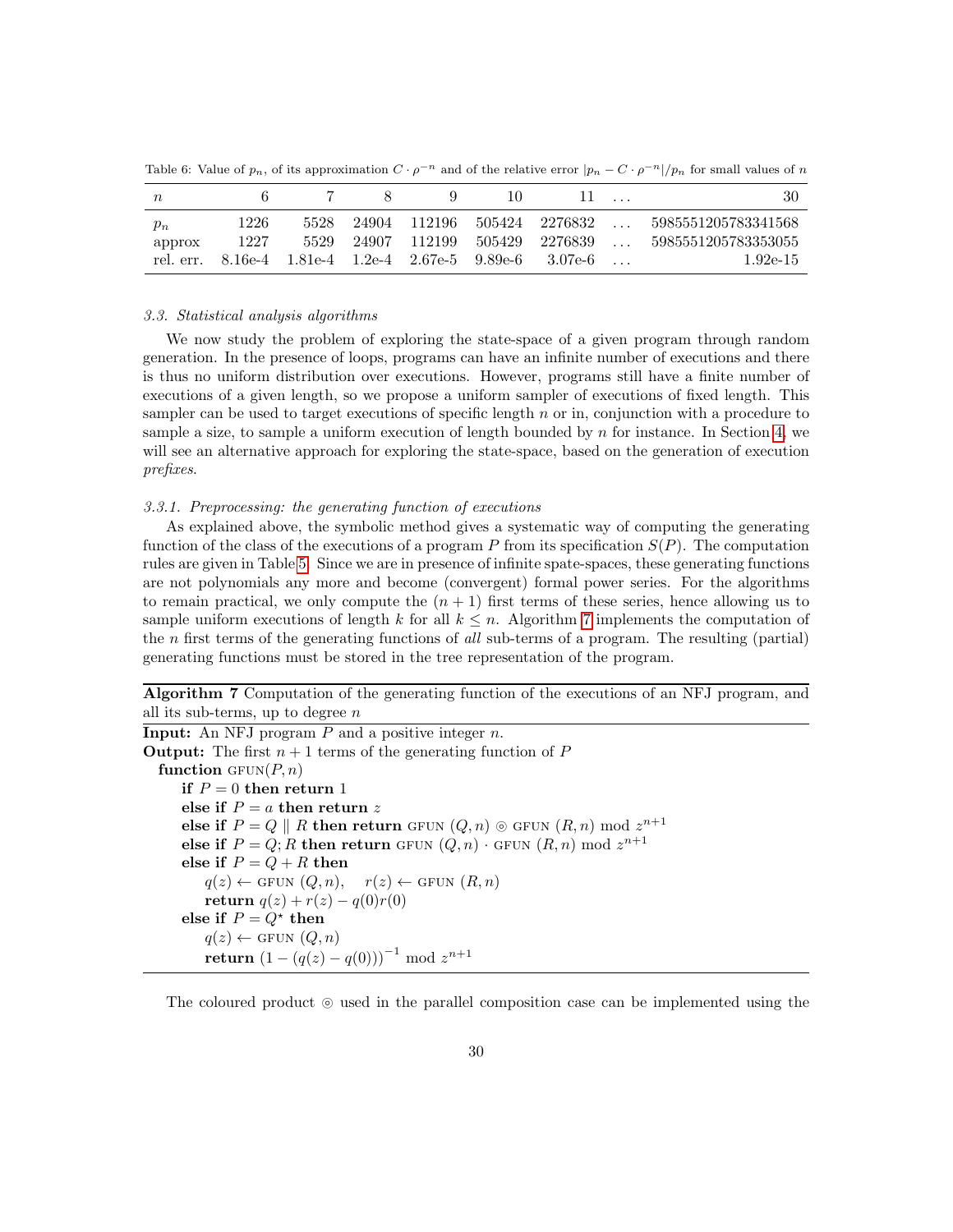"naive" algorithm as in the previous section. There is a more efficient approach here though, because we are using integer coefficients rather than expressions. The idea is to use the combinatorial Laplace and Borel transforms to express this operation as a regular product. This is achieved by the formula  $A \odot B = \mathcal{L}(\mathcal{B}(A) \cdot \mathcal{B}(B))$ , where the Borel transform  $\mathcal{B}$  is defined by  $\mathcal{B}(\sum_{n\geq 0} a_n z^n) =$  $\sum_{n\geq 0} \frac{a_n}{n!} z^n$  and the Laplace transform  $\mathcal{L}$  is defined by  $\mathcal{L}(\sum_{n\geq 0} a_n z^n) = \sum_{n\geq 0} n! a_n z^n$ . More on the coloured product, the Borel and Laplace transform and their applications can be found in [\[16\]](#page-47-3).

To be implemented efficiently using only integer rather than rational arithmetic, the coefficients of the result of the Borel transform should share  $n!$  as a common denominator where  $n$  is the degree of the polynomial and the division by n! should be postponed to the last moment. So if  $\overline{A}(z) = \sum_{k=0}^{n} a_k z^k$  and  $B(z) = \sum_{k=0}^{m} b_k z^k$ , then

$$
\mathcal{B}(A) = \frac{1}{n!} \sum_{k=0}^{n} \frac{n!}{k!} a_k z^k = \frac{1}{n!} \tilde{A}(z) \qquad \mathcal{B}(B) = \frac{1}{m!} \sum_{k=0}^{m} \frac{m!}{k!} b_k z^k = \frac{1}{m!} \tilde{B}(z)
$$

and

$$
A(z) \circledcirc B(z) = \frac{1}{n!m!} \mathcal{L}(\tilde{A}(z) \cdot \tilde{B}(z)).
$$

Thus, the coloured product can be implemented as in Algorithm [8](#page-30-0) where the polynomial multiplication at line [13](#page-30-0) is where most of the computational cost lies. The advantage of this approach is that it leaves the choice of the polynomial multiplication algorithm open and we can thus benefit from existing fine-tuned implementations of the algorithms from the literatures. The FLINT library [\[19\]](#page-47-6) for instance provides such algorithms.

Algorithm 8 Fast implementation of the coloured product for integer polynomials

<span id="page-30-0"></span>**Input:** Two integer polynomials  $A(z)$  and  $B(z)$  of respective degrees n and m and stored as arrays of integers

**Output:** The coloured product  $A(z) \odot B(z)$  of A and B

1: function  $\text{COLPROD}(A, B)$ 

2:  $\hat{A}, \hat{B} \leftarrow$  copies of A and B 3:  $f \leftarrow 1$ 4: for k from n down to 1 do 5:  $\tilde{A}[k] \leftarrow \tilde{A}[k] \cdot f$ 6:  $f \leftarrow f \cdot k$ 7:  $\tilde{A}[0] \leftarrow \tilde{A}[0] \cdot f$ 8:  $g \leftarrow 1$ 9: for k from m down to 1 do 10:  $\tilde{B}[k] \leftarrow \tilde{B}[k] \cdot g$ 11:  $g \leftarrow g \cdot k$ 12:  $\tilde{B}[0] \leftarrow \tilde{B}[0] \cdot q$ 13:  $R \leftarrow \tilde{A} \cdot \tilde{B}$ 14: for k from 0 to  $m + n$  do  $R[k] \leftarrow R[k]/(f \cdot g)$ 15: return  $R$ 

The computation of  $(1 - (q(z) - q(0)))^{-1}$  at the last line of Algorithm [7](#page-29-1) can be carried out efficiently using the so-called Newton method (see [\[20,](#page-47-7) p. 259] and [\[21\]](#page-47-8) for instance). The algorithm consists in computing the sequence  $S_{i+1}(z) \leftarrow S_i(z) + S_i(z) \cdot ((q(z) - q(0)) \cdot S_i(z) - (S_i(z) -$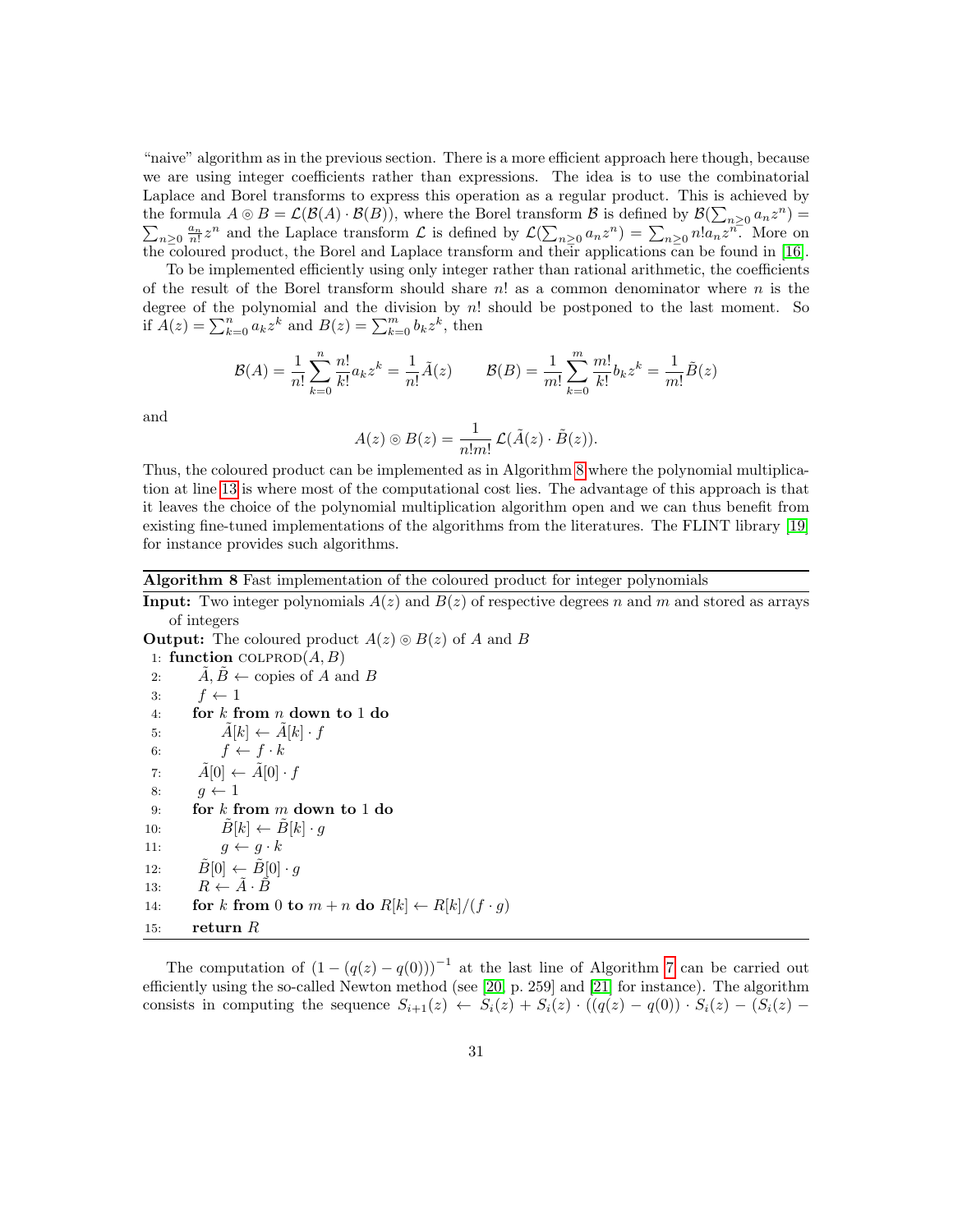1)), starting from  $S_0(z) = 1$ , and until the  $(n + 1)$  first coefficients of  $S_i(z)$  are the same as those of  $(1 - (q(z) - q(0)))^{-1}$ . The intuition behind this formula comes from the field of numerical analysis where the Newton method is used to get fast-converging approximations of real constants.

The key feature of this approximation scheme is that the error term, that is the difference between  $S_i(z)$  and its limit  $(1 - (q(z) - q(0)))^{-1}$ , is squared at each iteration. As a consequence, the number of correct terms, in  $S_i(z)$  doubles at each iteration and only a logarithmic number of iterations of the formula is necessary to compute the  $(n + 1)$  first terms of the solution. To make this argument more formal, let  $\tilde{q}(z) = q(z) - q(0)$ , let  $S(z) = (1 - \tilde{q}(z))^{-1}$  and let  $E_i(z)$  denote the error term of  $S_i(z)$ , that is  $E_i(z) = S(z) - S_i(z)$ . By observing that  $S(z) = 1 + \tilde{q}(z)S(z)$ , we have that

$$
S_{i+1}(z) = S_i(z) + S_i(z)(S_i(z)\tilde{q}(z) - (S_i(z) - 1))
$$
  
\n
$$
= S_i(z) + S_i(z)(S(z) - 1 - E_i(z)\tilde{q}(z) - S(z) + 1 + E_i(z))
$$
  
\n
$$
= S(z) - E_i(z) + (S(z) - E_i(z))E_i(z)(1 - \tilde{q}(z))
$$
  
\n
$$
= S(z) - (1 - \tilde{q}(z))E_i(z)^2
$$
  
\nhence  $E_{i+1} = (1 - \tilde{q}(z))E_i(z)^2$ 

Since  $E_0(0) = 0$ , we have that the first term of the expansion of  $E_0(z)$  is zero and by induction the  $2^{i}$  first terms of  $E_{i}(z)$  are zero. As a consequence, the  $2^{i}$  first terms of  $S_{i}(z)$  are the same as the  $2^{i}$  first terms of  $S(z)$ . Algorithm [9](#page-31-0) implements this scheme. Note that in the formula at line [5,](#page-31-0) it is only necessary to compute the two products up to degree 2i.

**Algorithm 9** Computing the  $n+1$  first terms of the quasi inverse of a polynomial using the Newton method

<span id="page-31-0"></span>**Input:** A polynomial  $q(z)$ **Output:** The  $n + 1$  first terms of  $(1 - q(z) + q(0))^{-1}$  as a polynomial of degree n 1: function  $QINV(q)$ 2:  $S(z) \leftarrow 1$ 3:  $i \leftarrow 1$ 4: while  $i < n+1$  do 5:  $S(z) \leftarrow S(z) + S(z)(S(z)(q(z) - q(0)) - (S(z) - 1))$ 6:  $i \leftarrow 2i$ 7: return  $S(z)$ 

Assume we have a so-called multiplication function  $M : \mathbb{N} \to \mathbb{N}$ , that is a function such that

- the number of arithmetic operations that are necessary to compute the product of two integer polynomials of degree at most n is at most  $M(n)$ ;
- for all  $n_1, n_2 \in \mathbb{N}$  we have  $M(n_1) + M(n_2) \leq M(n)$ .

It is generally accepted that such a function exists [\[22\]](#page-47-9). The following lemma expresses the com-plexity of Algorithm [9](#page-31-0) as a function of  $M(n)$ .

**Lemma 1.** Algorithm [9](#page-31-0) can be implemented to compute the quasi-inverse  $(1 - (q(z) - q(0)))^{-1}$ of  $q(z)$  in  $O(M(n))$  arithmetic operations on integers.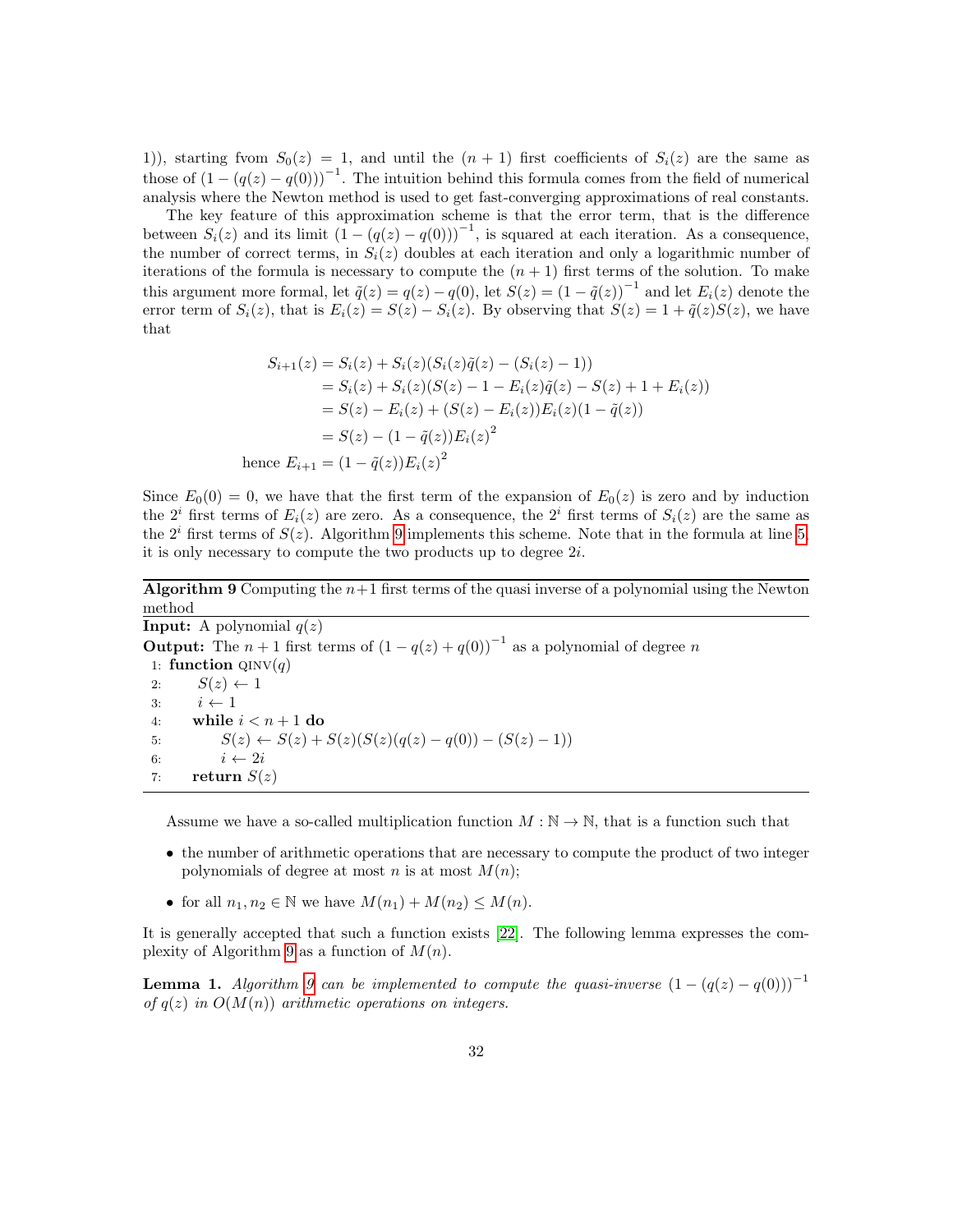*Proof.* At each iteration of the loop, two multiplication of polynomials of degree  $2i$  are performed (the terms of higher degrees can be safely ignored). Thus, the total cost of the multiplications is  $2M(n)+2M(n/2)+2M(n/4)+2M(n/8)\cdots \leq 2M(2n)=O(M(n)).$  The additions only contribute to a lower order term.  $\Box$ 

<span id="page-32-0"></span>**Theorem 8.** Let P be an NFJ program and let  $|P|_c$  denote its syntactic size as defined in [\(9\)](#page-26-0). Algorithm [7](#page-29-1) can be implemented to compute the first n coefficients of the generating function of the executions of P in  $O(|P|_cM(n))$  operations on big integers, where  $M(n)$  is the complexity of the multiplication of two polynomials of degrees at most n.

Proof. The proof of Theorem [8](#page-32-0) follows from the above discussion: each constructor incurs one polynomial operation among addition, multiplication, coloured product and quasi-inverse and all of them can be carried out in  $O(M(n))$ .  $\Box$ 

An important question which complements Theorem [8](#page-32-0) is that of the cost of one arithmetic operation. Since this cost is a function of the binary size of the integers, this can be reformulated into: what is the size of the integers at play? Theorem [9](#page-32-1) gives an upper bound on these coefficients. This upper bound is expressed using the height of a program, that is its maximum number of nested operators, which is recursively defined by

$$
h(a) = h(0) = 0
$$
  
 
$$
h(P || Q) = h(P + Q) = h(P; Q) = 1 + \max(h(P), h(Q))
$$
  
 
$$
h(P^*) = 1 + h(P).
$$

<span id="page-32-1"></span>**Theorem 9.** Let P be an NFJ program and let  $n \geq 0$ . The number  $p_n$  of length-n executions of P is at most  $2^{h(P)n}$  and its binary size  $\lceil \log_2(p_n) \rceil$  is thus bounded by  $h(P)n$ .

Proof. This upper bound can be proven by induction on P.

- It is trivially true for the base cases  $P = 0$  and  $P = a$ .
- The number of length-n executions of  $(P,Q)$  is upper-bounded by the number of length-n executions of  $(P \parallel Q)$ , which is itself bounded, by induction hypothesis, by

$$
\sum_{k=0}^{n} \binom{n}{k} 2^{h(P)k + h(Q)(n-k)} = (n+1)2^{\max(h(P), h(Q))n} \le 2^{(1+\max(h(P), h(Q)))n}
$$

.

- For  $n \geq 1$ , the number of length-n executions of  $(P+Q)$  is bounded by induction by  $2^{h(P)n}$  +  $2^{h(Q)n} \leq 2^{h(P+Q)n}$ .
- Finally, if  $p_i$  denotes the number of executions of length i of P, then the number of executions of  $P^*$  is given by

$$
\sum_{k=1}^{n} \sum_{\substack{i_1, i_2, \dots, i_k > 0 \\ i_1 + i_2 + \dots + i_k = n}} p_{i_1} p_{i_2} \cdots p_{i_k} \le \sum_{k=1}^{n} \sum_{\substack{i_1, i_2, \dots, i_k > 0 \\ i_1 + i_2 + \dots + i_k = n}} 2^{h(P)(i_1 + i_2 + \dots + i_k)}
$$

$$
= \sum_{k=1}^{n} \sum_{\substack{i_1, i_2, \dots, i_k > 0 \\ i_1 + i_2 + \dots + i_k = n}} 2^{h(P)n}
$$

$$
= 2^{h(P)n} \cdot 2^{n-1} \le 2^{h(P)n}
$$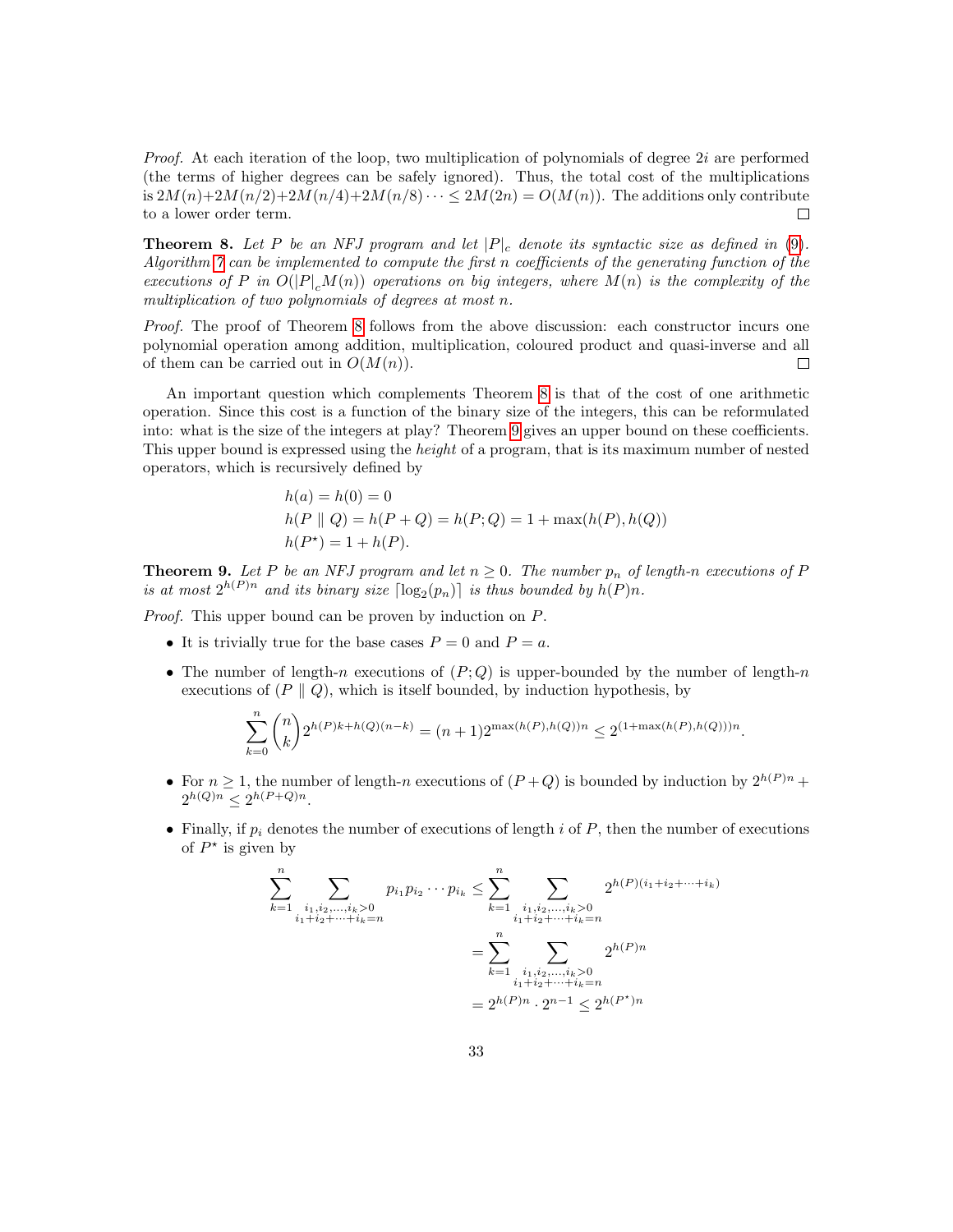To give a rough idea of the performance that can be achieved by Algorithm [7,](#page-29-1) we computed the generating function of  $P_0$  up to degree  $n = 10000$  — and thus its number of executions of length k for all  $k \le 10000$  — in less that 4s on a standard PC. A more detailed benchmark of Algorithm [7](#page-29-1) is given in Section [3.4.](#page-35-0)

#### 3.3.2. Random sampling of executions

In order to sample a uniform execution directly from the syntax of the program, we use the so-called "recursive method", as introduced in [\[23\]](#page-47-10) and integrated into the analytic combinatorics framework in [\[24\]](#page-47-11). It operates in a similar fashion to the symbolic method, that is by induction on the specification, by combining the random samplers of the sub-structures with simple rules depending on the grammar construction. For the sake of clarity we represent executions as sequences of atomic actions in the presentation of the algorithm. This encoding does not contain all the information that defines an execution, typically it does not reflect in which iteration of a loop an atomic action is fired for instance. However it makes the presentation clearer and the algorithm can be easily adapted to a more faithful encoding. Our uniform random sampler of executions is described in Algorithm [10](#page-33-0) and the detailed explanations about the different constructions are given below.

<span id="page-33-0"></span>Algorithm 10 Uniform random sampler of executions of given length **Input:** A program  $P$  and an integer  $n$  such that  $P$  has length  $n$  executions. Output: A list of atomic actions representing an execution 1: function  $UNIFEXEC(P, n)$ 2: if  $n = 0$  then return the empty execution 3: else if  $P = a$  then return a 4: else if  $P = Q + R$  then 5: **if** BERNOULLI  $\left(\frac{q_n}{q_n+r_n}\right)$  then return UNIFEXEC  $(Q, n)$ 6: else return UNIFEXEC  $(R, n)$ 7: else if  $P = Q \parallel R$  then 8: draw  $k \in [0; n]$  with probability  $\binom{n}{k} q_k r_{n-k}/p_n$ <br>potentially contained to the set of the set of the set of the set of the set of the set of the set of the set of the set of the set of the set of the set of the set o 9: **return** SHUFFLE (UNIFEXEC  $(Q, k)$ , UNIFEXEC  $(R, n - k)$ ) 10: else if  $P = Q; R$  then 11: draw  $k \in [0; n]$  with probability  $q_k r_{n-k}/p_n$ <br>12: **return** CONCAT (UNIFEXEC  $(Q, k)$ , UNIFE **return** CONCAT (UNIFEXEC  $(Q, k)$ , UNIFEXEC  $(R, n - k)$ ) 13: else if  $P = Q^*$  then 14: draw  $k \in [1; n]$  with probability  $q_k p_{n-k}/p_n$ <br>15: **return** CONCAT (UNIFEXEC  $(Q, k)$ , UNIFE return CONCAT (UNIFEXEC  $(Q, k)$ , UNIFEXEC  $(P, n - k)$ ) The lower case letters  $p_n, q_k, r_{n-k}$  etc. indicate the number of executions of length n, k, n – k of

programs P, Q and R.

Choice. The simplest rule of the recursive method is that of the disjoint union used at line [4](#page-33-0) of Algorithm [10.](#page-33-0) If  $q_n$  and  $r_n$  denote the number of length-n executions of Q and R, then a uniform random length-n execution of  $P = Q + R$  is a uniform length-n execution of Q with probability  $q_n/(q_n + r_n)$  and a uniform length-n execution of R otherwise. One way to draw the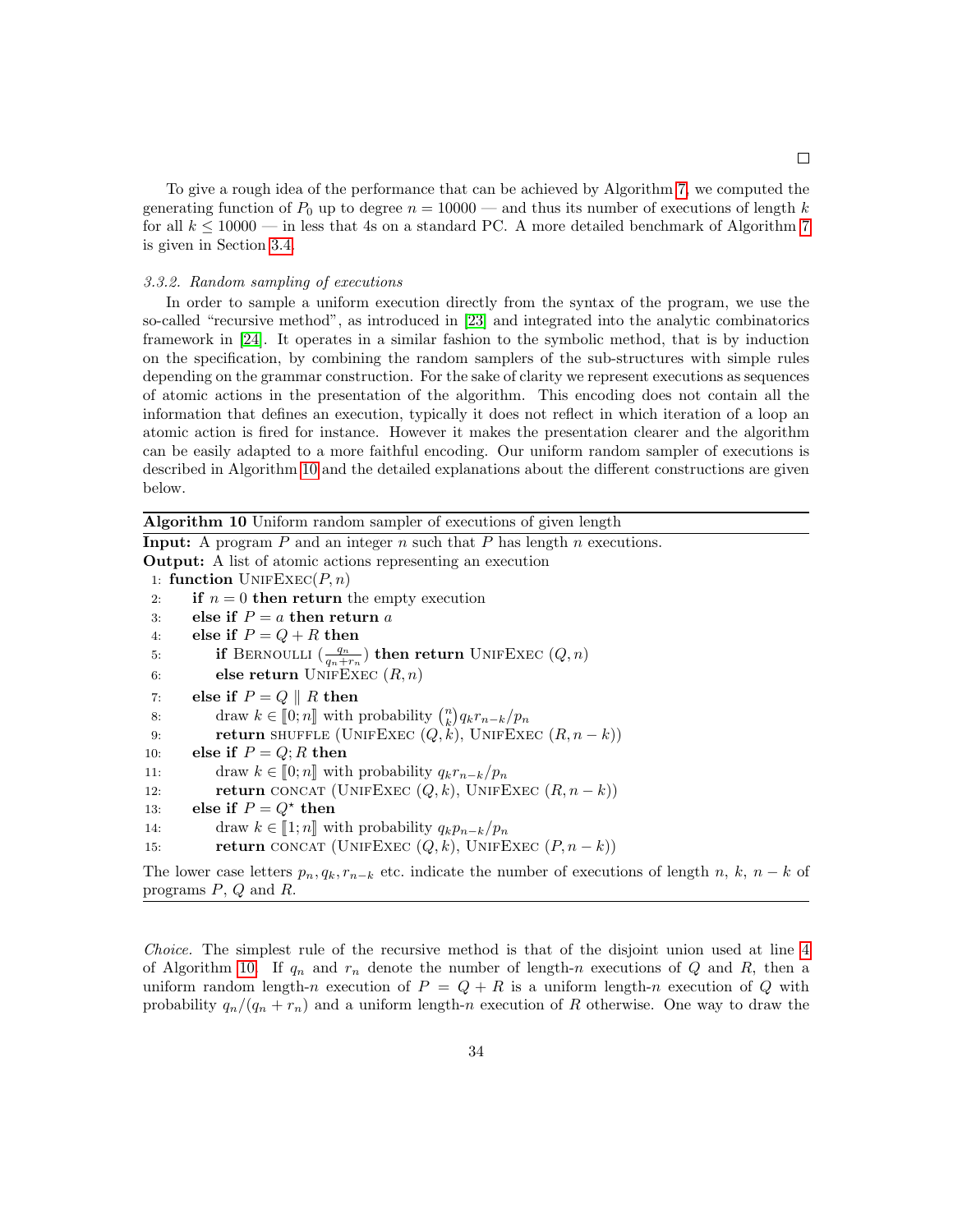Bernoulli variable is to draw a uniform random big integer x in  $[0; q_n + r_n]$  and to return true if and only if  $x < q_n$ . As an example, consider the programs  $Q = (a + (b \parallel c))$  and  $R = d^*$ . We count that  $Q$  has two executions of length two: bc and cb and R has only one: dd. Hence, to sample a length-2 execution in  $(Q + R)$ , one must perform a recursive call on Q with probability 2/3 and on R with probability  $1/3$ .

Parallel composition. The other rules build on top of the disjoint union case. For instance, the set of length-n executions of  $P = Q \parallel R$  can be seen as  $Q_0 \star \mathcal{R}_n + Q_1 \star \mathcal{R}_{n-1} + \cdots + Q_n \star \mathcal{R}_0$  where  $Q_k$ (resp.  $\mathcal{R}_k$ ) denotes the set of length-k executions of Q (resp. R). By generalising the previous rule to disjoint unions of  $(n + 1)$  terms, and using the fact that the number of elements of  $\mathcal{Q}_k \star \mathcal{R}_{n-k}$ is  $q_k r_{n-k} \binom{n}{k}$ , one can select in which one of these terms to sample by drawing a random variable which is k with probability  $q_k r_{n-k} {n \choose k} / p_n$ . Then it remains to sample a uniform element of  $\mathcal{Q}_k$ , a uniform element of  $\mathcal{R}_{n-k}$  and a uniform shuffling of their labellings among the  $\binom{n}{k}$  possibilities. This is described at line [7](#page-33-0) of Algorithm [10.](#page-33-0) We do not detail the implementation of the shuffling function here, an optimal algorithm in terms of random bits consumption, can be found in [\[14\]](#page-47-1). As an example, consider the same programs as above:  $Q = (a + (b \parallel c))$  and  $R = d^*$ . The number of length-3 executions of  $(Q \parallel R)$  is  $1 \cdot 1 \cdot {3 \choose 1} + 2 \cdot 1 \cdot {3 \choose 1} = 9$  using the decomposition  $Q_1 \star R_2 + Q_2 \star R_1$ . Say  $k = 1$  is selected (with probability 1/3), then the recursive calls to  $(Q, 1)$  and  $(R, 2)$  necessarily return a and dd and the SHUFFLE procedure must choose a shuffling uniformly between  $add, dad$ and dda.

Sequential composition. The case of the sequential composition is similar (see line [10](#page-33-0) of Algo-rithm [10\)](#page-33-0). We use the same kind of decomposition, using the Cartesian product  $\times$  in place of the labelled product  $\star$ . This has the consequence of removing the binomial coefficient in the formula for the generation of the k random variable. Once k is selected, we generate an execution of  $Q_k$ , an execution of  $R_{n-k}$  and we concatenate the two.

Loop. Finally, the case of the loop is a slight adaptation of the case of the sequential composition using the fact that the executions of  $Q^*$  are the executions of  $(0+Q;Q^*)$ . However, care must be taken to avoid issues related to double-counting. More specifically, when sampling an execution of  $(Q; Q^{\star})$  we must not choose an execution of length 0 for the left-hand-side Q. This is related to the same reason we had to specify the executions of  $Q^*$  as all the sequences of non-empty executions of Q. This is presented at line [13](#page-33-0) of Algorithm [10,](#page-33-0) note that  $k > 0$ . As an example, for sampling a length-3 execution in  $(a + (b, c))^*$ , one may select  $k = 1$  with probability 2/3, which yields abc or aaa depending on the recursive call to  $(Q^*, 2)$  or  $k = 2$ , with probability 1/3, which yields bca.

Generation of random variables. We did not give details on how to generate the random variable  $k$ for the parallel, sequential and loop case. In has been shown in [\[24,](#page-47-11) [25,](#page-47-12) [26\]](#page-47-13) that good performance can be achieved by using the so-called boustrophedonic order. For instance, in the case of the sequential composition  $P = (Q; R)$ , the idea is to generate a random integer x in the interval  $[0; p<sub>n</sub>]$ and to find the minimum number  $\ell$  such that the sum of  $\ell$  terms  $q_0r_n + q_nr_0 + q_1r_{n-1} + q_{n-1}r_1 +$  $q_2r_{n-2} + \cdots$  (taken in this particular order) is greater than x. Then k is such that the last term of this sum is  $q_k r_{n-k}$ . The key idea of this algorithm is that the worst case of this algorithm corresponds to choosing k close to  $n/2$  which yields a divide and conquer scheme.

Theorem 10. Using the boustrophedonic order, the complexity of the random generation of an execution of length n in P in terms of arithmetic operations on big integers is  $O(n \cdot \min(\ln(n), h(P)))$ where  $h(P)$  refers to the height of P.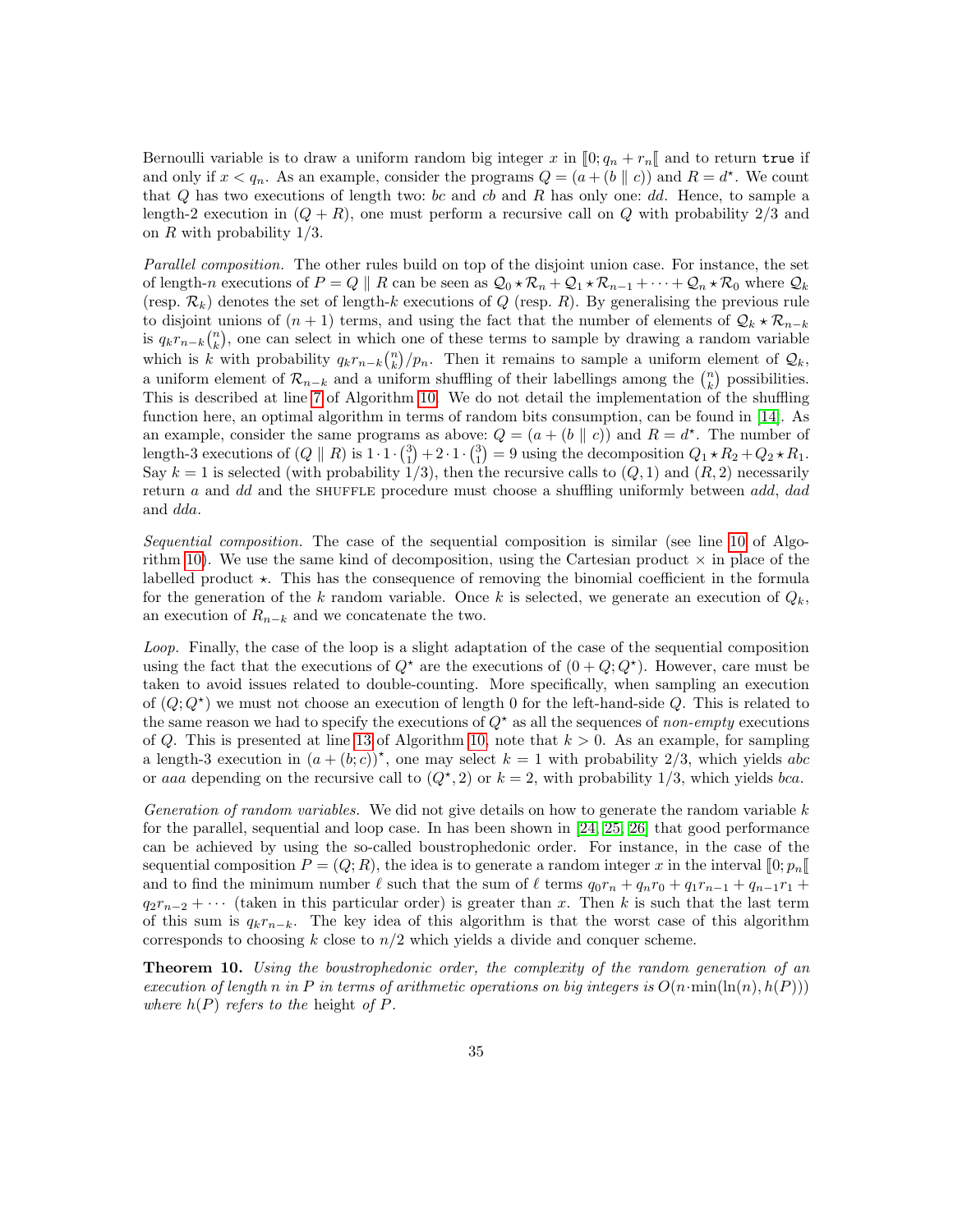Contrary to the classical context of random generation that we have in analytic combinatorics (like in [\[24,](#page-47-11) [26,](#page-47-13) [25\]](#page-47-12)), the grammar enumerating the executions to be sampled is not a constant but rather a parameter of the problem. Hence its size cannot be considered constant and the complexity analysis needs to be carefully crafted to take this variable into account.

*Proof.* The  $O(n \ln(n))$  bound follows from Theorem 11 of [\[24\]](#page-47-11). We obtain the other bound by refining the result of Theorem 12 from [\[25\]](#page-47-12).

The combinatorial classes we are considering are built from the  $\star$ ,  $\times$ ,  $+$  and SEQ( $\cdot$ ) operators without recursion, they hence fall under the scope of *iterative classes* for which Molinero proved a linear complexity in n. However the proof given in  $[25]$  does not give an explicit bound for the multiplicative constants, which actually depends on the size of the grammar and which we cannot consider constant in our context. Let  $C(P, n)$  denote the cost of UNIFEXEC $(P, n)$  in terms of arithmetic operations on big integers. We show that  $C(P, n) \leq \alpha nh(P)$  by induction for some constant  $\alpha$  to be specified later.

- The base cases have a constant cost.
- The case of the choice only incurs a constant number  $c$  of arithmetic operations in addition to the cost of the recursive calls. Hence  $C(Q+R, n)$  is bounded by  $c+\alpha \max(C(Q, n), C(R, n)) \leq$  $c+\alpha n \max(h(Q), h(R)) = c+\alpha n(h(Q+R)-1)$  by induction. Thus, if  $\alpha \geq c$ , then  $C(Q+R, n) \leq$  $\alpha nh(Q + R).$
- The parallel composition case incurs a number of arithmetic operations of the form  $c'$ .  $\min(k, n - k)$  where k is the random variable generated using the boustrophedonic order technique. Hence  $C(Q \parallel R, n)$  is bounded by  $c'$  min $(k, n - k) + C(Q, k) + C(R, n - k)$  and by induction by  $c' \min(k, n-k) + \alpha kh(Q) + \alpha(n-k)h(R) \leq \alpha nh(Q \parallel R) + c' \min(k, n-k) - \alpha n$ . The last term on the right is bounded by 0 if  $\alpha \geq c'$ .
- Sequential composition is treated using the same argument as for parallel composition.
- Finally, the loop must be handled by reasoning "globally" on the total number of unrollings. Say the loop  $Q^*$  is unrolled r times. Then its cost is bounded by  $c' \sum_{i=1}^r \min(k_i, k_{i+1} + \cdots +$  $(k_r) + \sum_{i=1}^{r+1} C(Q, k_i)$ . The first sum is bounded by c'n and the second is bounded by induction by  $\sum_{i=1}^{r+1} \alpha k_i h(Q)$  which simplified to  $\alpha nh(Q)$ . Hence, reusing the bound  $\alpha \geq c'$  and the fact that  $\dot{h}(Q^*) = 1 + h(Q)$ , we get  $C(Q^*, n) \leq \alpha nh(Q^*)$  which terminates the proof.

## $\Box$

#### <span id="page-35-0"></span>3.4. Experimental study

In order to assess experimentally the efficiency of the algorithms presented in this section, we run a similar experiment as in Section [2.](#page-3-0) That is we generated a few NFJ programs at random using a Boltzmann random generator. In its basic form, the Boltzmann sampler would generate a high number of loops and a large number of sub-terms of the form  $P + 0$  in the programs which we believe is not realistic so we tuned it using [\[27\]](#page-47-14) so that the number of both types of nodes represent only 10% of the size of the program in expectation. We rely on the FLINT library (Fast Library for number theory [\[19\]](#page-47-6)) to carry out all the computations on polynomials except for the coloured product and the quasi-inversion using Newton iteration which we implemented ourselves.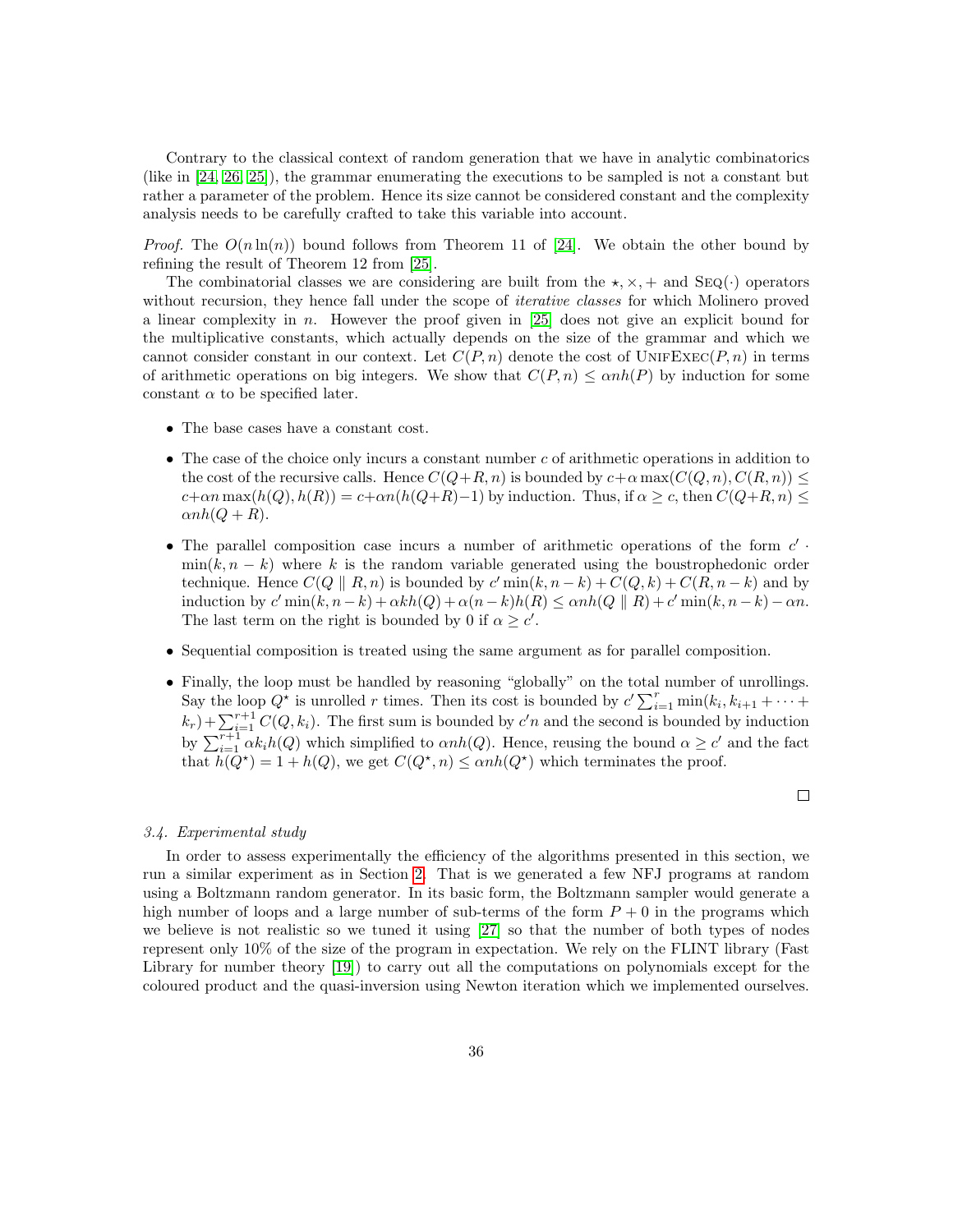The former was not provided natively by the library and the latter was feasible using FLINT's primitives but slow compared to the Newton method.

Note that besides the choice of the algorithms, we did not optimize our code for efficiency nor ran extensive benchmarking, hence the numbers we give should be taken as a rough estimate of the performance of our algorithms. For the sake of reproducibility, the source code of our experiments is available on the companion repository<sup>[7](#page-36-1)</sup>at <https://gitlab.com/ParComb/libnfj>.

Table [7](#page-36-2) reports the runtime of the preprocessing phase (Algorithm [7\)](#page-29-1), the runtime of the random sampler (Algorithm [10\)](#page-33-0) and the number of executions of length  $n$  of various programs of various values of n. For the runtime of the counting algorithm, every measurement was performed 7 times and we reported the median of these 7 values. For the random sampler, every measure was performed 101 times and for each one we report the median of these values as well as the interquartile range, which gives an idea of the dispersion of the measures. The time reported is the CPU time as measured by C's clock function. The state-space column indicates the number of executions of length n. Finally, the mem. size column reports the amount of memory occupied by the generating functions of executions computed by gfun.

<span id="page-36-2"></span>

| size | len  | $\#$ executions        | mem. size | <b>GFUN</b> | UNIFEXEC | IQR     |
|------|------|------------------------|-----------|-------------|----------|---------|
| 100  | 500  | $1.370 \cdot 2^{1119}$ | 898.98K   | 0.015s      | 0.241ms  | 0.020ms |
| 100  | 1000 | $1.690 \cdot 2^{2234}$ | 3.32M     | 0.053s      | 0.521ms  | 0.059ms |
| 500  | 500  | $1.071 \cdot 2^{1589}$ | 2.84M     | 0.087s      | 0.359ms  | 0.069ms |
| 500  | 1000 | $1.093 \cdot 2^{3102}$ | 10.38M    | 0.538s      | 1.094ms  | 0.133ms |
| 1000 | 500  | $1.096 \cdot 2^{2374}$ | 8.75M     | 0.289s      | 0.496ms  | 0.068ms |
| 1000 | 1000 | $1.579 \cdot 2^{4756}$ | 33.19M    | 1.645s      | 1.842ms  | 0.177ms |
| 2000 | 500  | $1.336 \cdot 2^{2273}$ | 10.42M    | 0.355s      | 0.914ms  | 0.293ms |
| 2000 | 1000 | $1.551 \cdot 2^{4624}$ | 39.20M    | 1.890s      | 1.119ms  | 0.128ms |

Table 7: Quick benchmark of the counting and random sampling functions of executions

# <span id="page-36-0"></span>4. Execution prefix generation

In this section, we describe a complementary tool to explore the state-space of a program: a uniform random sampler of execution prefixes. Execution prefixes offer a more fine-grained tool to explore the state-spaces as a sampler of prefixes can be combined with other tools or with custom heuristics to bias the random generation toward regions of interest of the state space. We see this algorithm as a building block to construct exploration strategies and the fact that it is uniform over prefixes of a given length implies that is still gives control over the distribution of the sampled values.

Note that sampling a uniform prefix of a given length is different from sampling a uniform execution of larger length and truncating it. For instance, the program  $P = a^* + (b+c)^*$  has three execution prefixes of length 1, namely  $a, b$  and  $c$  but the probability that an execution of length n has a as a prefix is only  $1/(1+2^n)$ . The prefix a will thus statistically never appear among executions of large length. This trivial example illustrates that in order to achieve a good coverage

<span id="page-36-1"></span><sup>7</sup>We used FLINT version 2.6.3-2 and GMP version 6.2.0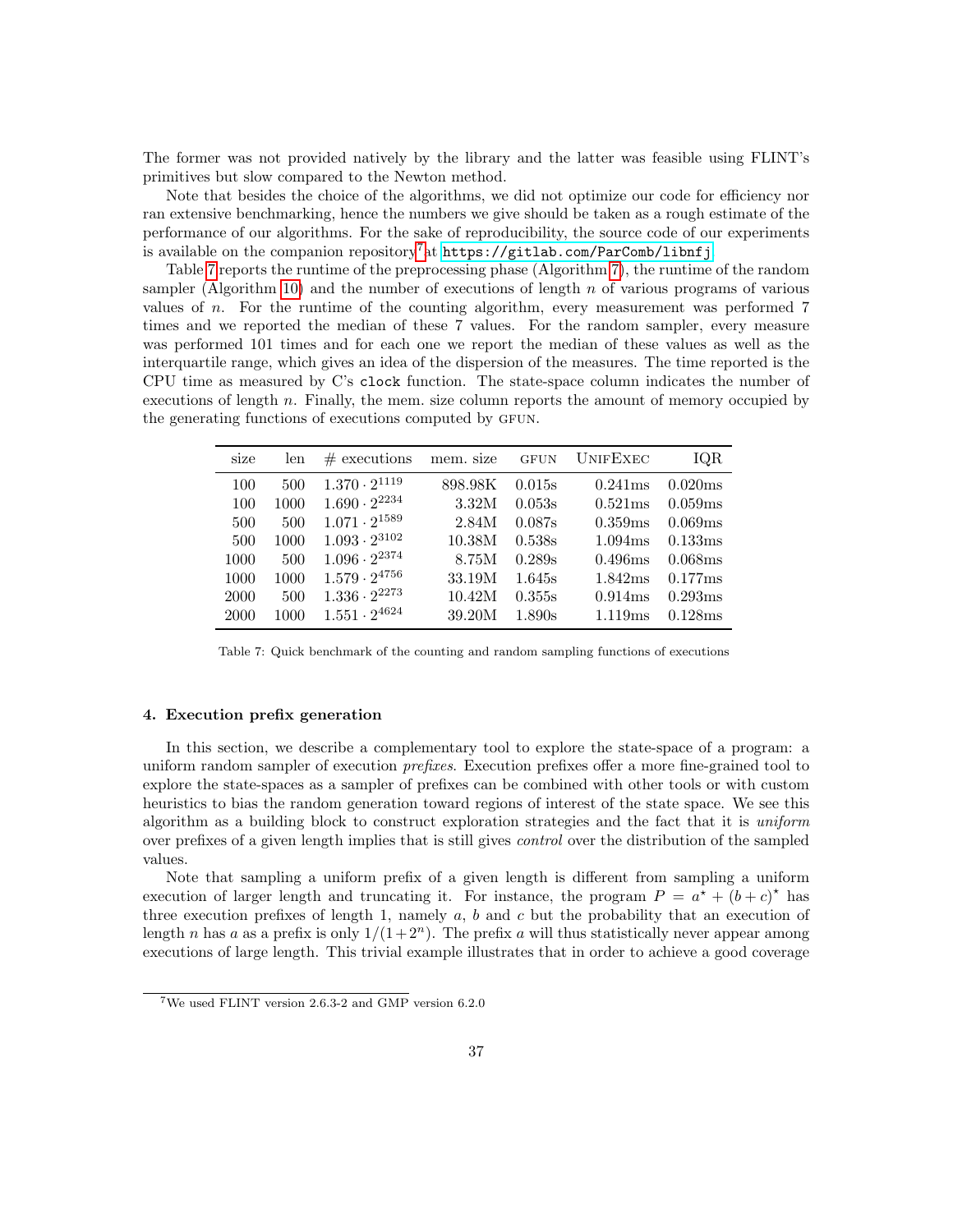on the set of prefixes of a given length of a program, a dedicated sampler is necessary. At the end of this section we will compare our sampler experimentally to another classical random sampling technique, called isotropic sampling, and used for instance in [\[2\]](#page-46-1).

We start by defining formally the notion of prefix. Then we apply the methodology that we have developed in the previous sections to tackle the problem of the uniform generation of prefixes: specify the objects to be sampled, count them and use the counting information to sample. We also show a quantitative result on the number of prefixes of a program and its relation to the number of full executions.

**Definition 11** (Execution prefixes). An execution prefix of an NFJ program P is any, possibly empty, sequence of executions steps starting from P of the form  $P \stackrel{a_1}{\Rightarrow} P_1 \stackrel{a_2}{\Rightarrow} P_2 \cdots \stackrel{a_n}{\Rightarrow} P_n$ . Note that  $P_n$  is not necessarily nullable here.

# 4.1. Specification of the prefixes

As for the uniform random generation of execution in the previous sections, we start by reformulating the problem into combinatorial terms. Just like we have described a combinatorial specification  $S(P)$  of the class of the executions of a program P, we describe here how to compute a combinatorial specification  $S_p(P)$  of the class of the execution prefixes of P. Interestingly, this specification can be seen as the specification of the executions of a new program pref $(P)$  whose full executions are in bijections with the execution prefixes of P. More eloquently, for each program P, we can define a new program  $\text{pref}(P)$  such that  $S_p(P) = S(\text{pref}(P))$ . The recursive rules used to compute pref $(P)$  as well as  $S_p(P)$  and its generating function are given in Table [8.](#page-37-0) The combinatorial interpretation of each rule is detailed below.

<span id="page-37-0"></span>

| Program<br>P    | Prefix program<br>$\text{pref}(P)$        | Specification<br>$S_p(P)$                                       | Generating function<br>P(z)             |
|-----------------|-------------------------------------------|-----------------------------------------------------------------|-----------------------------------------|
| $\Omega$        |                                           |                                                                 |                                         |
| $\alpha$        | $0 + a$                                   | $\mathcal{E}+\mathcal{Z}$                                       | $1 + z$                                 |
| $P \parallel Q$ | $\text{pref}(P) \parallel \text{pref}(Q)$ | $S_p(P) \star S_p(Q)$                                           | $\overline{P}(z) \odot \overline{Q}(z)$ |
| $P+Q$           | $\text{pref}(P)+\text{pref}(Q)$           | $S_p(P) + (S_p(Q) \setminus \mathcal{E})$                       | $\bar{P}(z) + \bar{Q}(z) - 1$           |
| P;Q             | $pref(P)+(P;pref(Q))$                     | $S_p(P) + S(P) \boxtimes (S_p(Q) \setminus \mathcal{E})$        | $\bar{P}(z) + P(z)(\bar{Q}(z) - 1)$     |
| $P^{\star}$     | $P^*;$ pref $(P)$                         | $\mathcal{E} + S(P^*) \boxtimes (S_p(P) \setminus \mathcal{E})$ | $P(z)-1$<br>$(P(z)-P(0))$               |

Table 8: Recursive rules for the computation of  $(1)$  the program pref $(P)$  whose executions are in bijection with the execution prefixes of P, (2) the specification  $S_p(P)$  of the execution prefixes of P and (3) its generating function  $\bar{P}(z)$ 

First of all, remark that our definition of execution prefixes includes the empty prefix, having zero execution steps, as well as all the full executions of the program. So for all  $P$ , we must have  $\mathcal{E} \subset S_p(P)$  and  $S(P) \subset S_p(P)$ .

For instance, the program  $\alpha$  consisting of only one atomic action has two execution prefixes, the empty prefix and the prefix firing a. Hence, its set of prefixes is modelled by  $\mathcal{E} + \mathcal{Z}$  which also corresponds to the executions of the program  $0 + a$ . The empty program only has the empty prefix.

Another simple case is that of the parallel composition. The execution prefixes of  $P \parallel Q$ are exactly all the possible interleavings of a prefix of  $P$  and a prefix of  $Q$ . Hence, its set of prefixes is  $S_p(P) \star S_p(Q)$  which corresponds to the executions of pref(P)  $\parallel$  pref(Q). Similarly, the prefixes of  $P + Q$  are simply the union of the respective prefixes of P and Q. Moreover, the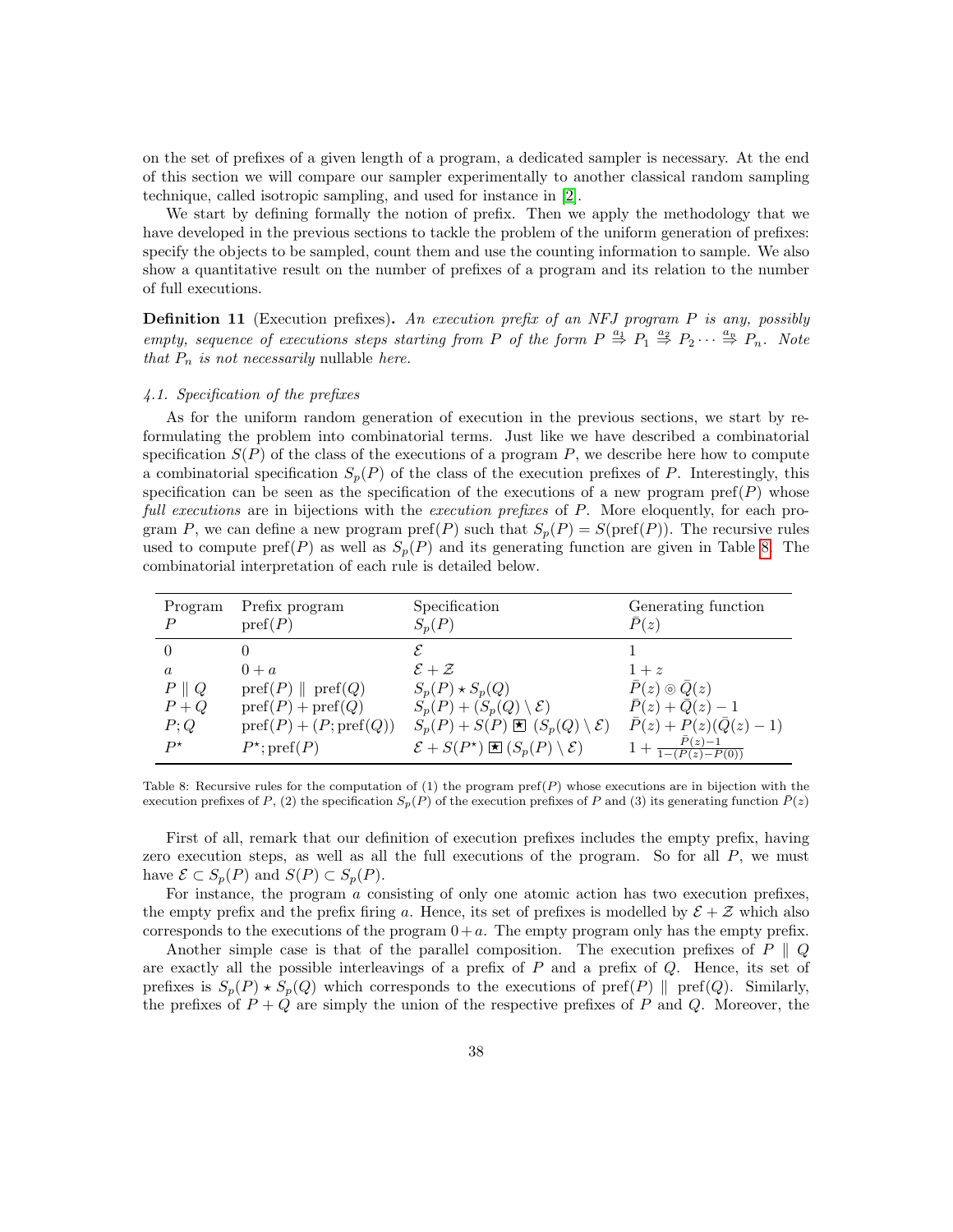intersection of these two sets always contains exactly one element, the empty prefix. Hence the prefixes of  $P + Q$  are unambiguously specified by  $S_p(P) + (S_p(Q) \setminus \mathcal{E})$ , which corresponds to the executions of  $\text{pref}(P)$  +  $\text{pref}(Q)$ . Recall that combinatorial specifications need to be unambiguous for the symbolic method, that is the set of rules dictating how to compute the generating function of  $S_n(P)$ , to apply.

The case of the sequential composition is more interesting. We distinguish between the prefixes of executions of  $P$ ; Q which only fire actions from  $P$ , and those which have fired at least one action from Q. Said differently, the former correspond to the prefixes which always use the (Lseq) rule of the semantics to  $P; Q$  and the latter correspond to those which use the (Rseq) rule at some point. The prefixes firing only actions from P are specified by  $S_p(P)$  and the ones firing at least one element from  $Q$  are made of a full execution of  $P$  followed by a non-empty prefix from  $Q$ , that is  $S(P) \boxtimes (S_p(Q) \setminus \mathcal{E})$ . Note that it is necessary to only consider non-empty prefixes of Q in this second case, so as to ensure that the two specifications do not overlap. The program pref(P) +  $(P; \text{pref}(Q))$  has the same executions.

Finally, the case of the loop is a generalisation of the above reasoning. All the prefixes of  $P^*$ , at the exception of the empty prefix, are made of any sequence of full non-empty executions of  $P$ , corresponding to full iterations of the loop, followed by a non-empty prefix of P, corresponding to the last, possibly partial, iteration. Note that a sequence of non-empty executions of  $P$  is actually an execution of  $P^*$ .

With this specification at hand, we can derive two kinds of results on the set of execution prefixes of a program. First, we show that the number of execution prefixes of length  $n$  of a program is of the same order as its number of executions of length  $n$  (provided it has at least one such execution). This means that prefixes are, in average, shared by many executions. Second, on the algorithmic side, we describe a uniform random sampler of execution prefixes in the same fashion as the random sampler of execution of Section [3.](#page-23-0)

# 4.2. Quantitative analysis

The number of execution prefixes of length  $n$  of a program is trivially lower-bounded by its number of executions of length n. A natural question to ask is how many more prefixes than executions a program has. In this sub-section we quantify the number of prefixes of programs precisely and we prove that, in most cases, the number of prefixes of length  $n$  of a program is asymptotically of the same order as its number of executions of length  $n$ . We describe the different possible configurations.

The results of this section build on the following technical result, which states that the generating functions of the executions and of the prefixes have the same asymptotic behaviour.

<span id="page-38-0"></span>**Theorem 11.** Let P be an NFJ program containing at least one loop. Let  $P(z)$  denote its generating function of executions and let  $\bar{P}(z)$  denote its generating function of execution prefixes. We have that  $P(z)$  and  $\overline{P}(z)$  have the same radius of convergence  $0 < \rho \leq 1$ . Furthermore, there exist three constants  $\overline{C} \geq C > 0$  and  $\alpha \in \mathbb{N}^*$  such that near  $\rho$  we have  $P(z) \sim \frac{C}{(\rho - z)^{\alpha}}$  and  $\overline{P}(z) \sim \frac{\overline{C}}{(\rho - z)^{\alpha}}$ .

Note that a program has an infinite number of executions if and only if it contains at least one loop (the pattern  $0^*$  being forbidden). We thus only reason on programs having an infinite state-space here. Since the generating function  $P(z)$  (resp.  $P(z)$ ) is rational, its coefficients can by written as a linear combination of geometric terms of the form  $r^n$ , with polynomial coefficients,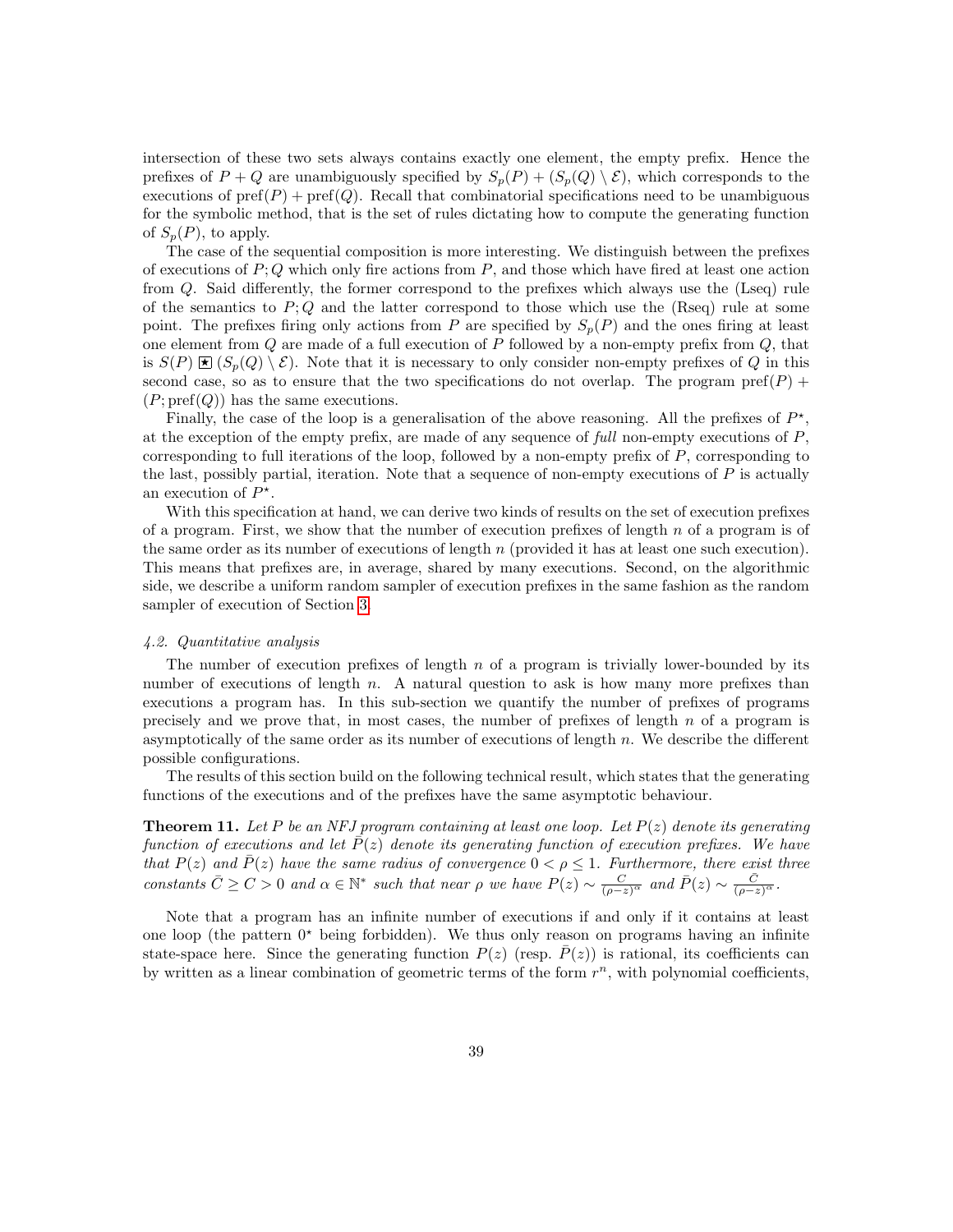where r is a pole of  $P(z)$  (resp.  $\overline{P}(z)$ ).

$$
[z^n]P(z) = \sum_{i=1}^k p_i(n)r_i^n
$$
 deg(p<sub>i</sub>) = degree of the pole r<sub>i</sub> in P(z)  
\n
$$
[z^n]\overline{P}(z) = \sum_{i=1}^\ell \overline{p}_i(n)\overline{r}_i^n
$$
 deg(p<sub>i</sub>) = degree of the pole  $\overline{r}_i$  in  $\overline{P}(z)$ 

From Theorem [11,](#page-38-0) we also know that the dominant terms in both sequences are of the same order  $n^{\alpha-1} \rho^{-n}$ . So the behaviour of the number of executions and and the number of prefixes of length *n* should be of the order of  $n^{\alpha-1}\rho^{-n}$ . But, because these functions might have several poles of modulus  $\rho$ , there might be periodic compensations in these sequences.

For instance, the program  $P = (a \parallel b)^*$  only has executions of even length so that its number of executions is  $p_n = 1_{\{2|n\}} \sqrt{ }$  $\overline{2}^n$ . However, its number of prefixes is  $\overline{p}_n = 1_{\{2|n\}} \sqrt{n}$  $\frac{1}{2}$ <sup>n</sup> +21<sub>{2|n−1}</sub>  $\sqrt{2}$  $\overline{2}^{n-1},$ which is thus of the order of  $p_n$  only for even value of n. A precise description of the possible behaviours of such sequences is given in [\[6,](#page-46-5) Theorem V.3] but we only focus on a corollary here, which is more insightful in our context.

**Corollary 1.** Let P be an NFJ program with an infinite state-space (thus with at least one loop), let  $P_n$  denote its number of executions of length at most n and let  $\overline{P}_n$  denote its number of executions prefixes of length at most n. There exist a constant  $\lambda > 0$  such that we have  $P_n \leq \overline{P}_n \leq \lambda P_n$ . Moreover, if  $\alpha$  and  $\rho$  denote the constants from Theorem [11,](#page-38-0) we have that  $P_n = \theta(n^{\alpha-1}\rho^{-n})$  if  $\rho > 1$ and  $P_n = \theta(n^{\alpha})$  otherwise.

Considering the number of executions of length at most  $n$  has advantage of mitigating the periodic effects described above and thus describes more faithfully the growth rate of the statespace. This corollary establishes that, in the sense given above, a program has roughly the same number of execution prefixes as it has executions.

The rest of the sub-section is dedicated to the proof of Theorem [11.](#page-38-0) The proof of Theorem [11](#page-38-0) is done by induction on the syntax of the program and is actually straightforward, except for the case of the coloured product, for which we must establish some analytical properties. Lemma [2](#page-39-0) gives a calculus formula for the coloured product of a polynomial with any function and Lemmas [4](#page-40-0) and [3](#page-40-1) gives formulas for computing the coloured product of any two rational functions. We only characterise the properties of the coloured product over rational functions here since the generating function of the executions and the prefixes of an NFJ program are necessarily rational.

<span id="page-39-0"></span>**Lemma 2.** Let  $A(z) = \sum_{n\geq 0} a_n z^n$  be a formal power series and  $k \in \mathbb{N}$ , we have  $z^k \odot A(z) =$  $z^k$  $rac{z^k}{k!} \frac{d^k}{dz^k}$  $\frac{d^{k}}{dz^{k}}(z^{k}A(z))$ , which holds both formally and analytically in the domain of convergence of A.

*Proof.* By definition we have  $z^k \odot A(z) = \sum_{n \geq 0} a_n {n+k \choose k} z^{n+k}$ . Moreover, we have that  $\frac{d^k}{dz^k}$  $\frac{\mathrm{d}^k}{\mathrm{d}z^k}(z^{n+k}) =$  $(n+k)(n+k-1)\cdots(n+1)z^n = \binom{n+k}{k}k!z^n$ , hence the result of the lemma.

Using Lemma [2,](#page-39-0) we obtain that if A is a rational function, then  $z^k \odot A(z)$  has the same poles as  $A$  and these poles have the same degree as in  $A$ , incremented by  $k$ . In Lemmas [4](#page-40-0) and [3](#page-40-1) below we give two formulas allowing to compute the product of any two rational functions.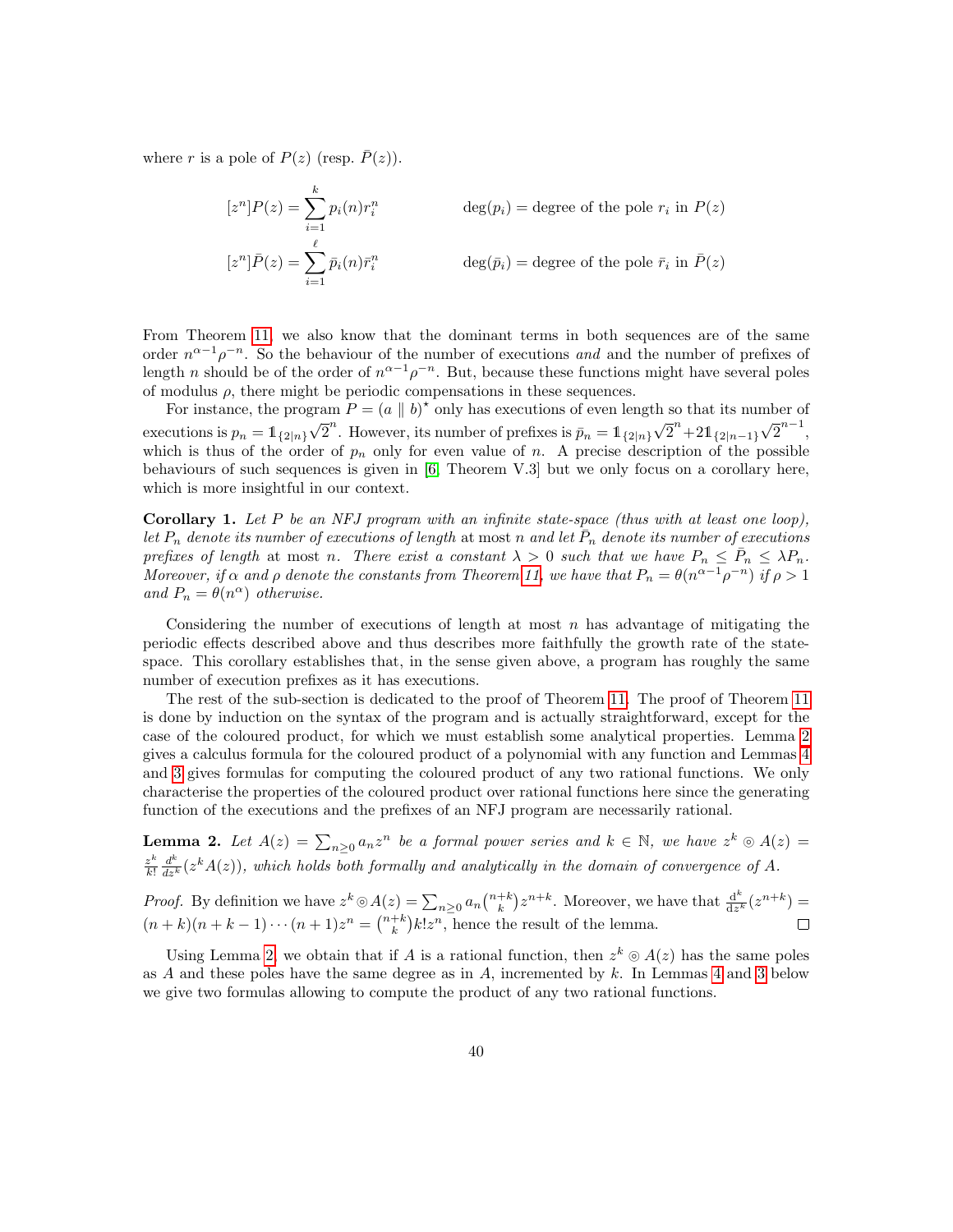<span id="page-40-1"></span>**Lemma 3.** Let a be a complex number, we have that  $(1 + az)^k \odot \frac{1}{1 - az}$  $\frac{1}{1-az} = \frac{1}{(1-a)}$  $\frac{1}{(1-az)^{k+1}}$ .

Before going over the proof of this lemma, observe that this formula has a combinatorial interpretation, in terms of rational languages, when a is an integer. Let  $\Sigma$  be an alphabet with a letters and let  $\Sigma_1, \Sigma_2, \ldots, \Sigma_k$  be k distinct copies of  $\Sigma$ . The left-hand-side of the equality given in the lemma is the generating function of the rational language  $L_1$  obtained as the shuffle of  $(\epsilon +$  $\Sigma_1$ ). $(\epsilon + \Sigma_2) \dots (\epsilon + \Sigma_k)$  with  $\Sigma^*$ . The right-hand-side of this equality is the generating function of the language  $L_2 = \sum_1^{\star} \sum_2^{\star} \ldots \sum_k^{\star} \sum_{k}^{\star}$ . The equality of the generating functions is explained by the following bijection between the two languages. A word  $w$  in  $L_1$  can be uniquely decomposed as  $w = w_{i_1} u_{i_1} w_{i_2} u_{i_2} \cdots w_{i_\ell} u_{i_\ell} w'$  where  $0 \leq \ell \leq k$ ,  $w_{i_1}, \ldots, w_{i_\ell}, w' \in \Sigma^*$  and  $u_{i_j} \in \Sigma_{i_j}$  for all j. Since  $\Sigma_{i_j}$  is a copy of  $\Sigma$ ,  $w_{i_j}$  can be mapped to a unique word  $w'_{i_j}$  in  $\Sigma_{i_j}$  and thus w can be mapped to a unique word  $w'_{i_1}u_{i_1}w'_{i_2}u_{i_2}\cdots w'_{i_\ell}u_{i_\ell}w'$  in  $L_2$ . Furthermore, all the words of  $L_2$  can be obtained in such a way.

The general case is given by a computational proof.

Proof of Lemma [3.](#page-40-1) By definition we have

$$
(1 + az)^k \circledcirc \frac{1}{1 - az} = \sum_{n \ge 0} \sum_{j=0}^n \binom{n}{j} \binom{k}{j} a^j a^{n-j} z^n = \sum_{n \ge 0} \left( \sum_{j=0}^n \binom{n}{j} \binom{k}{k-j} \right) (az)^n
$$

And by Vandermonde's identity  $\sum_{j=0}^{n} {n \choose j} {k \choose k-j} = {n+k \choose k}$ , which yields

$$
\sum_{n\geq 0} \left( \sum_{j=0}^n \binom{n}{j} \binom{k}{k-j} \right) (az)^n = \sum_{n\geq 0} \binom{n+k}{k} (az)^n = \left( \frac{1}{1-az} \right)^{k+1}
$$

Lemma [3](#page-40-1) allows to decompose a pole of any degree as a polynomial and a simple pole. We need one last identity allowing to compute the coloured product of two simple poles.

<span id="page-40-0"></span>**Lemma 4.** Let a and b be two complex numbers, we have  $\frac{1}{1 - az}$  $\circledcirc \frac{1}{1 - bz} = \frac{1}{1 - (a)}$  $\frac{1}{1-(a+b)z}.$ 

Again, this identity has a simple combinatorial interpretation when the numbers  $a$  and  $b$  are positive integers. In this case, consider two disjoint alphabets  $\Sigma$  and  $\Sigma'$  of respective cardinality a and b. The left-hand-side of this equality is the generating function of the shuffle of the languages  $\Sigma^*$ and  $\Sigma^{\prime\star}$  and the right-hand-side is the generating function of the language  $(\Sigma \cup \Sigma')^*$ , both languages being trivially equal. The proof in the general case is computational.

41

Proof of Lemma [4.](#page-40-0) We have by definition

$$
\frac{1}{1 - az} \circledcirc \frac{1}{1 - bz} = \sum_{n \ge 0} \sum_{k=0}^{n} {n \choose k} a^k b^{n-k} z^n = \sum_{n \ge 0} (a + b)^n z^n = \frac{1}{1 - (a + b)z}
$$

Note that, in particular,  $\frac{1}{1-az} \circledcirc \frac{1}{1+az} = 1$ .

 $\Box$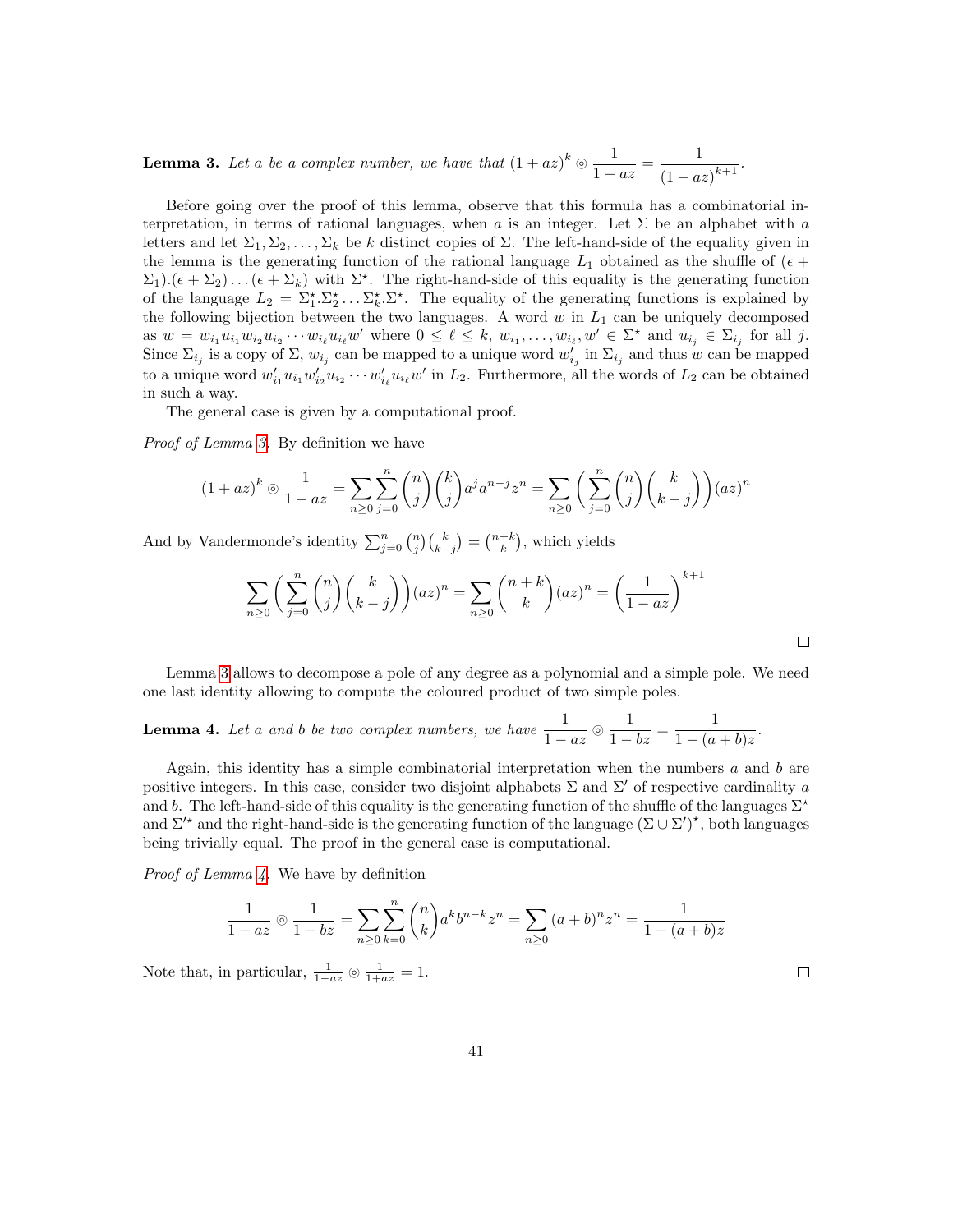Using the identities presented above, one can compute the coloured product of any two poles as follows:

<span id="page-41-0"></span>
$$
\left(\frac{1}{1-az}\right)^k \odot \left(\frac{1}{1-bz}\right)^{\ell} = \left((1+az)^{k-1} \odot (1+bz)^{\ell-1}\right) \odot \frac{1}{1-(a+b)z} = \sum_{j=1}^{k+\ell-1} \frac{\lambda_{k,\ell,j}(a,b)}{(1-(a+b)z)^j}
$$
\n(12)

where the  $\lambda_{k,\ell,j} (a, b)$  are computable coefficients, in particular,  $\lambda_{k,\ell,k+\ell-1}(a, b) = \frac{a^{k-1}b^{\ell-1}}{(a+b)^{k+\ell-1}}$  $\frac{a^{k-1}b^{\ell-1}}{(a+b)^{k+\ell-2}} {k+\ell-2 \choose k-1}.$ 

More generally, using the partial fraction decomposition of two rational functions, one can compute their coloured product using [\(12\)](#page-41-0). This shows that rational functions are stable by coloured product, thus proving that the generating function of the executions and the generating function of the prefixes of a program are rational.

In the particular case where both functions are generating functions, this also gives us that, if their respective dominant singularities are  $\rho_1$  and  $\rho_2$  of degrees  $\alpha_1$  and  $\alpha_2$ , then the dominant singularity of their coloured product is  $(\rho_1^{-1} + \rho_2^{-1})^{-1}$  and is of degree  $\alpha_1 + \alpha_2 - 1$ . We will use this fact in the proof of Theorem [11.](#page-38-0)

*Proof of Theorem [11.](#page-38-0)* We prove by induction that, if  $P$  is an NFJ program with an infinite statespace, then its generating function of executions  $P(z)$  and its generating function of prefixes  $\bar{P}(z)$ have the same radius of convergence  $\rho$  and satisfy  $\bar{P}(z) \sim \lambda P(z)$ , for some constant  $\lambda > 0$ , when  $z \to z$  $ρ.$  Recall that  $P(z)$  and  $\overline{P(z)}$  are rational.

**Parallel composition.** If  $P = (Q \parallel R)$  and P has an infinite state-space, then at least one of Q or R has an infinite state-space too. Assume, without loss of generality, that this is the case for Q. Then, by induction hypothesis,  $Q(z)$  and  $Q(z)$  have the same radius of convergence  $\rho_1$  and we have  $\overline{Q}(z) \sim \lambda_1 Q(z) \sim \frac{\overline{C}_1}{(1-z/\rho_1)^{\alpha_1}}$ , for some positive constants  $\lambda_1$ ,  $\overline{C}_1$  and  $\alpha_1$  when  $z \to \rho_1$ .

- If R has a finite state-space, it is easy to see that  $R(z)$  and  $R(z)$  are polynomials and that they have the same degree  $k$ . Then, using Lemma [2,](#page-39-0) one can prove that  $P$  has the same poles as Q with the same degrees increased by k. Thus, the radius of convergence of  $P(z)$  and  $\overline{P}(z)$ is  $\rho_1$  and near  $\rho_1$  we have  $\bar{P}(z) \sim \lambda P(z) \sim \frac{\bar{C}}{(1-z/\rho_0)}$  $\frac{\bar{C}}{(1-z/\rho_1)^{\alpha_1+k}}$  for some positive constants  $\lambda$  and  $\bar{C}$ .
- If R has an infinite state-space too, then by induction hypothesis  $R(z)$  and  $\overline{R}(z)$  have the same radius of convergence  $\rho_2$  and we have near  $\rho_2$   $\bar{R}(z) \sim \lambda_2 R(z) \sim \frac{\bar{C}_2}{(1-z/\rho_2)^{\alpha_2}}$  for some positive constants  $\lambda_2$ ,  $\bar{C}_2$  and  $\alpha_2$ . By using Lemma [4](#page-40-0) and Lemma [3](#page-40-1) to compute the partial fraction decomposition of  $P(z)$  and  $\overline{P}(z)$ , we can show that they have the same radius of convergence  $\rho = (\rho_1^{-1} + \rho_2^{-1})^{-1}$  and that near  $\rho$  we have  $\bar{P}(z) = \lambda_1 \lambda_2 P(z) \sim \frac{\bar{C}}{(1 - z/\rho)^{\alpha}}$  $\frac{(1-z/\rho)^{\alpha_1+\alpha_2-1}}{(\rho)^{\alpha_1+\alpha_2-1}}$ for some computable constant  $\overline{C}$ .

**Non-deterministic choice.** If  $P = (Q + R)$  and P has an infinite state-space, then at least one of  $Q$  or  $R$  have an infinite state-space too. Similarly as before, we assume without loss of generality that this is the case for Q and we apply the induction hypothesis to Q with the same notations.

• First consider the case where either  $R$  has a finite state-space, or  $R$  has an infinite state-space but with  $\rho_2 > \rho_1$  or with  $\rho_1 = \rho_2$  and  $\alpha_2 < \alpha_1$ . In this case of the radius of convergence of  $P(z)$ and  $P(z)$  is  $\rho_1$  and near  $\rho_1$  we have  $\overline{P}(z) \sim \overline{Q}(z) \sim \lambda Q(z) \sim \lambda P(z)$  since  $R(z) = o(Q(z))$ .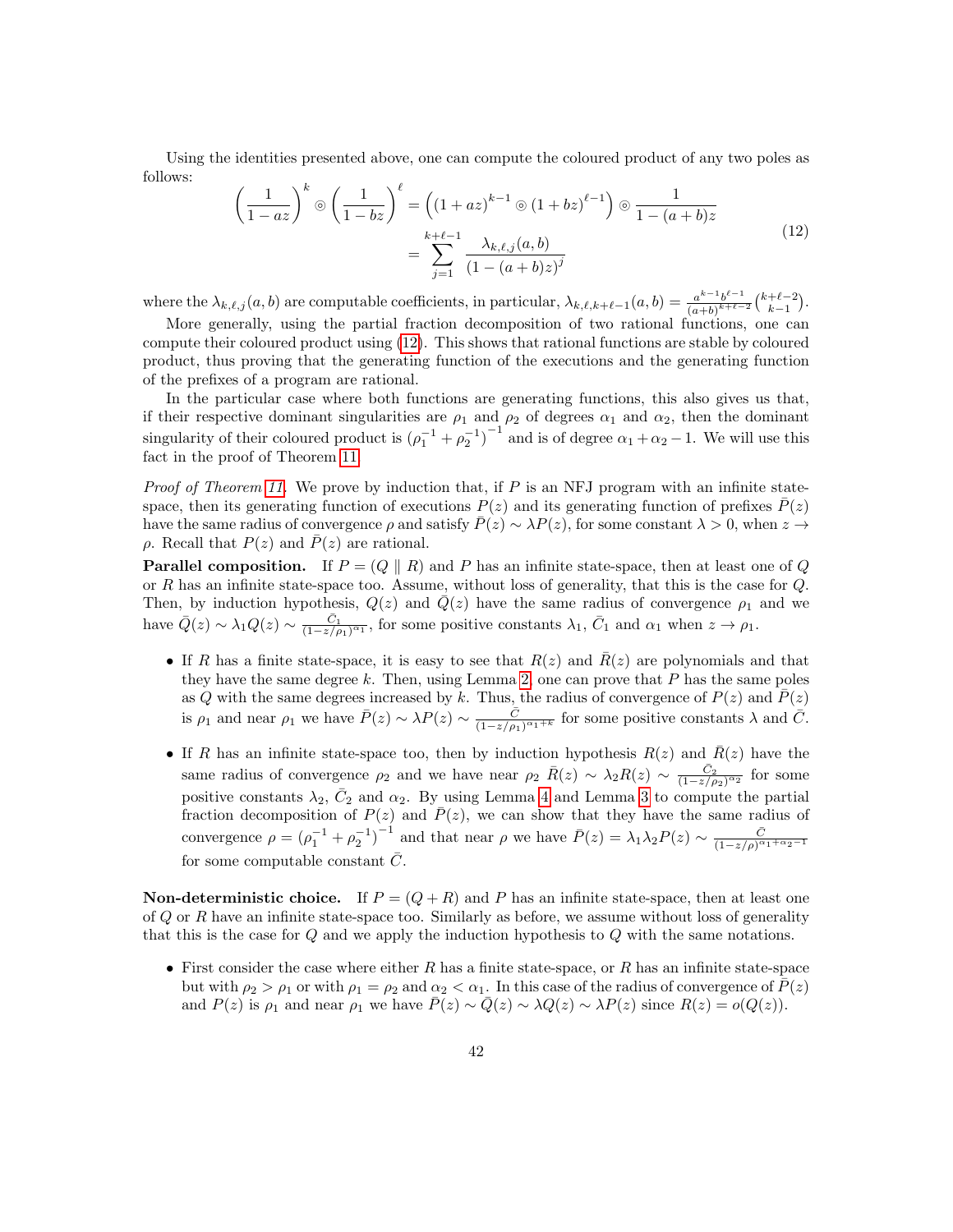• The symmetric case is similar by commutativity, so it only remains to handle the case where  $\rho_1 = \rho_2$  and  $\alpha_1 = \alpha_2$ . In this case we have  $\bar{P}(z) \sim \frac{\bar{C}_1 + \bar{C}_2}{(1 - z/\rho_1)^{\alpha_1}}$  and  $P(z) \sim \frac{\lambda_1^{-1} \bar{C}_1 + \lambda_2^{-1} \bar{C}_2}{(1 - z/\rho_1)^{\alpha_1}}$ , which allows to conclude.

**Sequential composition.** If  $P = (Q, R)$  and P has an infinite state-space, then at least one of Q and R have an infinite state-space too. We have that  $\overline{P}(z) = \overline{Q}(z) + Q(z)(\overline{R}(z) - 1)$  and  $P(z) =$  $Q(z)R(z)$ . Again, we use the same notations as above.

- We first consider the case where Q has an infinite state-space and either the state-space of R is finite or is infinite but is such that  $\rho_2 > \rho_1$ . Thus, the dominant singularity of  $P(z)$  and  $\overline{P}(z)$ is  $\rho_1$  and when  $z \to \rho_1$  we have  $\bar{P}(z) \sim (\lambda_1 + \bar{R}(\rho_1) - 1)Q(z)$  and  $P(z) \sim R(\rho_1)Q(z)$ . As a consequence  $\bar{P}(z) \sim \frac{\lambda_1 + \bar{R}(\rho_1) - 1}{R(\rho_1)}$  $rac{\pi(\rho_1)-1}{R(\rho_1)}P(z).$
- In the symmetric case, that is either the state-space of  $Q$  is finite or is infinite but such that  $\rho_1 > \rho_2$ , we have that the radius of convergence of  $\overline{P}(z)$  and  $P(z)$  is  $\rho_2$ . Besides, near  $\rho_2$ we have  $\bar{P}(z) \sim Q(\rho_2)\bar{R}(z) \sim Q(\rho_2)\lambda_2 R(z)$  and  $P(z) \sim Q(\rho_2)R(z)$ . Thus  $\bar{P}(z) \sim \lambda_2 P(z)$ .
- Finally, if both Q and R have an infinite state-space and  $\rho_1 = \rho_2$ , then the radius of convergence of  $P(z)$  and  $\overline{P}(z)$  is  $\rho_1$  and near  $\rho_1$  we have  $\overline{P}(z) \sim Q(z)\overline{R}(z) \sim Q(z)\lambda_2R(z) \sim$  $\lambda_1^{-1}\bar{C}_2\bar{C}_1$  $\frac{\lambda_1 C_2 C_1}{(1-z/\rho_1)^{\alpha_1+\alpha_2}}$  and  $P(z) \sim Q(z)R(z)$ , which allows to conclude.

**Loops.** If  $P = Q^*$ , then we have  $P(z) = (1 - (Q(z) - Q(0)))^{-1}$  and there is a unique  $\rho > 0$  such that  $Q(\rho) - Q(0) = 1$ . If Q has an infinite state-space, then we have that  $\rho$  is smaller than the radius of convergence of  $Q(z)$  (and  $\overline{Q}(z)$ , by induction hypothesis). In a neighbourhood of  $\rho$  we have  $Q(z) - Q(0) = 1 - (\rho - z)Q'(\rho) + o(\rho - z)^2$ , with  $Q'(\rho) > 0$ , and thus  $P(z) \sim \frac{Q'(\rho)^{-1}}{z - z}$  $\frac{(\rho)}{\rho-z}$ . Finally, observe that  $\overline{P}(z) = 1 + P(z)(\overline{Q}(z) - 1) \sim P(z)(\overline{Q}(\rho) - 1)$  near  $\rho$ .

**Base cases.** There is nothing to prove for  $P = 0$  or  $P = a$ . Informally, the "real" base cases of this induction, that is the cases where  $P$  has an infinite state-space but all its sub-terms have a finite one, is the case where  $P = Q^*$  and  $Q \neq 0$  contains no loop.  $\Box$ 

## 4.3. Uniform random sampling of prefixes

We now tackle the problem of sampling a uniform prefix of a given length  $n$ , of a given program. We first describe in Algorithm [11](#page-43-0) how to compute the generating functions of the prefixes of all the sub-terms of a given NFJ program recursively. As for the generating function of the executions, the algorithm must store each resulting generating function in its corresponding AST node. Moreover, we assume that Algorithm [7](#page-29-1) has already been called on a program P before running Algorithm [11](#page-43-0) on it, so that the generating functions of the executions of the necessary sub-terms of P are available.

Random sampling is then straightforward, the methodology is the same as in the previous section. Algorithm [12](#page-43-1) describes a uniform random sampler of prefixes based on the generating functions of prefixes computed in Algorithm [11.](#page-43-0)

The complexity analysis of Algorithm [12](#page-43-1) is the same as that of Algorithm [6](#page-22-0) in the previous section, and arrives to the same conclusion. We do not repeat it here.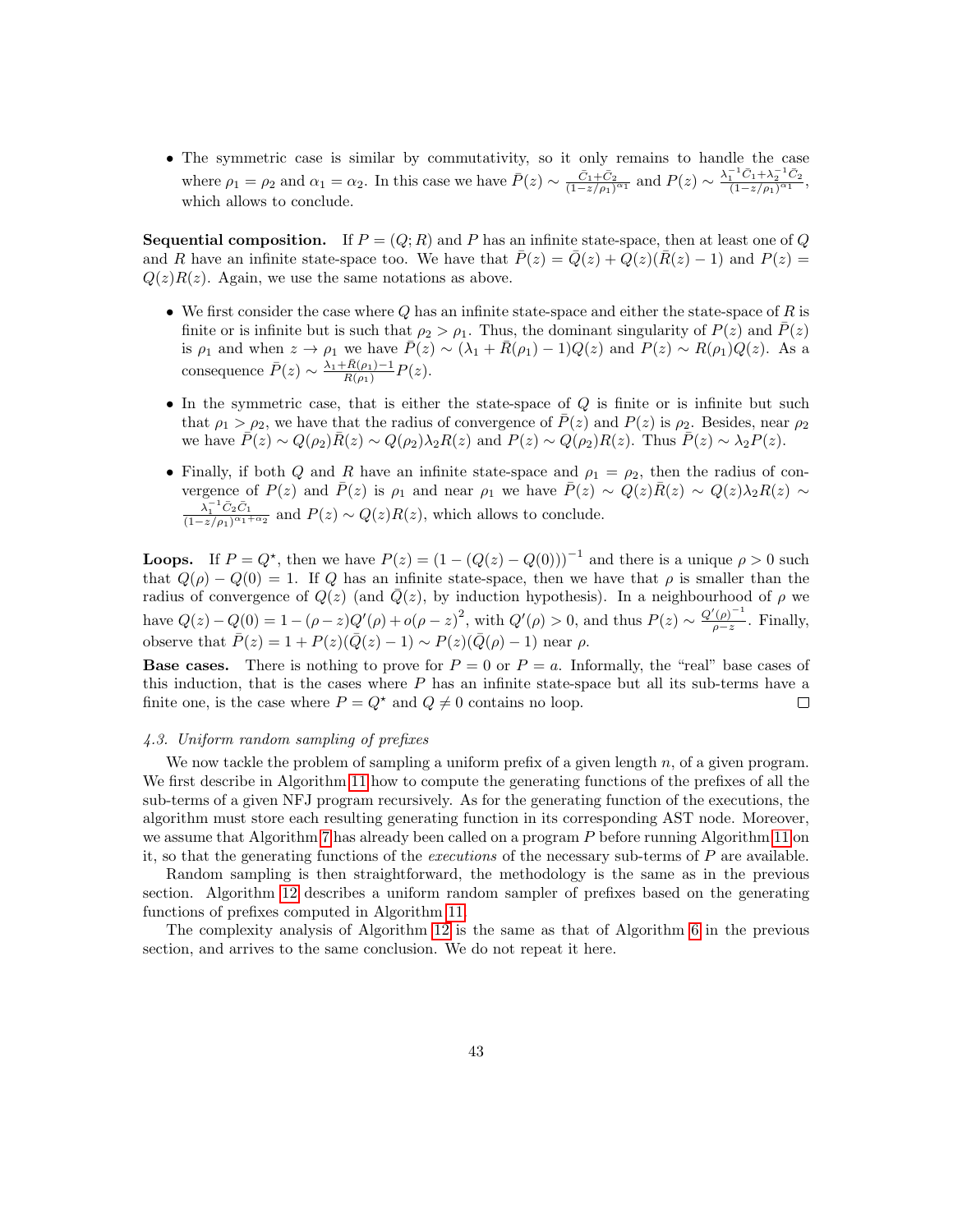# **Algorithm 11** Computation of the generating function of the prefixes of a program up to degree  $n$ .

<span id="page-43-0"></span>function PREFGFUN $(P, n)$ if  $P = 0$  then return 1 else if  $P = a$  then return  $1 + z$ else if  $P = Q + R$  then return PREFGFUN  $(Q, n)$  + PREFGFUN  $(R, n) - 1$ else if  $P = Q \parallel R$  then return PREFGFUN  $(Q, n) \odot$  PREFGFUN  $(R, n)$ else if  $P = Q; R$  then  $q(z) \leftarrow$  GFUN  $(Q, n)$  . Should have been pre-computed return PREFGFUN  $(Q, n) + q(z) \cdot (PREFG$ FUN  $(R, n) - 1)$ else if  $P = Q^*$  then  $p(z) \leftarrow$  GFUN  $(P, n)$  . Should have been pre-computed return  $1 + p(z) \cdot (PREFGFUN (Q, n) - 1)$ 

<span id="page-43-1"></span>Algorithm 12 Uniform random sampling of prefixes of a given length **Input:** An NFJ program  $P$  and a length  $n$ **Output:** A uniform prefix of execution of  $P$  of length  $n$ function  $UNIFPREF(P, n)$ if  $n = 0$  then return the empty prefix else if  $P = a$  then return a else if  $P = Q + R$  then if Bernoulli  $(\frac{\bar{q}_n}{\bar{q}_n+\bar{r}_n})$  then return UnifPref  $(Q,n)$ else return UNIFPREF  $(R, n)$ else if  $P = Q \parallel R$  then draw  $k \in [0; n]$  with probability  $\binom{n}{k} \overline{q}_k \overline{r}_{n-k}/\overline{p}_n$ <br>return SULEELE (UNIERDEE (O k) UNIERDE return shuffle (UnifPref  $(Q, k)$ , UnifPref  $(R, n - k)$ ) else if  $P = Q; R$  then if Bernoulli  $(\frac{\bar{q}_n}{\bar{p}_n})$  then return UnifPref  $(Q, n)$ else draw  $k \in [0; n]$  with probability  $q_k \bar{r}_{n-k}/(p_n - \bar{q}_n)$ return CONCAT (UNIFEXEC  $(Q, k)$ , UNIFPREF  $(R, n - k)$ ) else if  $P = Q^*$  then draw  $k \in [0; n-1]$  with probability  $p_k \bar{q}_{n-k}/p_n$ return CONCAT (UNIFEXEC  $(P, k)$ , UNIFPREF  $(Q, n - k)$ )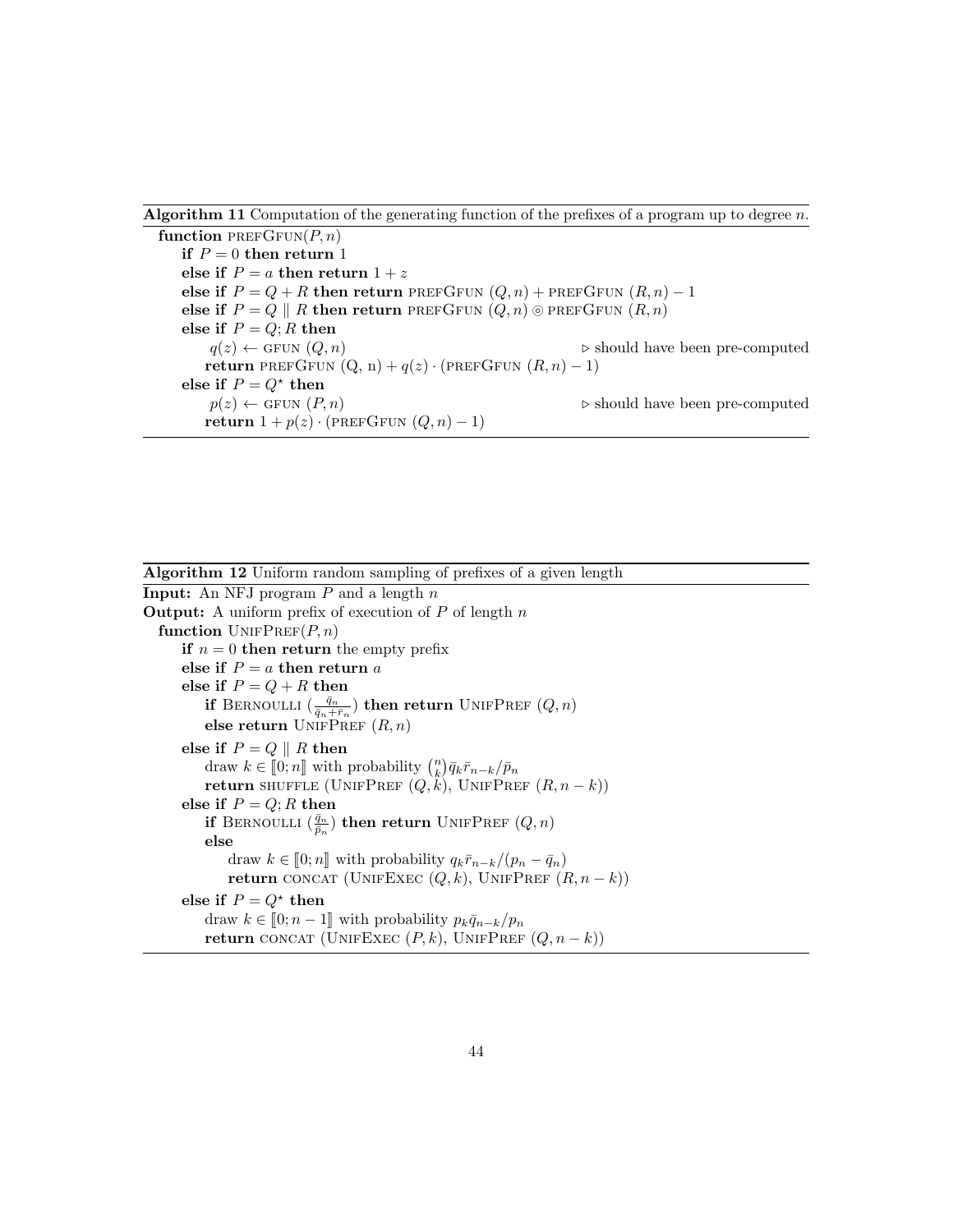| $\left. P\right\vert _{c}$ | $\boldsymbol{n}$ | $#$ prefixes           | mem. size | PREFGFUN | <b>UNIFPREFIX</b>   | IOR     |
|----------------------------|------------------|------------------------|-----------|----------|---------------------|---------|
| 100                        | 500              | $1.841 \cdot 2^{1128}$ | 1.77M     | 0.025s   | 0.250ms             | 0.013ms |
| 100                        | 1000             | $1.123 \cdot 2^{2244}$ | 6.67M     | 0.087s   | 0.635ms             | 0.662ms |
| 500                        | 500              | $1.640 \cdot 2^{1611}$ | 5.75M     | 0.173s   | 0.372ms             | 0.024ms |
| 500                        | 1000             | $1.034 \cdot 2^{3124}$ | 20.90M    | 1.002s   | 1.098ms             | 0.069ms |
| 1000                       | 500              | $1.047 \cdot 2^{2462}$ | 17.84M    | 0.563s   | 0.526ms             | 0.041ms |
| 1000                       | 1000             | $1.523 \cdot 2^{4844}$ | 67.14M    | 3.223s   | 1.962ms             | 0.191ms |
| 2000                       | 500              | $1.685 \cdot 2^{2381}$ | 21.43M    | 0.673s   | 0.475ms             | 0.047ms |
| 2000                       | 1000             | $1.098 \cdot 2^{4732}$ | 79.98M    | 3.630s   | 1.155 <sub>ms</sub> | 0.038ms |

<span id="page-44-0"></span>Table 9: Quick benchmark of the counting and random sampling functions of execution prefixes

## 4.4. Experimental study

## 4.4.1. Performance evaluation

As in the previous section, in order to assess experimentally the efficiency of the prefix generation algorithms, we run a quick experimental study. We generated a few NFJ programs as described in Section [3.4](#page-35-0) and conducted a similar experiment on the same machine. We quickly recall the main points of our setup below.

Table [9](#page-44-0) reports the runtime of the preprocessing phase (Algorithm [11\)](#page-43-0), the runtime of the random sampler (Algorithm [12\)](#page-43-1) and the number of prefixes of length n for various programs and various values of n. Here again, for the runtime of the counting algorithm, every measurement was performed 7 times and we reported the median of these 7 values. For the random sampler, every measure was performed 101 times and for each one we report the median of these values as well as the interquartile range, which gives an idea of the dispersion of the measures. The state-space column indicates the number of *prefixes* of length  $n$ . The mem. size column reports the amount of memory occupied by the generating functions of the executions and that of the executions prefixes. Recall that both generating functions are necessary for the random sampling routine.

The take-away of this experiment is that (1) the preprocessing phase can be carried out for systems with a state-space of size  $\approx 2^{18000}$  in a time of the order of the minute and that (2) once this is done, sampling a uniform prefix in this set is a matter of a few milliseconds.

## 4.4.2. Prefix covering

We present another experimentation here that highlights the importance of the uniform distribution for the purpose of state-space exploration. The problem is the following. We consider given an NFJ program and we sample random prefixes of a given length  $n$  of this program using two different algorithms:

- our random sampler which is *globally* uniform among all prefixes of length  $n$ ;
- a more "naive" sampler that repeatedly generates one execution step uniformly at random among the legal steps, until we get a length n prefix. This strategy is called *locally uniform* or isotropic.

The question is: in average, how many random prefixes must be generated in order to discover a given proportion of the possible prefixes? This question actually falls under the scope of the Coupon Collector Problem, which is treated in depth in [\[28\]](#page-47-15). Table [10](#page-45-0) gives numerical answers for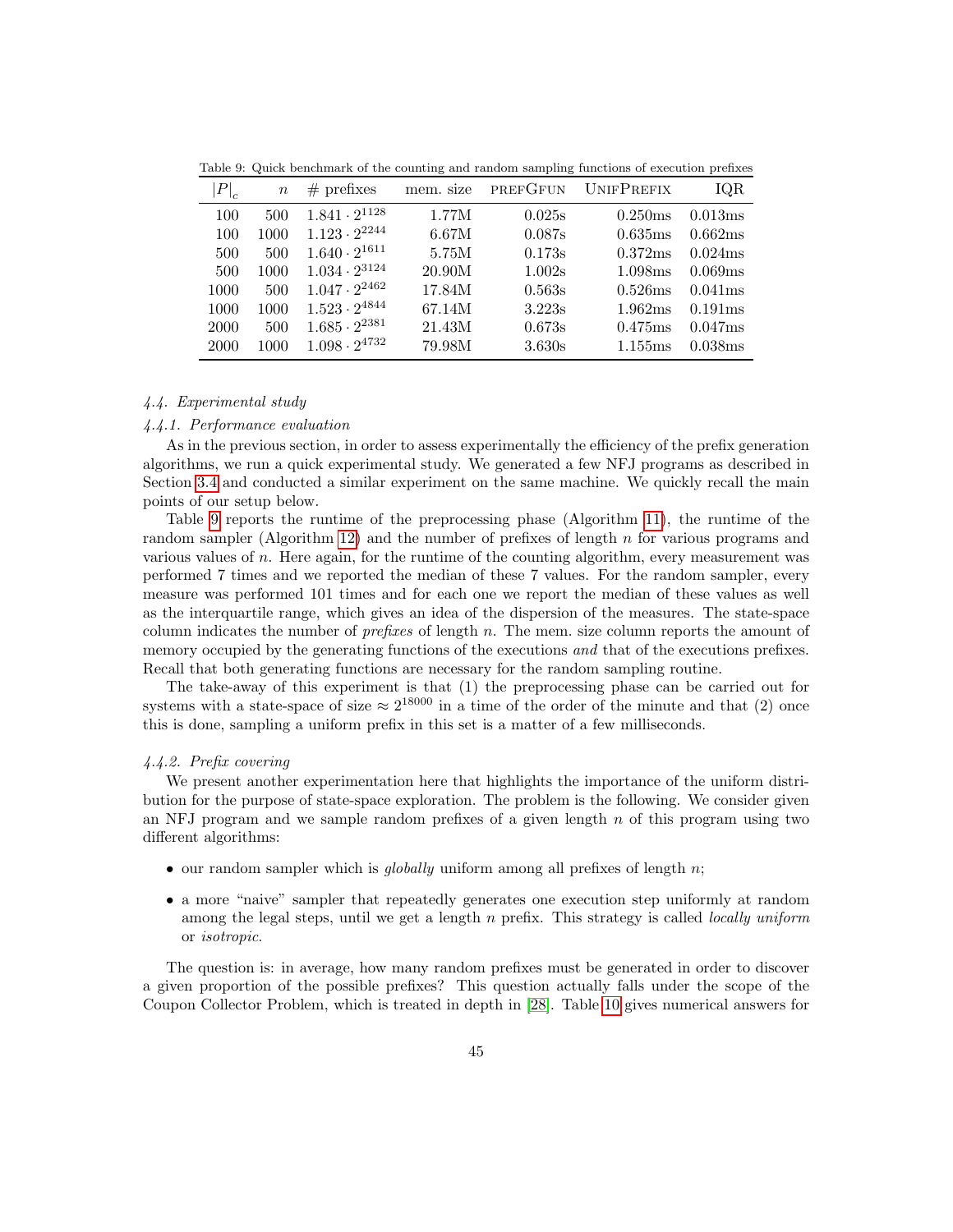<span id="page-45-0"></span>

| Prefix length<br>$#$ prefixes |            | 18           | 30            | 60             | 128                           |
|-------------------------------|------------|--------------|---------------|----------------|-------------------------------|
| Isotropic<br>Uniform          | 2.1<br>2.1 | 4.45<br>3.18 | 11.17<br>6.57 | 35.09<br>13.26 | $1.28 \cdot 10^{14}$<br>27.69 |
| Gain                          | በ%         | $40\%$       | $70\%$        | 165\%          | $4.61 \cdot 10^{14}\%$        |

both exploration strategies for a random NFJ program of size 25 and for a target coverage of 20% of the possible prefixes.

Table 10: Expected number of prefixes to be sampled to discover 20% of the prefixes of a random program of size 25 with either the isotropic or the uniform method

Expectedly the uniform strategy is faster but what is interesting to see is that the speed-up compared to the isotropic method grows extremely fast. It is clear that, the more the state-space grows, the more the uniform approach is unavoidable. The isotropic method is strongly biased towards the execution paths involving less choices and less interleavings. It thus fails to explore whole areas of the state-space which are of low probability with respect to this exploration strategy. Our approach jumps beyond this by weighting all its decisions so as to ensure that the *final objects* are selected uniformly, rather than making local decisions uniformly at random.

Unfortunately, the formula given in [\[28\]](#page-47-15) for the isotropic case involves the costly computation of power-sets which makes it impractical to give values for larger programs and prefix lengths. However, these small-size results already establish a clear difference between the two methods. It would be interesting to have theoretical bounds to quantify this explosion or to investigate more efficient ways to compute these values but this falls out of the scope of this article.

## Conclusion

In this article, we have presented a framework, based on combinatorial specifications and on analytic combinatorics, allowing to study a class of concurrent programs with non-determinism, loops, and a fork-join style of synchronisation. Using this framework, we obtained two types of results. First, on the analytical side, we established quantitative properties of fork-join programs, related to their number of global choices (in the loop-free fragment) and on their typical number of executions prefixes. Second, and more importantly, we described efficient uniform random samplers of executions and execution prefixes allowing to explore the state-space of programs without explicitly constructing it. These algorithms thus provide a tractable way to tackle the state explosion problem.

The main limitation of the approach is, undoubtedly, the lack of expressiveness of the proposed process language. While we largely increased the expressiveness if compared to our previous works, by integrating fork-join parallelism with non-deterministic choice, together with loop constructs, we cannot yet handle realistic programs. In particular, we do not address the issue of handling data manipulations with e.g. variables and assignment. We envision two complementary ways to address this concern. First, it is possible to extract complex control structures from real programs. The programs we could support would mix (simple) data manipulations with if-then-else and while loops, together with the concurrency features discussed in the paper. After applying our sampling algorithms on such abstracted control structures, the main issue remaining would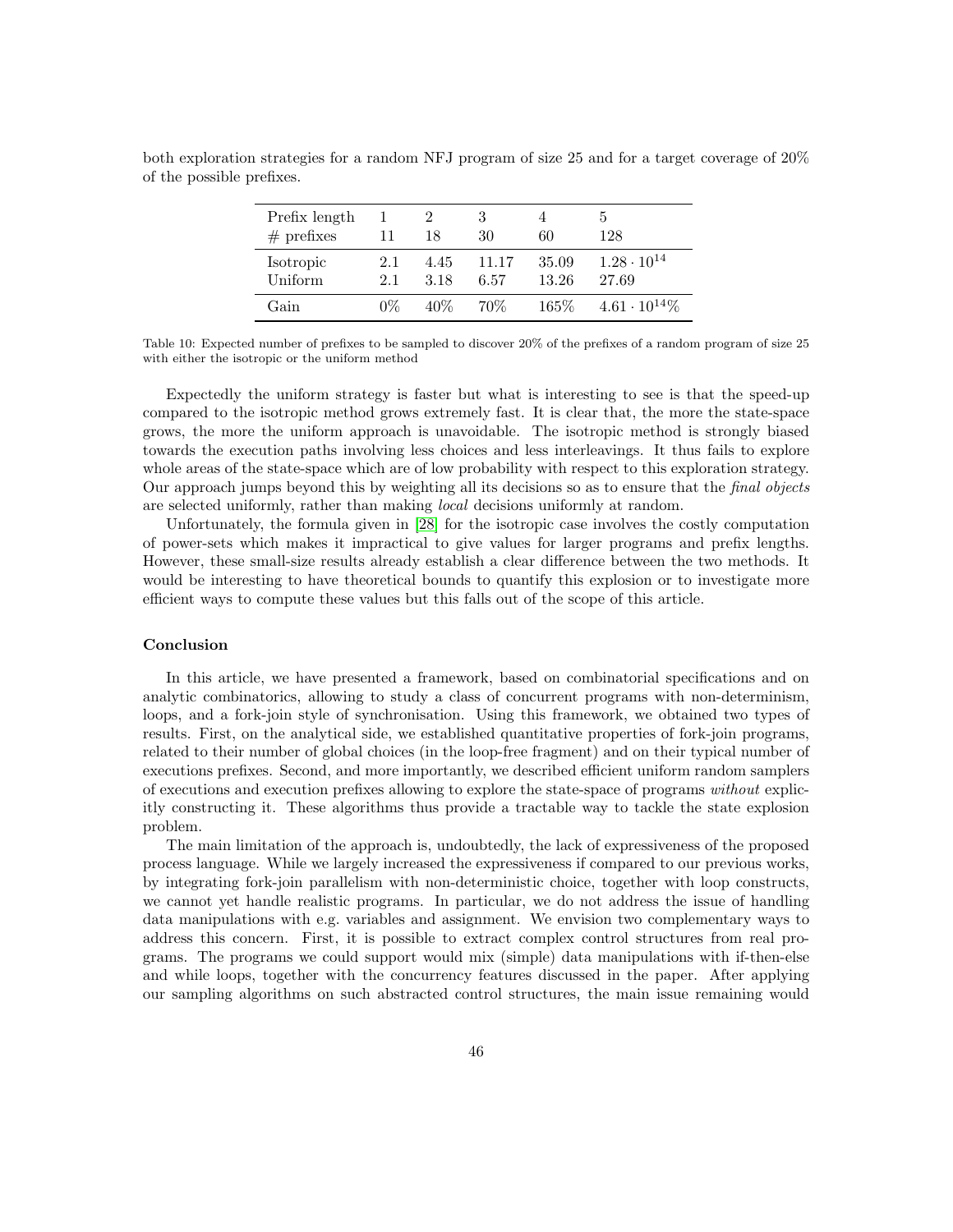be to find reasonable data-and-control paths corresponding to the sampled "abstract executions". The second approach would be to model the data manipulations themselves using combinatorial techniques, in particular relying on rational (or even context-free) languages. Indeed, there exist various techniques to sample rational (or context-free) words uniformly at random. Thus, we could link "computation" nodes based on such language-theoretic models together with the non-trivial control paths that are characterised in the present paper. This would allow to largely enrich the expressiveness of the "language" supported by the proposed method.

# References

- <span id="page-46-0"></span>[1] A. Denise, M.-C. Gaudel, S.-D. Gouraud, R. Lassaigne, J. Oudinet, S. Peyronnet, Coveragebiased random exploration of large models and application to testing, International Journal on Software Tools for Technology Transfer 14 (1) (2012) 73–93.
- <span id="page-46-1"></span>[2] R. Grose, S. A. Smolka, Monte-carlo model checking., in: TACAS, Vol. 3440, Springer, 2005, pp. 271–286.
- <span id="page-46-2"></span>[3] O. Bodini, A. Genitrini, F. Peschanski, A Quantitative Study of Pure Parallel Processes, Electronic Journal of Combinatorics 23 (1) (2016) P1.11, 39 pages.
- <span id="page-46-3"></span>[4] O. Bodini, A. Genitrini, F. Peschanski, The Combinatorics of Non-determinism, in: IARCS Annual Conference FSTTCS, Vol. 24, 2013, pp. 425–436.
- <span id="page-46-4"></span>[5] O. Bodini, M. Dien, A. Genitrini, F. Peschanski, The Combinatorics of Barrier Synchronization, in: International Conference Petri Nets, Springer, 2019, pp. 386–405.
- <span id="page-46-5"></span>[6] P. Flajolet, R. Sedgewick, Analytic Combinatorics, Cambridge University Press, 2009.
- <span id="page-46-6"></span>[7] R. H. Möhring, Computationally tractable classes of ordered sets, in: Algorithms and Order, Springer, 1989, pp. 105–193.
- <span id="page-46-7"></span>[8] D. Krob, J. Mairesse, I. Michos, On the average parallelism in trace monoids, in: 19th Annual STACS, 2002, pp. 477–488.
- <span id="page-46-8"></span>[9] S. Abbes, J. Mairesse, Uniform generation in trace monoids, in: 40th International Symposium MFCS, 2015, pp. 63–75.
- <span id="page-46-9"></span>[10] N. Basset, J. Mairesse, M. Soria, Uniform sampling for networks of automata, in: 28th International Conference on Concurrency Theory (CONCUR 2017), Schloss Dagstuhl-Leibniz-Zentrum fuer Informatik, 2017.
- <span id="page-46-10"></span>[11] J. Oudinet, A. Denise, M.-C. Gaudel, R. Lassaigne, S. Peyronnet, Uniform monte-carlo model checking, in: International Conference on Fundamental Approaches to Software Engineering, Springer, 2011, pp. 127–140.
- <span id="page-46-11"></span>[12] A. Darrasse, K. Panagiotou, O. Roussel, M. Soria, Boltzmann generation for regular languages with shuffle, in: GASCOM 2010 - Conference on random generation of combinatorial structures, Montréal, Canada, 2010.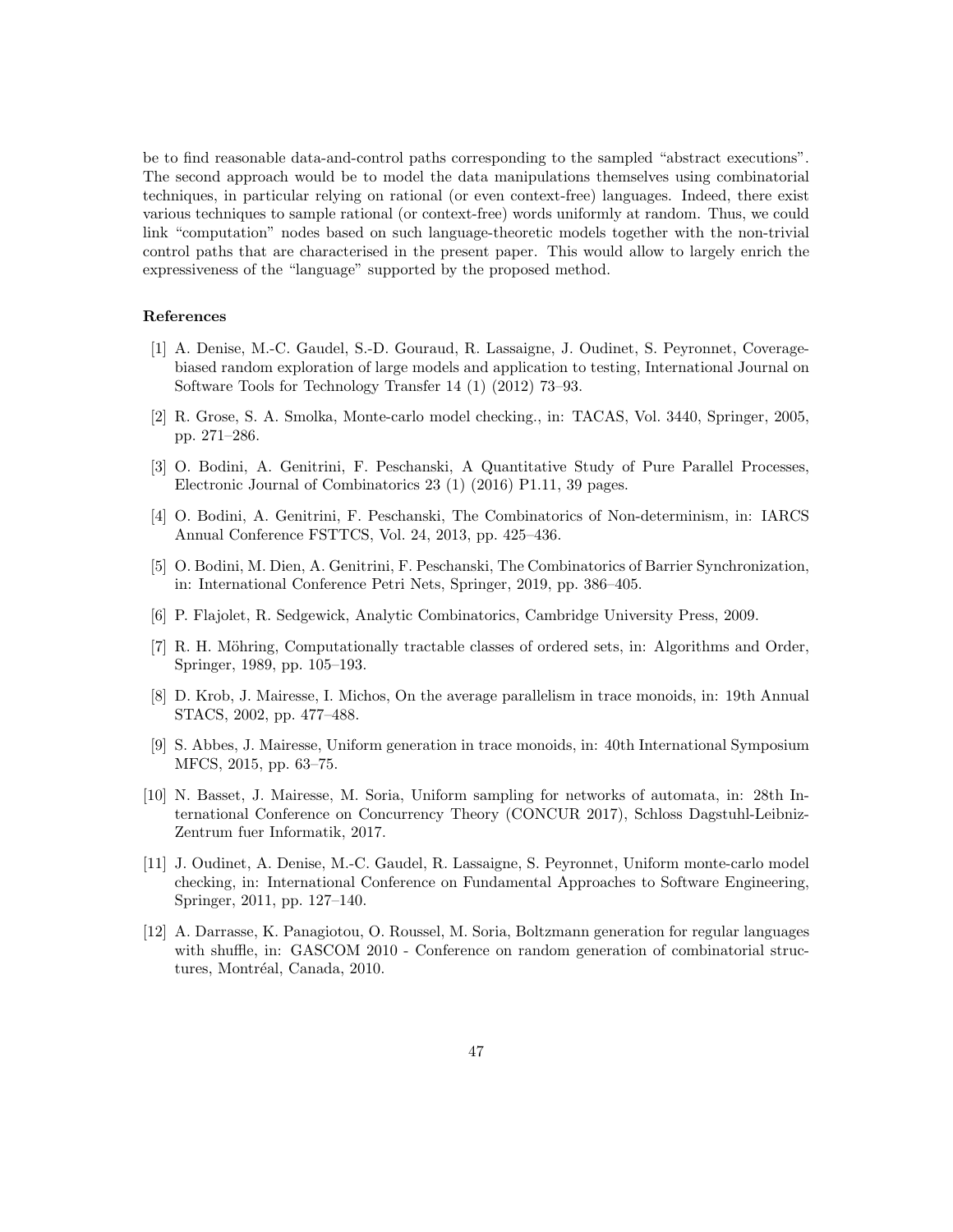- <span id="page-47-0"></span>[13] A. Genitrini, M. Pépin, F. Peschanski, Statistical analysis of non-deterministic fork-join processes, in: International Colloquium on Theoretical Aspects of Computing, Springer, 2020, pp. 83–102.
- <span id="page-47-1"></span>[14] O. Bodini, M. Dien, A. Genitrini, F. Peschanski, Entropic Uniform Sampling of Linear Extensions in Series-Parallel Posets, in: 12th International Symposium CSR, 2017, pp. 71–84.
- <span id="page-47-2"></span>[15] G. Polya, R. C. Read, Combinatorial enumeration of groups, graphs, and chemical compounds, Springer Science & Business Media, 2012.
- <span id="page-47-3"></span>[16] O. Bodini, M. Dien, A. Genitrini, F. Peschanski, The Ordered and Colored Products in Analytic Combinatorics: Application to the Quantitative Study of Synchronizations in Concurrent Processes, in: 14th SIAM Meeting ANALCO, 2017, pp. 16–30.
- <span id="page-47-4"></span>[17] E. Goto, Monocopy and associative algorithms in an extended lisp, Tech. rep., University of Tokyo (1974).
- <span id="page-47-5"></span>[18] A. Nijenhuis, H. Wilf, Combinatorial Algorithms: For Computers and Hard Calculators, 2nd Edition, Academic Press, Inc., USA, 1978.
- <span id="page-47-6"></span>[19] W. Hart, F. Johansson, S. Pancratz, FLINT: Fast Library for Number Theory, version 2.5.2, <http://flintlib.org> (2013).
- <span id="page-47-7"></span>[20] J. Von Zur Gathen, J. Gerhard, Modern computer algebra, Cambridge university press, 2013.
- <span id="page-47-8"></span>[21] C. Pivoteau, B. Salvy, M. Soria, Algorithms for combinatorial structures: Well-founded systems and Newton iterations, Journal of Combinatorial Theory, Series A 119 (2012) 1711–1773.
- <span id="page-47-9"></span>[22] A. Bostan, F. Chyzak, M. Giusti, R. Lebreton, G. Lecerf, B. Salvy, E. Schost, Algorithmes ´ efficaces en calcul formel, Published by the authors, 2017.
- <span id="page-47-10"></span>[23] A. Nijenhuis, H. S. Wilf, Combinatorial algorithms, Computer science and applied mathematics, Academic Press, New York, NY, 1975, [Second edition (1978) available on the author's website].
- <span id="page-47-11"></span>[24] P. Flajolet, P. Zimmermann, B. Van Cutsem, A calculus for the random generation of labelled combinatorial structures, Theoretical Computer Science 132 (1-2) (1994) 1–35.
- <span id="page-47-12"></span>[25] X. Molinero, Ordered generation of classes of combinatorial structures, Ph.D. thesis, Universitat Politècnica de Catalunya (Oct 2005).
- <span id="page-47-13"></span>[26] C. Martínez, X. Molinero, An experimental study of unranking algorithms, in: C. C. Ribeiro, S. L. Martins (Eds.), Experimental and Efficient Algorithms, Springer Berlin Heidelberg, Berlin, Heidelberg, 2004, pp. 326–340.
- <span id="page-47-14"></span>[27] M. Bendkowski, O. Bodini, S. Dovgal, Polynomial tuning of multiparametric combinatorial samplers, in: 2018 Proceedings of the Fifteenth Workshop on Analytic Algorithmics and Combinatorics (ANALCO), SIAM, 2018, pp. 92–106.
- <span id="page-47-15"></span>[28] P. Flajolet, D. Gardy, L. Thimonier, Birthday Paradox, Coupon Collectors, Caching Algorithms and Self-Organizing Search, D. A. Math. 39 (3) (1992) 207–229.
- <span id="page-47-16"></span>[29] M. Drmota, Random Trees: An Interplay between Combinatorics and Probability, Springer-Verlag, 2009.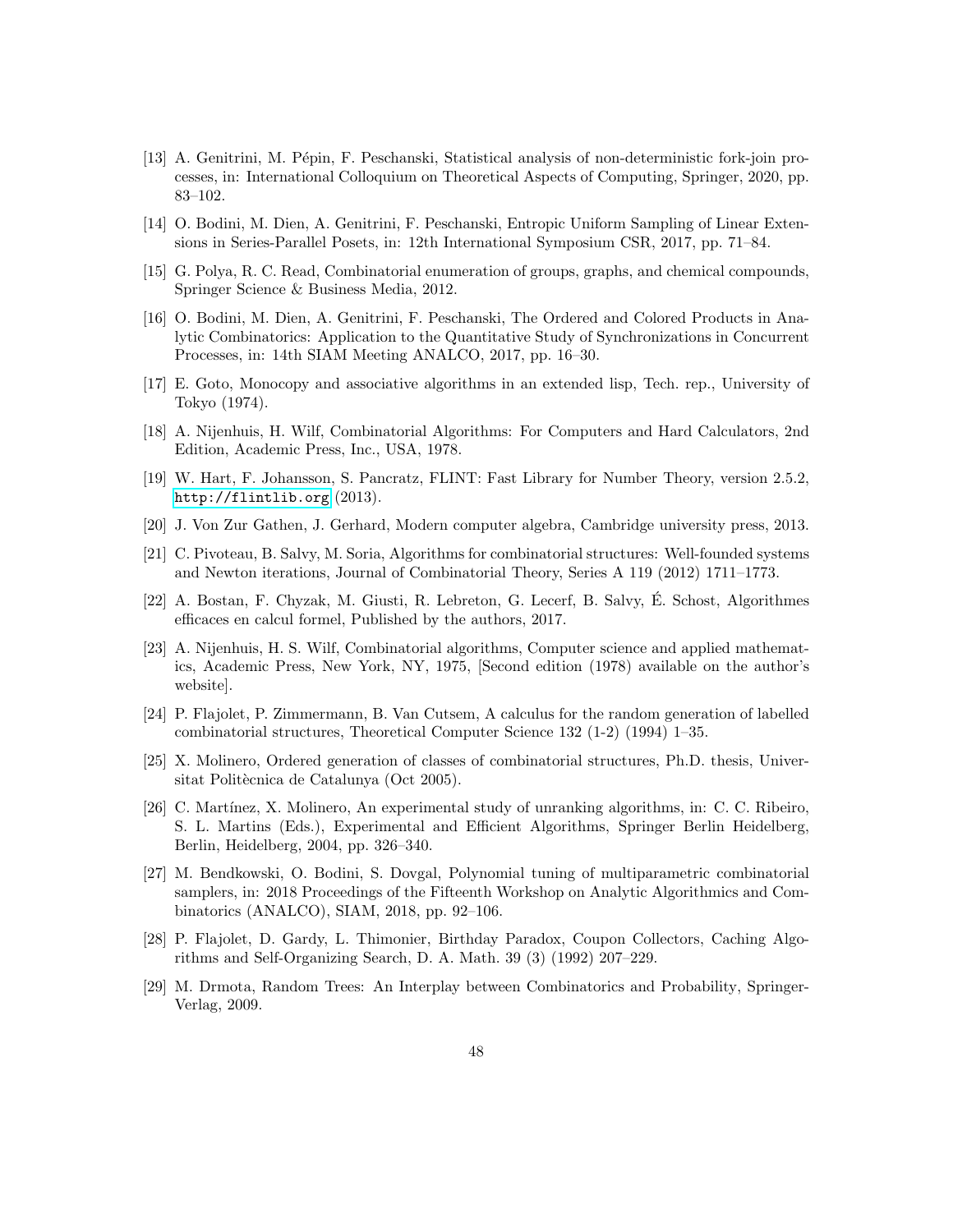#### <span id="page-48-0"></span>Appendix A. Breaking symmetries

This appendix contains the proof details of Theorem [3](#page-10-0) page [11.](#page-10-0)

#### <span id="page-48-1"></span>Appendix A.1. Asymptotic enumeration

In this first section, we prove the first part of Theorem [4](#page-12-3) page [13,](#page-12-3) that is we give the asymptotic behaviour of the number  $f_n$  of programs of size n when n grows. The numerical evaluation of the constants is covered in [Appendix A.2.](#page-49-0)

We follow here a similar proof to that of Theorem [2.](#page-8-0) That is we explicit the behaviour of the generating function  $f(z)$  of NFJ programs near its dominant singularity and we deduce the number of programs using the transfer theorem from [\[6,](#page-46-5) Thm. VI.3 p. 390]. There is a major difference from Section [2](#page-3-0) here though, which is that we do not look for an explicit solution to the functional equations. Instead we use complex analysis to describe the behaviour of the solution near its dominant singularity which is actually enough to get precise asymptotic results.

The translation of specification [\(5\)](#page-12-1) in terms of generating functions yields the following system by the symbolic method. Note that by symmetry,  $\mathcal{F}_+$  and  $\mathcal{F}_{\parallel}$  have the same number of elements of each size so their respective generating functions  $f_{\parallel}$  and  $f_{+}$  are equal and we only use the former.

$$
f(z) = z + f_{;}(z) + 2f_{\parallel}(z)
$$
  
\n
$$
f_{;}(z) = \frac{1}{1 - (f(z) - f_{;}(z))} - 1 - (f(z) - f_{;}(z))
$$
  
\n
$$
f_{\parallel}(z) = \exp\left(\sum_{j\geq 1} \frac{f(z^{j}) - f_{\parallel}(z^{j})}{j}\right) - 1 - (f(z) - f_{\parallel}(z))
$$

To simplify this system, we first observe that  $f_i$  can be expressed as a function of  $f$  only, more precisely  $f_1(z) = f(z)^2(1+f(z))^{-1}$ . Hence f; has the same radius of convergence as f. For  $f_{\parallel}$ however no such simplification is possible and we resort to a classical argument for this kind of operators. First note that f and  $f_{\parallel}$  have the same radius of convergence  $\rho$  and that  $\rho < 1$ . This can be proved for instance by observing that  $\mathcal{Z} \times \mathcal{F} \subset \mathcal{F}_{\parallel}$  and  $(\mathcal{Z} + \mathcal{F}_{\parallel})^2 \subset \mathcal{F}_{\parallel}$  and by enumerating the programs belonging to the subset of F described by  $\mathcal{F}'_j = \mathcal{Z} \times \mathcal{F}'_j$  and  $\mathcal{F}_{\parallel} = (\mathcal{Z} + \mathcal{F}_j)^2$ . As a consequence, we have that for all  $j > 1$ , the radius of convergence of  $f(z<sup>j</sup>)$  (and thus  $f_{\parallel}$ ) is at least  $\sqrt{\rho} > \rho$ . Hence, the exponential in the above formula can be split in two:

$$
f_{\parallel}(z) = e^{f(z) - f_{\parallel}(z)} \exp^{(\zeta_1(z))} - 1 - (f(z) - f_{\parallel}(z))
$$
  
where  $\zeta_1(z) = \sum_{j \ge 2} \frac{f(z^j) - f_{\parallel}(z^j)}{j}$  is analytic in  $\{z \mid |z| < \sqrt{\rho}\}.$ 

As a consequence, we get that  $f_{\parallel}(z) = \ln \frac{1}{1+f(z)} + f(z) + \zeta_1(z)$  and finally  $f(z) = \zeta_2(z) + \phi(f(z))$ where  $\phi$  is the analytic function defined below and  $\zeta_2(z) = z + 2\zeta_1(z)$ . Note that  $\phi$  has no terms of degree 0 and 1, this will be important in the following.

$$
\phi(u) = \frac{u^2}{1+u} + 2\ln\frac{1}{1+u} + u = \sum_{n\geq 2} (-1)^n \left(1 + \frac{2}{n}\right) u^n
$$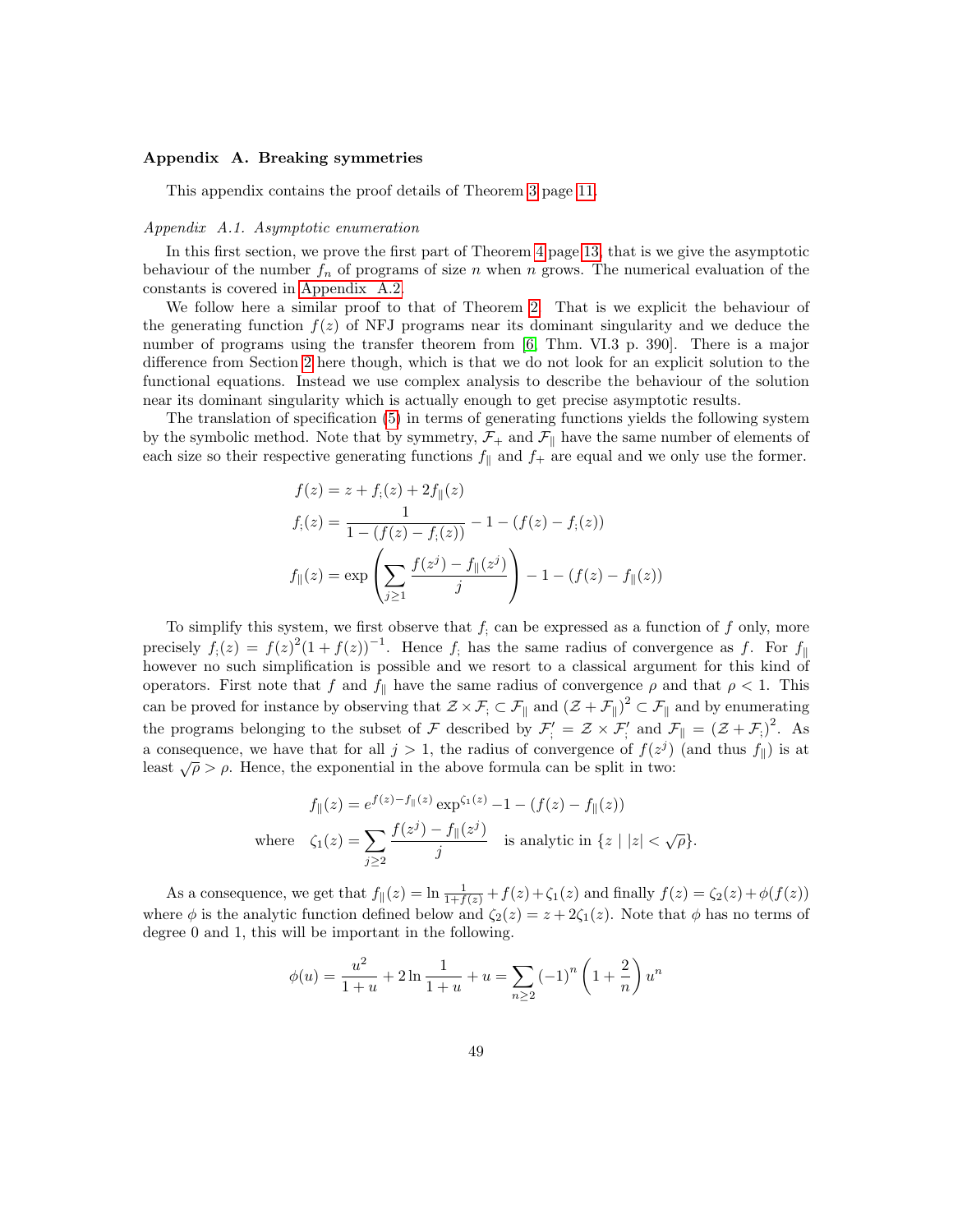In order to get the asymptotic behaviour of  $f$  near its singularity, we first study the functional equation  $y(x) = x + \phi(y(x))$  which admits a unique analytic solution in a neighbourhood of 0. By unicity of the solution, we get that  $f(z) = y(\zeta_2(z))$  and that the radius of convergence  $\rho$  of f is the unique  $z > 0$  such that  $\zeta_2(z)$  is equal to the radius of convergence of y.

We solve the equation  $y = x + \phi(y)$  by applying the Theorem 2.19 from [\[29\]](#page-47-16) after a simple change of variable so that it fits the hypotheses of the Theorem. Note that we actually need the weaker version of the theorem exposed in Remark 2.20 from the same book because our function  $\phi$ has negative coefficients in its expansion. By introducing  $\tilde{y} = \frac{y}{x} - 1$  we can reformulate the equation as in:

$$
\tilde{y} = \frac{1}{x}\phi(x(1+\tilde{y})) = F(x, \tilde{y})
$$
\n(A.1)

.

The hypotheses of the Remark 2.20 of [\[29\]](#page-47-16) apply to this equation. In particular we find that  $x_0 =$  $y_0 - \phi(y_0)$  and  $\tilde{y}_0 = \frac{\phi(y_0)}{x_0}$ where  $y_0 = \frac{\sqrt{3}-1}{2}$  is the unique solution of  $\partial_{\bar{y}}F(x, \tilde{y}) = 1$  on the positive real axis. Hence, by [\[29\]](#page-47-16) there exists a unique solution  $\tilde{y}$  to this equation, it is analytic for  $|x| < x_0$ and furthermore there exists two functions  $\tilde{h_1}$  and  $\tilde{h_2}$  which are analytic around  $x = x_0$  and such that locally around  $x = x_0$  we have:

$$
\tilde{y}(x) = \tilde{h_1}(x) - \tilde{h_2}(x)\sqrt{1 - \frac{x}{x_0}}
$$
  
sides,  $\tilde{h_1}(x_0) = \tilde{y}_0$  and  $\tilde{h_2}(x_0) = \sqrt{\frac{2x_0\partial_x F(x_0, \tilde{y}_0)}{\partial_{\tilde{y}^2 F(x_0, \tilde{y}_0)}}} = \sqrt{\frac{2(y_0\phi'(y_0) - \phi(y_0))}{x_0^2\phi''(y_0)}}$ 

As a consequence f is analytic in  $|\zeta_2(z)| < x_0$ , its dominant singularity  $\rho$  is the unique  $z > 0$  such that  $\zeta_2(z) = x_0$  and there exists two analytic functions  $h_1$  and  $h_2$  such that locally around  $z = \rho$ we have

$$
f(z) = h_1(z) - h_2(z)\sqrt{1 - \frac{z}{\rho}}
$$
 (A.2)

$$
= y_0 - x_0 \tilde{h_2}(x_0) \sqrt{\frac{\rho \zeta_2'(\rho)}{x_0}} \sqrt{1 - \frac{z}{\rho}} + O(\rho - x). \tag{A.3}
$$

Finally, the transfer theorem (see [\[6,](#page-46-5) Thm. VI.3 p. 390]) allows us to deduce the asymptotic behaviour of the sequence  $f_n$ , counting the number of NFJ programs of size n, when n tends to the infinity.

# <span id="page-49-0"></span>Appendix A.2. Numerical estimation of the constants

bes

In this section, we explain how to compute the constants appearing in Theorem [4](#page-12-3) page [13](#page-12-3) numerically.

Some arguments exposed above are not constructive. In particular the constant  $\rho$  is defined as the solution of an equation involving  $f(z^j)$  and  $f(x^j)$  for all  $j \geq 2$ , for which we have no expression. In addition, the value of  $\gamma$  depends on the value of  $\rho$  and  $\zeta_2'(\rho)$ , this function being implicitly defined. It is however possible to numerically evaluate these constants with extremely good precision using a method explained in [\[6,](#page-46-5) Section VII.5], which we detail in this section.

The method is actually based on a simple idea. One start by computing the first terms of the expansion in power series of f and  $f_{\parallel}$  up to some degree m, this yields two polynomials  $f^{[m]}$  and  $f^{[m]}_{\parallel}$  $\parallel$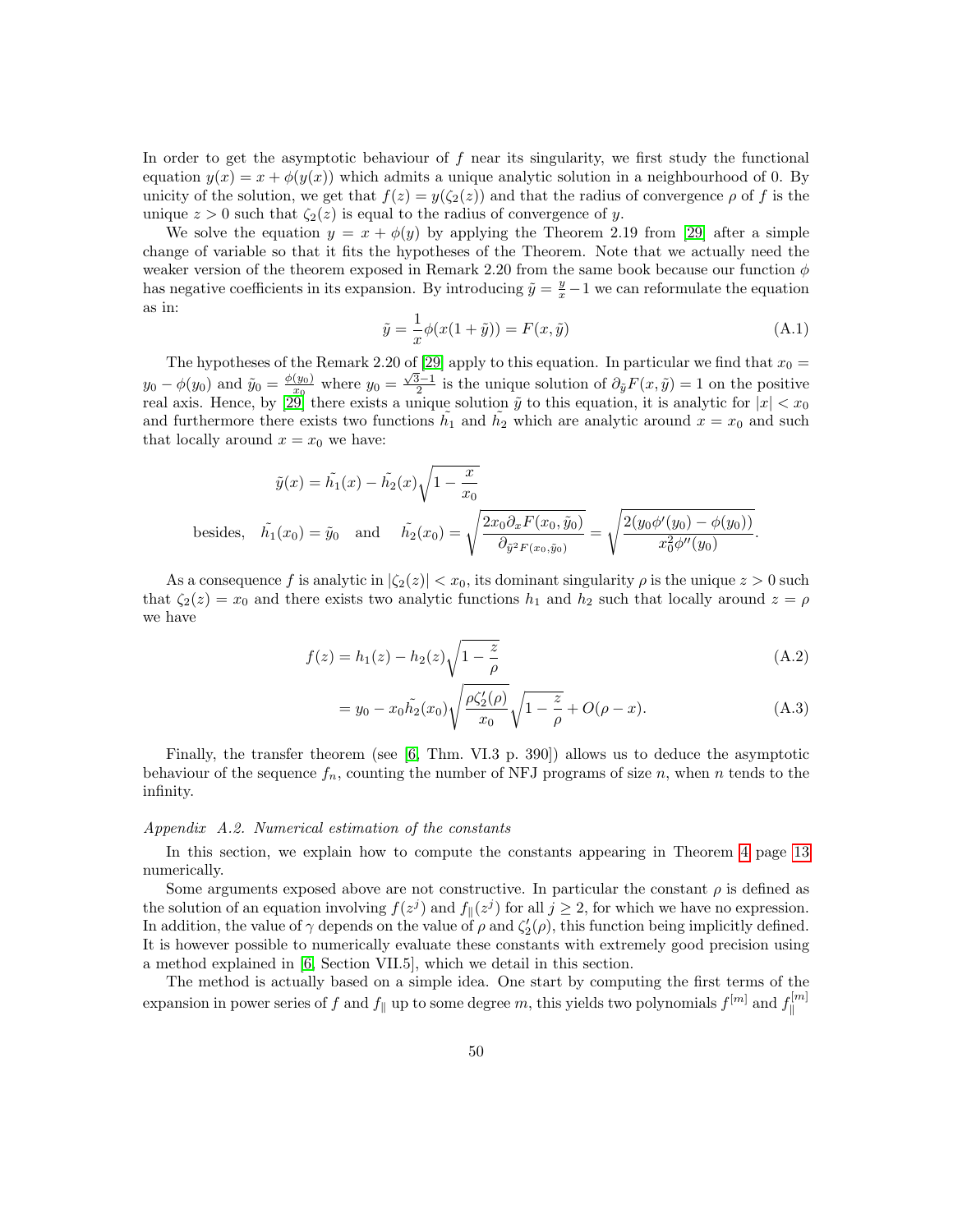of degree m. Then one uses this expansion to approximate  $\zeta_2$  by  $\zeta_2^{[m]}(z) = z + 2 \sum_{j=2}^m j^{-1} (f^{[m]}(z^j)$  $f_{\shortparallel}^{[m]}$  $\kappa_{\parallel}^{[m]}(z^j)$  and we solve numerically the equation  $\zeta_2^{[m]}(z) = x_0 = \ln\left(\frac{2+\sqrt{3}}{2}\right) - \frac{3\sqrt{3}-5}{2}$ . Note that the function  $\zeta_2^{[m]}$  in increasing on the positive real axis so the equation  $\zeta^{[m]}(z) = x_0$  can be numerically solved by dichotomy. Finally, we let m grow until the approximation stabilises. Since the solution  $\rho$ of  $\zeta_2(z) = x_0$  lies inside the disc of convergence of  $\zeta_2$ , the approximation of  $\zeta_2(z)$  by  $\zeta_2^{[m]}(z)$  converges quickly and the approximation of  $\rho$  is extremely precise even for small values of m.

There is one subtlety though in the computation of the first terms of the expansion of  $f_{\parallel}$  and  $f_{\parallel}$ . We did not give a formula for computing the first terms of  $MSET(\mathcal{A})$  given the first terms of  $\mathcal{A}$ . The usual approach to obtain such a relation is to exploit the formula for the derivative of the generating function of  $MSET(\mathcal{A})$  which has a more convenient expression. In our case, we want to the first terms of  $f_{\parallel}(z) = \exp(f(z) - f_{\parallel}(z) + \zeta_1(z)) - 1 - (f(z) - f_{\parallel}(z))$  whose derivative is:

$$
f'_{\parallel} = (f' - f'_{\parallel} + \zeta'_1) \exp(f - f_{\parallel} + \zeta_1) - (f' - f'_{\parallel})
$$
  
=  $(f' - f'_{\parallel} + \zeta'_1)(f + 1) - (f' - f'_{\parallel})$   
=  $(f' - f'_{\parallel} + \zeta'_1) \cdot f + \zeta'_1$   
with  $\zeta'_1(z) = \sum_{j \ge 2} z^{j-1} (f'(z^j) - f'_{\parallel}(z^j))$ 

One can then obtain a recurrence relation for the coefficient of degree n of  $f'_{\parallel}$  by extracting the term of degree n from both sides of the last equality. Since  $f(0) = 0$  and since the sum starts at  $j = 2$  in  $\zeta'_1$ , only coefficients of f' and  $f'_\parallel$  of degree less than n appear on the right-hand-side of the relation.

Getting a recurrence relation to compute the *n*-th term of  $f_i$  is more straightforward as there is no exponential to deal with. One can for instance use the following formula (note that both operands of the product are null at 0):

$$
f_{,}(z) = f(z)(f(z) - f_{,}(z))
$$

Using the approach described above, one quickly gets a good approximation of  $\rho$  and  $\zeta_2'(\rho)$ , this second value being necessary to compute  $\gamma$ . As a rough indication of the speed of convergence of this approximation scheme, with our implementation using double precision floats, the sequence  $m \mapsto$  $\rho^{[m]}$  is stationary after  $m = 16$  as we hit the limit of representatble numbers.

# <span id="page-50-0"></span>Appendix A.3. Counting global choices

In this last section of the appendix, we explain how to compute the number of annotated programs of size n specified by  $(6)$  on page [13,](#page-12-2) and  $(8)$  on page [14.](#page-13-0) Theorem [3](#page-10-0) is then proved by computing the ratio of these number with the number of syntactic programs of size  $n$  obtained in Theorem [4.](#page-12-3)

In terms of generating functions, the specifications  $(6)$  and  $(8)$  of the *annotated* NFJ programs translate into the following system of equations. Note that the equations satisfied by  $g_i$  and  $g_{\parallel}$  are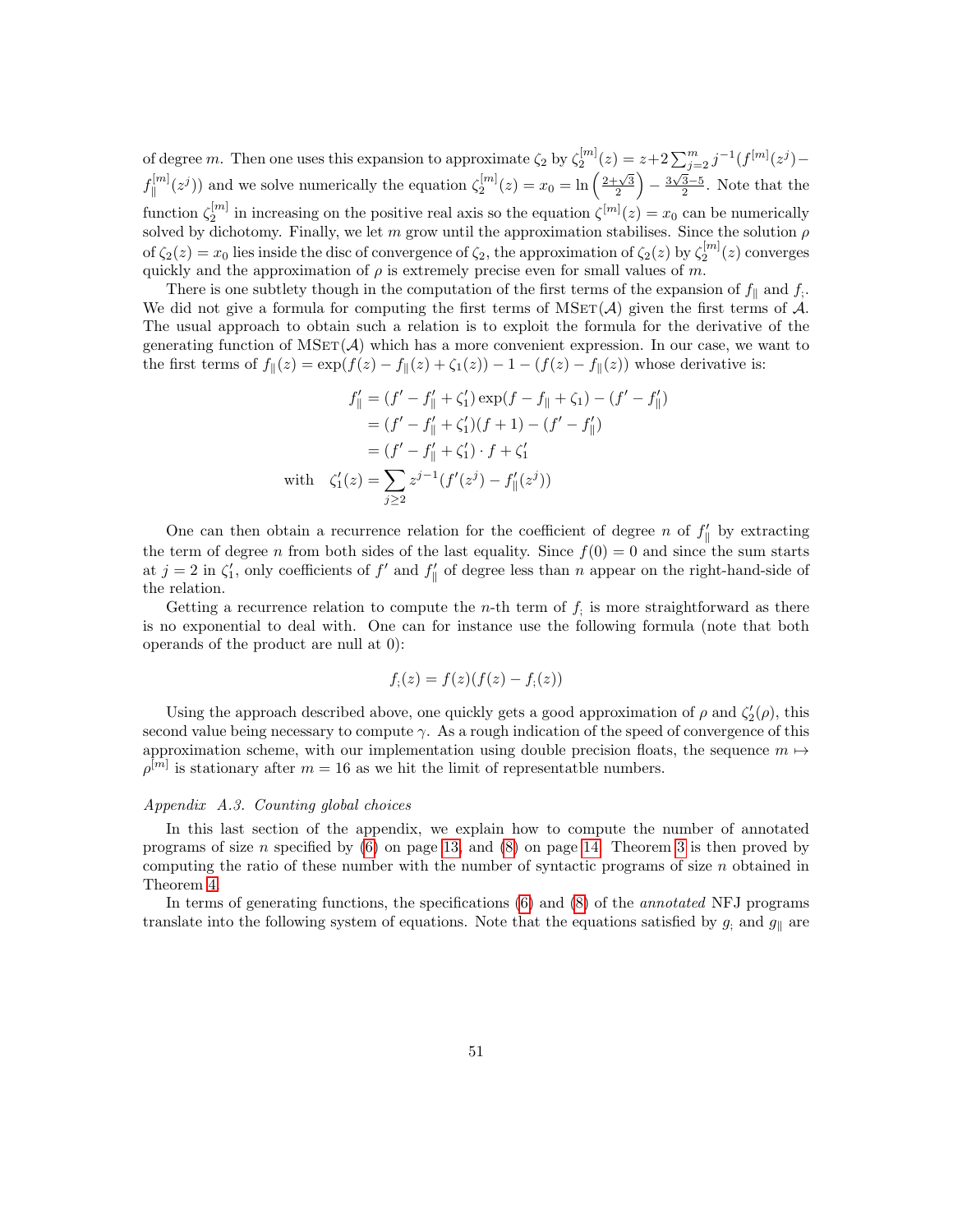similar to the equations satisfied by  $f_i$  and  $f_{\parallel}$  so we do not repeat the explanations.

$$
g(z) = z + g_1(z) + g_{\parallel}(z) + g_+(z)
$$
  
\n
$$
g_1(z) = \frac{g(z) - g_1(z)}{1 - (g(z) - g_1(z))} = \frac{g(z)^2}{1 + g(z)}
$$
  
\n
$$
g_{\parallel}(z) = \exp\left(\sum_{j\geq 1} \frac{(g - g_{\parallel})(z^j)}{j}\right) - 1 - (g - g_{\parallel})(z) = g(z) + \ln\frac{1}{1 + g(z)} + \sum_{j\geq 2} \frac{(g - g_{\parallel})(z^j)}{j}
$$
  
\n
$$
g_+(z) = \left(\sum_{j\geq 1} g(z^j) - g_+(z^j)\right) (1 + f(z)) - (g(z) - g_+(z))
$$

Let  $\rho_q$  denote the radius of convergence of g. Each program has at least one global choice so there is at least as many element of size n in G as in F and thus  $\rho_g \leq \rho$ . Using the same argument as above, one can show that  $g(z^j)$  is analytic in a disc of radius larger than  $\rho_g$  whenever  $j \geq 2$ . Hence, the rightmost term in the expression of  $g_{\parallel}$ , which we denote by  $\zeta_3(z) = \sum_{j\geq 2} \frac{(g-g_{\parallel})(z^j)}{j}$  $\frac{d}{j}$ , is analytic in a disc of radius larger than  $\rho_g$ . For the same reasons,  $\zeta_4(z) = \sum_{j\geq 2} g(z^j) - g_+(z^j)$  is analytic in the same disc and we can write  $g_+ = \zeta_4 + \frac{f}{1+f}g$ .

Finally, by merging all equations together, we get

$$
g(z) = \zeta_5(z) + (1 + f(z))\psi(g(z))
$$
  
with 
$$
\psi(z) = \frac{z^2}{1+z} + z + \ln\frac{1}{1+z} = \sum_{n\geq 2} \frac{n+1}{n} (-z)^n
$$
  
and 
$$
\zeta_5(z) = (1 + f(z))(z + \zeta_3(z) + \zeta_4(z)).
$$

As for  $f$ , the key to get the precise behaviour of  $g$  near its main singularity, and therefore to get an approximation scheme for  $\rho_q$ , is to show that the functional equation  $y = y(x, u) = x + u\psi(y)$ has a unique solution, which we are able to describe, and to conclude by unicity that  $g(z)$  $y(\zeta_5(z), 1 + f(z))$ . To this end, we use an extension of Theorem 2.21 from [\[29\]](#page-47-16). This requires to apply the simple change of variables  $\tilde{y} = \frac{y-x}{ux}$  and  $\tilde{u} = \frac{u}{1+f(\rho_g)}$  so that the equation fulfils the requirements of the theorem (except for the non-negativity of the coefficients of  $\psi$ ). The equation then becomes:

<span id="page-51-0"></span>
$$
\tilde{y} = F(x, \tilde{y}, \tilde{u}) = \frac{1}{x} \psi(x(u_1 \tilde{u}\tilde{y} + 1))
$$
 where  $u_1 = 1 + f(\rho_g)$ . (A.4)

Remark 2.20 from [\[29\]](#page-47-16) (which is related to Theorem 2.19 in the book) can actually be adapted to Theorem 2.21. So in order to prove the existence of an analytic continuation of "square-root" type for the unique solution of  $(A.4)$ , it is enough to show that there exists a pair  $(x_1, \tilde{y_1})$  in the domain of convergence of  $F$  such that

$$
\tilde{y}_1 = F(x_1, \tilde{y}_1, 1) \n1 = \partial_{\tilde{y}} F(x_1, \tilde{y}_1, 1) \n0 \neq \partial_x F(x_1, \tilde{y}_1, 1) \n0 \neq \partial_{\tilde{y}}^2 F(x_1, \tilde{y}_1, 1)
$$